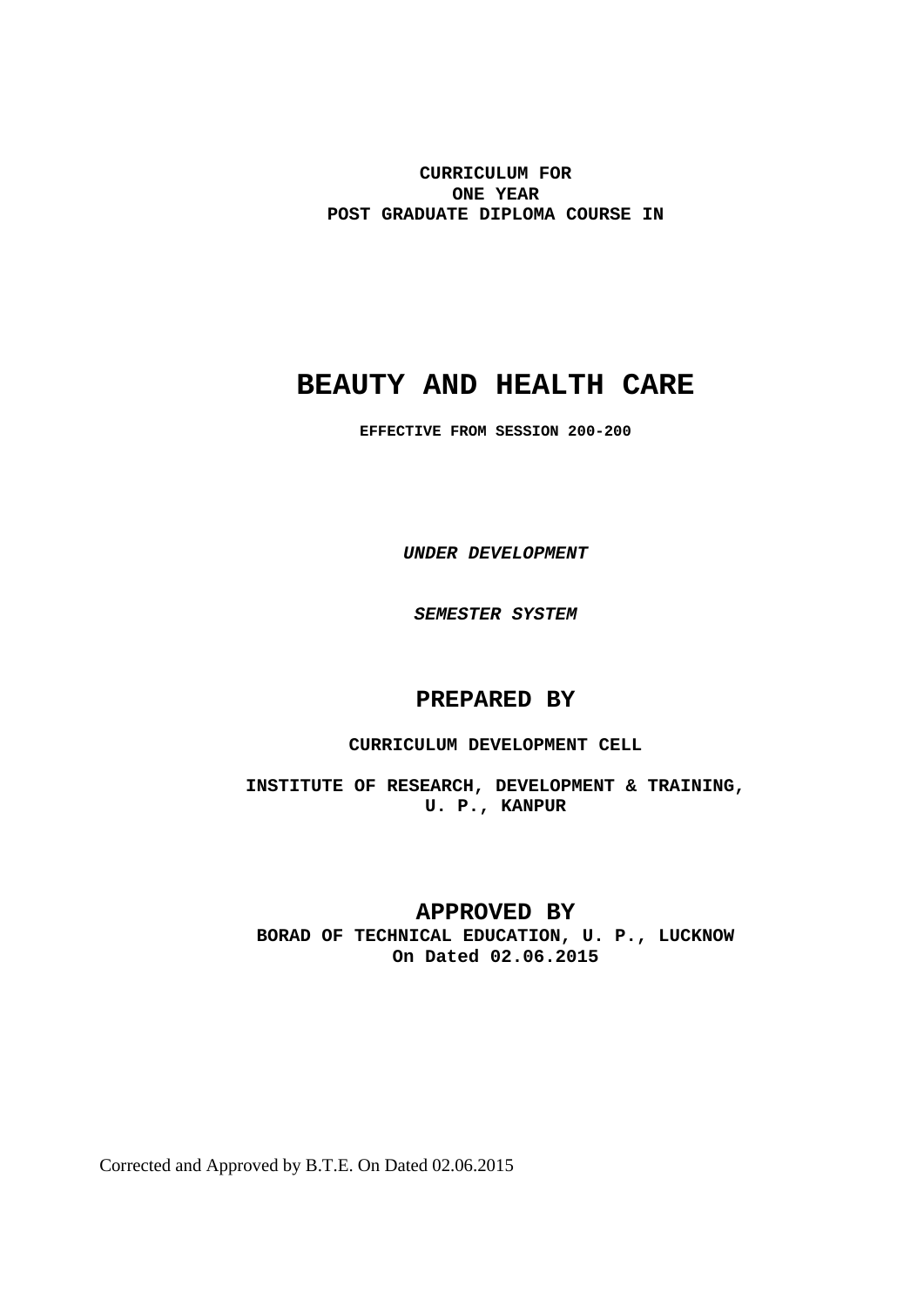#### STUDY & EVALUATION SCHEME FOR ONE YEAR(TWO SEMESTER) P. G. DIPLOMA COURSE IN BEAUTY AND HEALTH CARE (Effective from the session )

I SEMESTER

| Periods Per Week        |                           |    |                    |                                   | <b>SUBJECT</b>               | Theory<br>Practical                                                                        |       |                                                 |                          |             | Gran                     |             |              |                          |                 |
|-------------------------|---------------------------|----|--------------------|-----------------------------------|------------------------------|--------------------------------------------------------------------------------------------|-------|-------------------------------------------------|--------------------------|-------------|--------------------------|-------------|--------------|--------------------------|-----------------|
|                         |                           |    |                    | Le   Tut   Pr   Lab.   Work   Tot |                              |                                                                                            |       | Examination Sess.   Total   Examination   Sess. |                          |             |                          |             |              | Total Tota<br>Marks 1    | ١d              |
| е.                      | ct  ori   je <br>ur al ct |    |                    | Shop al                           |                              |                                                                                            |       | Dur.   Marks                                    |                          | Marks Marks |                          | Dur.  Marks | <b>Marks</b> |                          |                 |
| 5                       |                           |    | 3                  |                                   | 8                            | 1.1 Professional Communication                                                             | 12.5  | 50                                              | 20                       | 70 l        | 3                        | 20          | 10           | 30                       | 100             |
| $\overline{\mathbf{4}}$ |                           |    | 8                  | ——                                |                              | $12$   $1.2$ Hair Care                                                                     | 12.51 | 50                                              | 20                       | 70          | $\overline{4}$           | 60          | 30           | 90                       | 160             |
| 4                       |                           |    | 4                  |                                   |                              | 8   1.3 Personality Development                                                            | 12.5  | 50                                              | 20                       | 70 I        | 3                        | 50          | 20           | 70                       | 140             |
| 6.                      | $\boldsymbol{2}$          |    |                    |                                   | 8                            | 1.4 Anatomy & Physiology                                                                   | 2.5   | 50                                              | 20                       | 70          | $\qquad \qquad -$        |             |              | $\overline{\phantom{0}}$ |                 |
| 5.                      |                           |    | 5                  |                                   |                              | $-$ 10 1.5 Cosmetology                                                                     | 2.5   | 50                                              | 20                       | 70 l        | -4                       | 50          | 20           | 70                       | 140             |
| 24                      | 2                         |    | 20                 |                                   | <b>146</b>                   | $-$ TOTAL $-$<br>-><br><–                                                                  |       | 250                                             | 100                      | $350$       | ——                       | 180         | 80           | 260                      | 610             |
|                         |                           |    |                    |                                   |                              | Games/NCC/Social and Cultural Activity/Community Development Work + Discipline (15 + 10)   |       |                                                 |                          |             |                          |             |              |                          | 25              |
|                         |                           |    | <b>II SEMESTER</b> |                                   |                              |                                                                                            |       |                                                 |                          |             |                          |             |              |                          | 635             |
| 4 <sup>1</sup>          | $\boldsymbol{2}$          |    |                    |                                   |                              | 6   2.1 Business Organisation &<br>Entrepreneurship Development                            | 2.5   | 50                                              | 20                       | 70          |                          |             |              |                          |                 |
| 4                       |                           |    | 8                  | $-\!$                             | $ 12\rangle$                 | 2.2 Fitness and Dietetics                                                                  | 2.5   | 50                                              | 20                       | 70 l        | $\overline{\mathbf{3}}$  | 60          | 30           | 90                       | 160             |
| 4                       |                           |    | 14                 |                                   |                              | $-$ 18 2.3 Beauticare                                                                      | 2.5   | 50                                              | 20                       | 70 l        | $\overline{4}$           | 60          | 30           | 90                       | 160             |
| 4                       |                           |    |                    |                                   |                              | 4   2.4 Environmental Education $(*)$<br>And Disaster Management                           | 2.5   | 50                                              |                          |             |                          |             |              |                          |                 |
|                         | $\overline{\phantom{a}}$  | 16 | $\qquad \qquad$    | --                                |                              | $6 \mid 2.5$ Project                                                                       |       | $\overline{\phantom{0}}$                        | $\overline{\phantom{0}}$ |             | $\overline{\phantom{0}}$ | 100         | 50           | 150                      | 150             |
|                         |                           |    |                    |                                   | $\qquad \qquad \blacksquare$ | 2.6 Industrial Training of<br>Six to Eight Weeks                                           |       |                                                 | $\overline{\phantom{0}}$ |             |                          | 30          | 20           | 50                       |                 |
|                         | $16$   2   6   22         |    |                    |                                   | 46                           | --------TOTAL-<br>(一<br>->                                                                 |       | 150                                             | 60                       | 210         |                          | 250         | 130          | 380                      | 590             |
|                         |                           |    |                    |                                   |                              | Games/NCC/Social and Cultural Activity/Community Development Work + Discipline $(15 + 10)$ |       |                                                 |                          |             |                          |             |              |                          | 25 <sub>1</sub> |
|                         |                           |    |                    |                                   |                              |                                                                                            |       |                                                 |                          |             |                          |             |              |                          |                 |

100% Carry Over of I Semester | 635|

Grand Total 1250

- NOTE: (i) Each period will be of 50 minutes duration.
- (ii) Each session will be of 16 weeks.
- (iii) Effective teaching will be atleast 14 weeks.
	- (iv) Remaining period will be utilized for revision etc.
	- (v) Industrial training of 6 to 8 weeks will be structured and supervised by the institute. Purpose of training is to give an exposure of Beauty and Healthcare-setup and have to knowledge and skill there is day to day use. Every students will submit a report of his training. The report will contain the description his observation about beauty and health care organisation. He/she will evaluated at institute level for 50 marks - 30 marks for viva-voce and 20 marks for report presented.
	- (vi) (\*) It is compulsory to appear & to pass in examination, But marks will not be included for division and percentage of obtained marks.

------

Corrected and Approved by B.T.E. On Dated 02.06.2015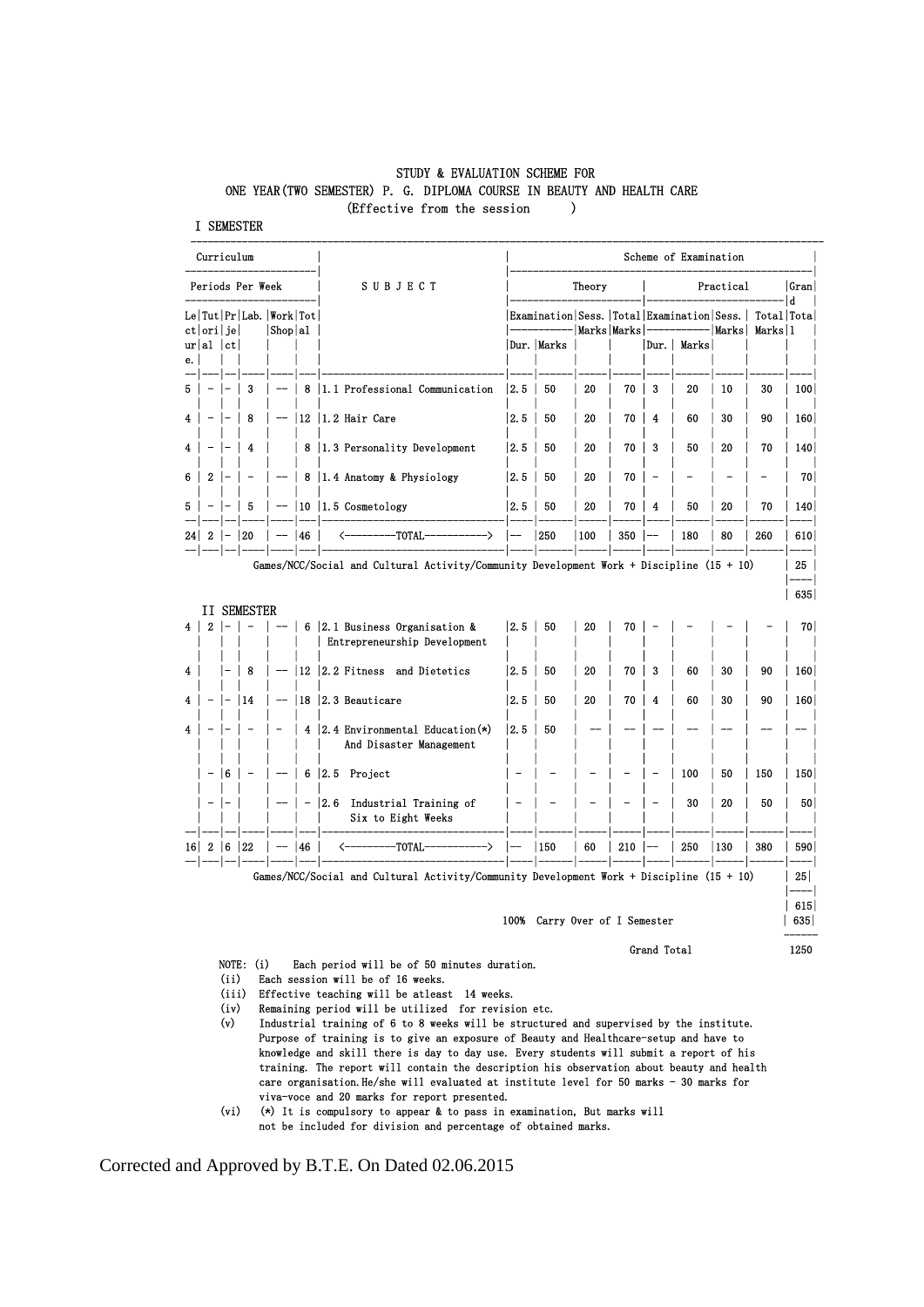# C O N T E N T S

|    | S. No. | Particulars                                             | Page No.  |
|----|--------|---------------------------------------------------------|-----------|
| 1. |        | Study & Evaluation Scheme                               |           |
| 2. |        | Main features of the curriculum                         | 1         |
| 3. |        | Need analysis                                           | $2 - 3$   |
| 4. |        | List of Experts                                         | 4         |
| 5. |        | Job Potential                                           | $5-9$     |
| 6. |        | Course objectives                                       | 10        |
| 7. |        | Detailed Course Content                                 |           |
|    |        | I Semester                                              |           |
|    | 1.1    | Professional Communication                              | $11 - 14$ |
|    | 1.2    | Hair care                                               | $15 - 22$ |
|    | 1.3    | Personality Development                                 | $23 - 25$ |
|    | 1.4    | Anatomy and Physiology                                  | $26 - 27$ |
|    | 1.5    | Cosmetology                                             | $28 - 32$ |
|    |        | II Semester                                             |           |
|    | 2.1    | Business Organisation & Enterpreneurship<br>Development | $33 - 34$ |
|    | 2, 2   | <b>Fitness and Dietetics</b>                            | $35 - 41$ |
|    | 2.3    | Beauticare                                              | $42 - 47$ |
|    | 2.4    | Environmental Education & Disaster Management           | $48 - 51$ |
|    | 2.5    | Project                                                 | 52        |
|    | 2.6    | Industrial Training                                     | 53        |
|    | 10.    | Staff structure                                         | 54        |
|    | 11.    | Space requirement                                       | $55 - 56$ |
|    | 12.    | List of equipments                                      | $57 - 62$ |
|    | 13.    | List of Books                                           | $63 - 66$ |
|    | 14.    | <b>ANNEXURE 1</b><br>Community Development Work         | 67        |
|    | 15.    | <b>ANNEXURE 2</b><br>Field Exposure                     | 68        |
|    | 16.    | <b>ANNEXURE 3</b><br>QUESTIONNAIRE                      | $69 - 72$ |

Corrected and Approved by B.T.E. On Dated 02.06.2015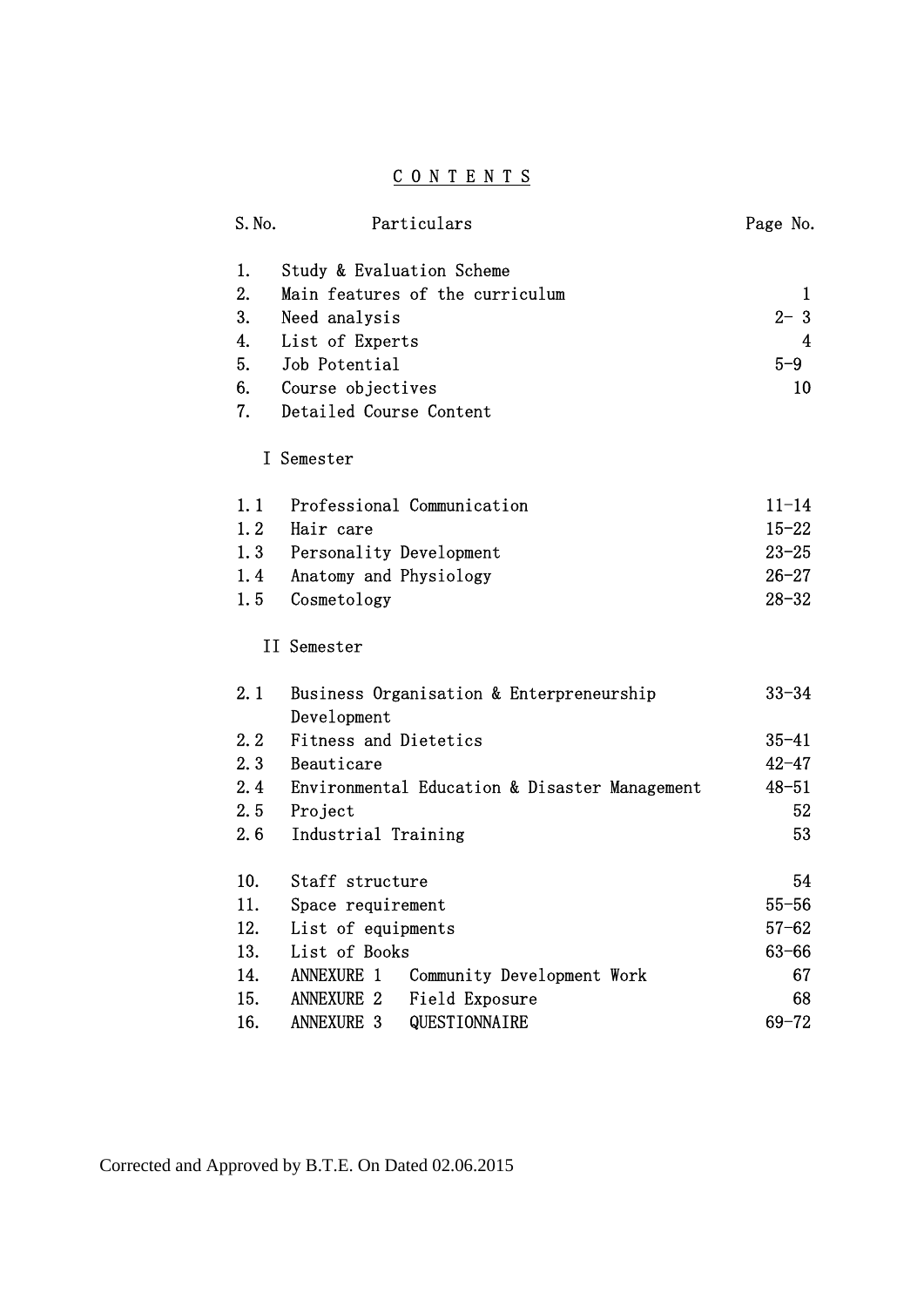# MAIN FEATURES OF THE CURRICULUM

| Name of the Course     |                          | Beauty and Health Care       |
|------------------------|--------------------------|------------------------------|
| Intake                 |                          | 30                           |
| Duration of the Course | $\overline{\phantom{m}}$ | One Year                     |
| Pattern of the Course  | $\overline{\phantom{m}}$ | Semester System              |
| Entry Qualification    |                          | Graduation                   |
| Mode of admission      |                          | Through Joint Entrance Exam. |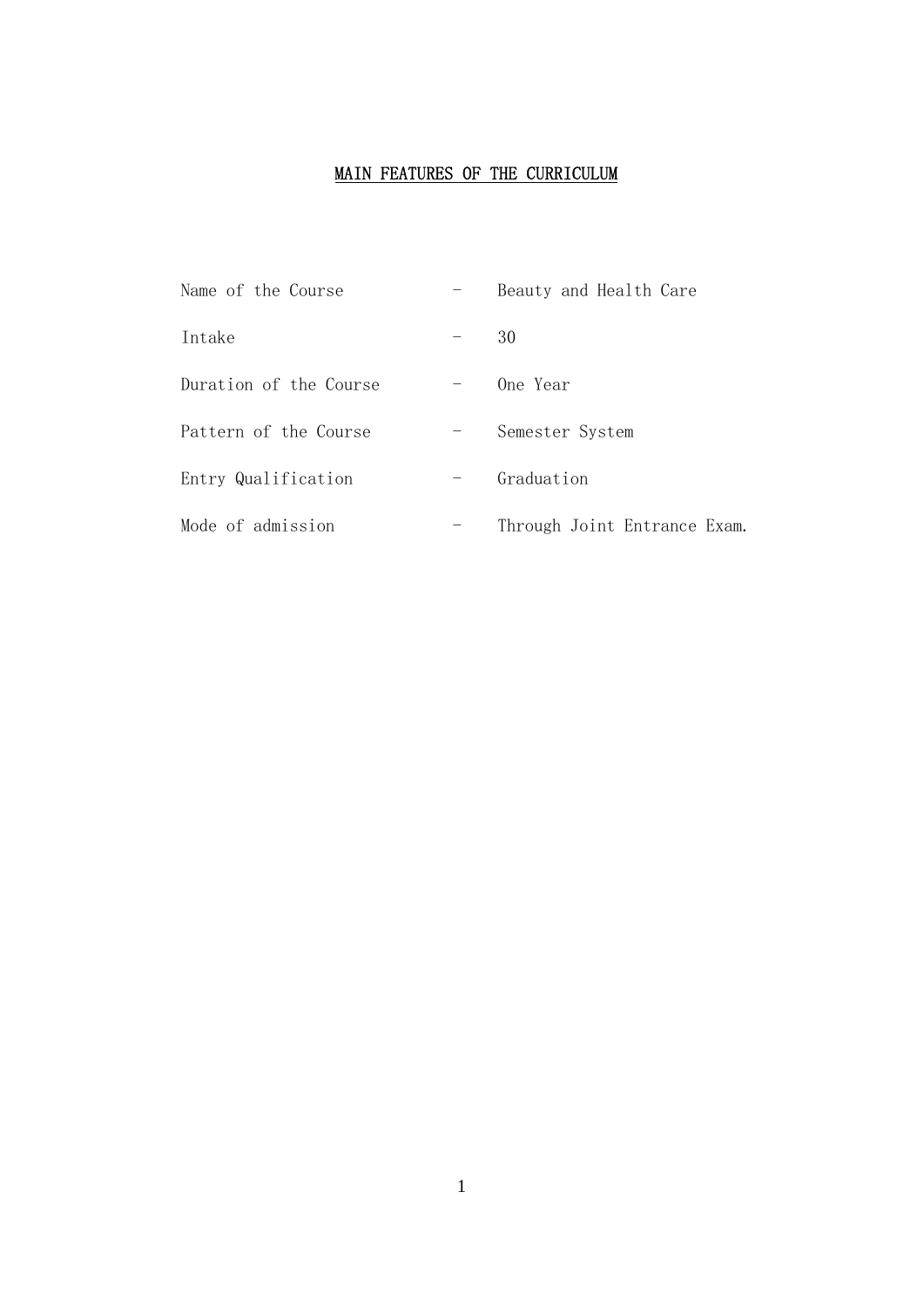#### NEED ANALYSIS

 There is practically no data available regarding requirement of technicians in the field of Beauty and Health Care on Commercial basis.

 It is realised on the basis of common observations that certain type of specific job situations like Business Excecutives, Air Hostesses, Sales Executives, Hotel Managers, TV Artists, Stage Actors, Exhibition Executives need some distinguished type of hair dressing, make up and beauty treatment for which they have to consult practitioners in the field. The number of such professionals in the field is limited and scattered in the form of barber shops, beauty parlours, slimming centers, Yoga Centers and the like; with inadequate technical knowhow. To bridge the gap between capabilities of practitioners in the field and actual job proficiency required the need for a technician who could become capable of diagnosing and correcting faults and abnormalities of figure, skin and hair is strongly demanded. A diploma trained technician will have adequate knowledge in cosmetic chemistry, dietetics, beauty perfection and Yoga, dermatology, beauty therapy, hair dressing, communication & information media, entrepreneurship and business management etc.

2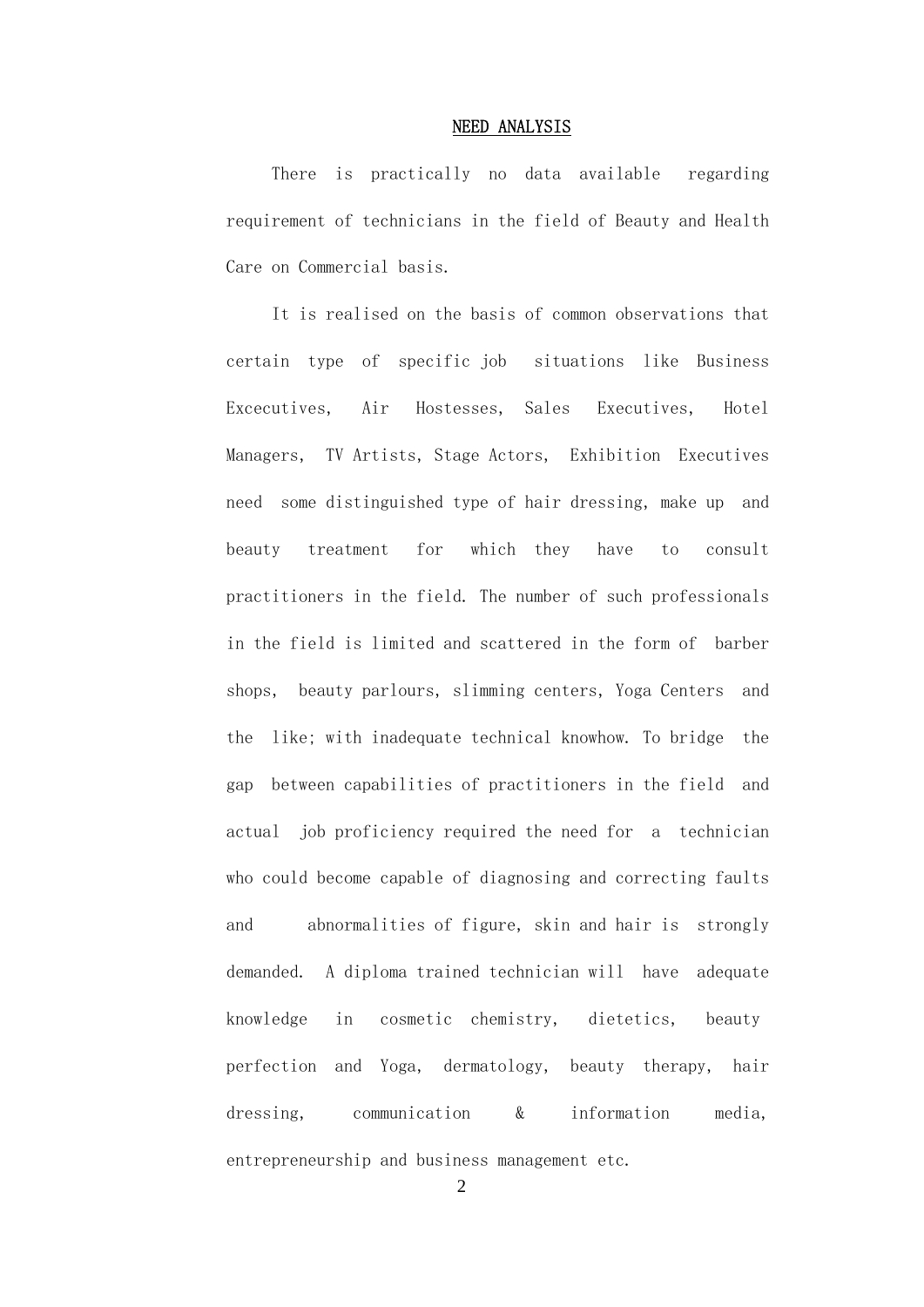Some social functions like marriage ceremony need dressing of bride and participants. Cultural functions like drama, Ramlila, Krishna Lila, One act play, Stage dance etc. also require a trained personnel for make up.

 More over it is a natural urge for every human being to present himself in the society with as much beautifulness or handsomeness as possible and with education and training one can look more pleasing and impressive.

 It is hoped that this curriculum on implementation in right spirit in polytechnic will produce competent and right type of middle level man power to fulfill Beauty and Healthcare needs of the society.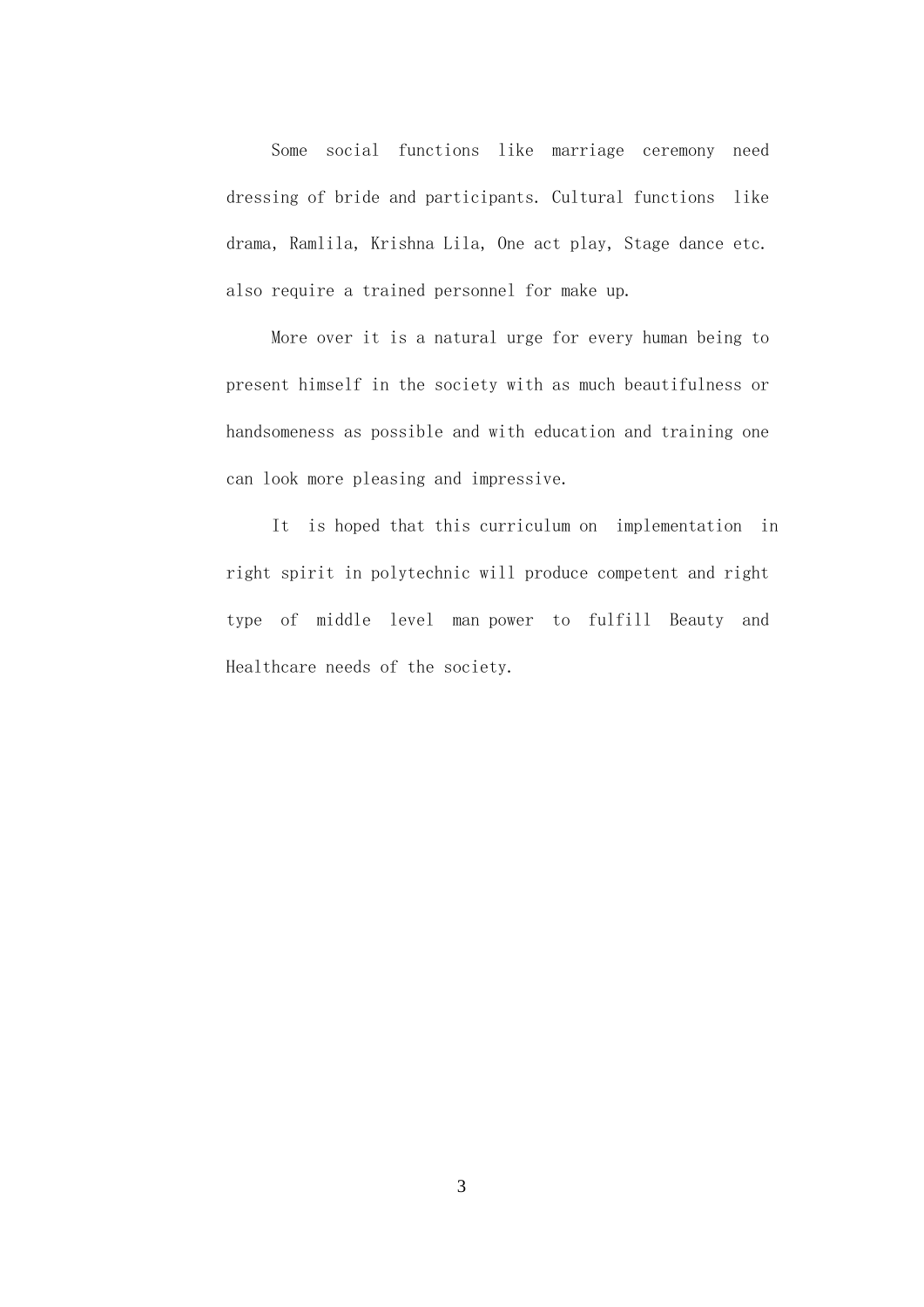# LIST OF EXPERTS

 List of experts whose contribution helped the development of curriculum for One Year Advance Diploma in Beauty and Health care In Semester System on dated 1-4-2015 are honourably named below -

|    | Mrs. Shahla Siddiqui<br>Director     | Mother Teresa Girls Poly.<br>Lucknow           |
|----|--------------------------------------|------------------------------------------------|
| 2. | Smt. Ruchi Mittal,<br>Director       | Ruchi Institute of creative arts,<br>Allahabad |
| 3. | Mrs. Sheela Chauhan<br>Beautician    | Shikha Beauty Polar & Training<br>Kanpur       |
| 4. | Shri G. N. Singh<br>Asstt. Professor | I.R.D.T.U.P., Kanpur                           |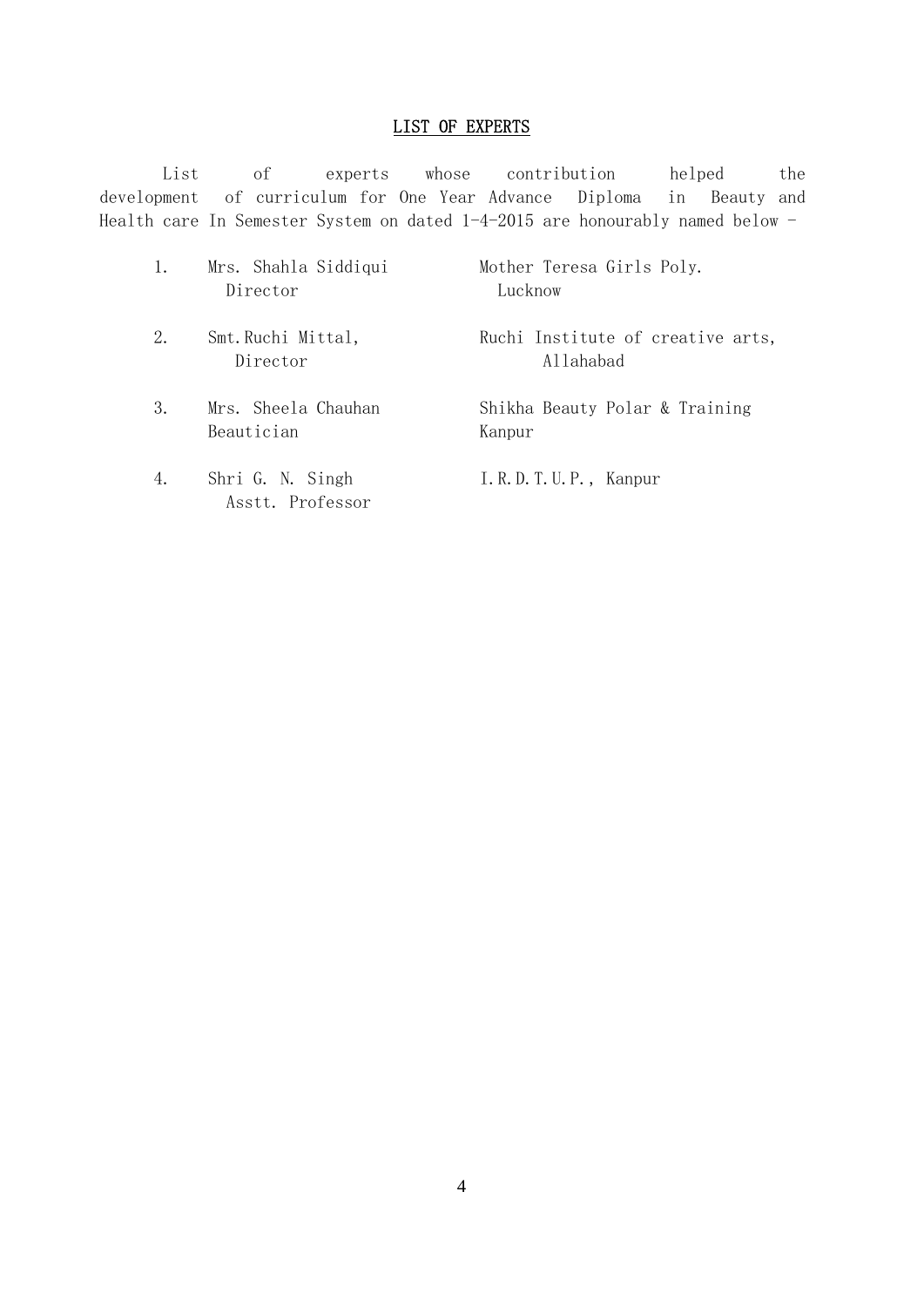#### JOB POTENTIAL / OPPORTUNITIES

The job potential for a technician in Beauty and Healthcare dressing may be categorized under three major heads.

Employment.

A diploma holder in Beauty and Healthcare may be employed as

- i) A Beautician
- ii) A teacher in Beauty and Healthcare institutions.
- iii) A technical personnel in health club.
- iv) A supervisor in Hair dressing and styling shops.
- v) A technical personnel in finishing schools.
- vi) A sales executive for promotion of sales of beauty products and equipments.

#### Entrepreneurship

 The following assignments may be undertaken by a diploma holder in Beauty and Healthcare.

- i) Beautician
- ii) Health club
- iii) Hair dressing & styling
- iv) Cosmetic chemist

#### Free Lancing

 A diploma holder in Beauty and Healthcare may take up any of the following asignments.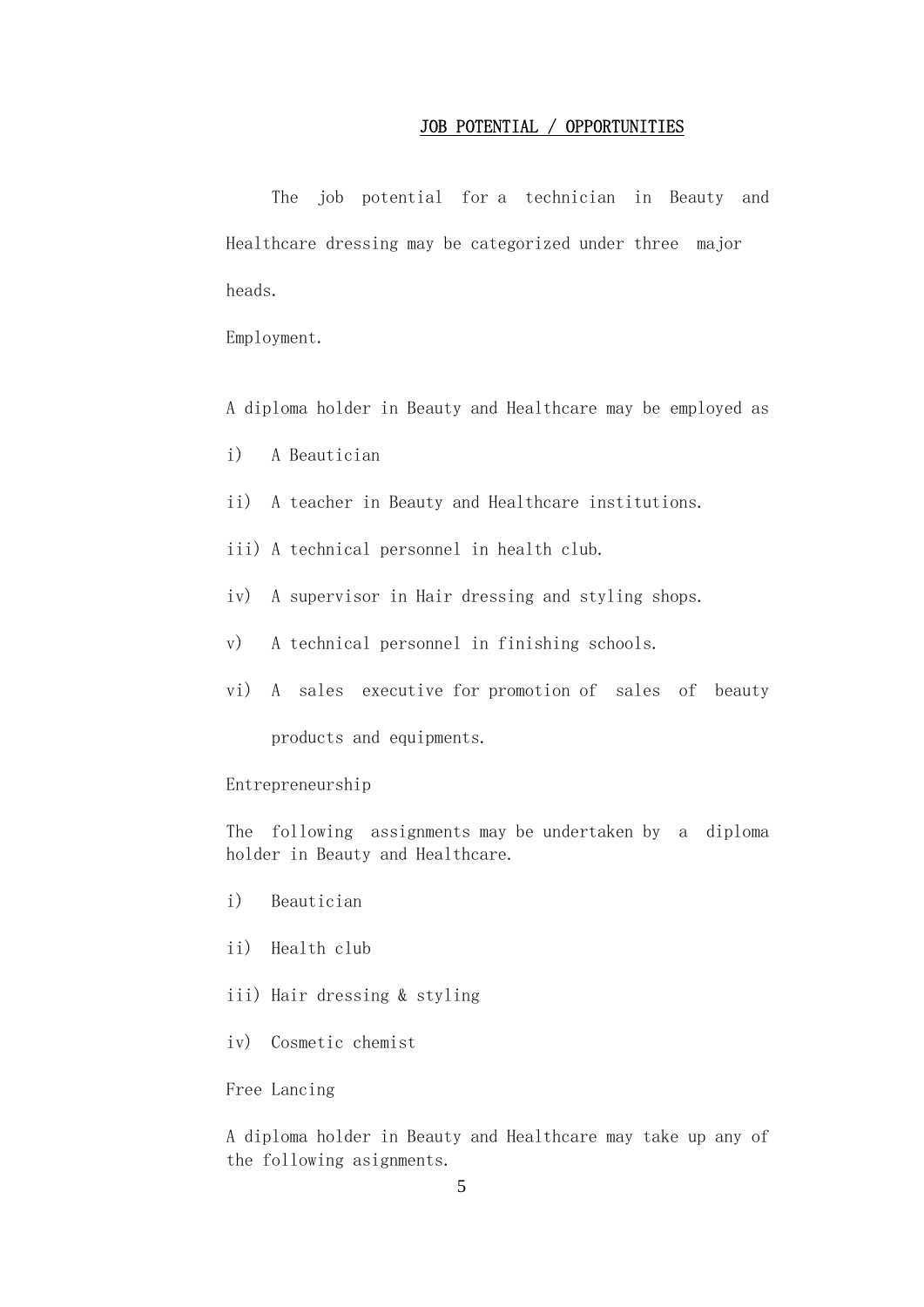- i) Make up expert
- ii) Home service
- iii) Journalism
- iv) Beauty consultant
- v) Artist for special make up

# ACTIVITIES UNDER EACH JOB EMPLOYMENT

| 1. | Beautician | Skin                  | $\qquad \qquad -$        | Anatomy                                                      |
|----|------------|-----------------------|--------------------------|--------------------------------------------------------------|
|    |            |                       |                          | Analysis.                                                    |
|    |            |                       |                          | Care.                                                        |
|    |            |                       | —                        | Problem                                                      |
|    |            |                       |                          | a) Diagnosis                                                 |
|    |            |                       |                          | b) Treatment                                                 |
|    |            | Body                  | $\equiv$                 | Physiology.                                                  |
|    |            |                       |                          | Hands & Feet - Anatomy                                       |
|    |            |                       |                          | Manicure/Pedicure                                            |
|    |            |                       | $\qquad \qquad -$        | Problems                                                     |
|    |            | Hair                  | $\overline{\phantom{0}}$ | Anatomy                                                      |
|    |            | dietetics.-           |                          | (Knowledge of<br>Calories                                    |
|    |            | Body perfection       |                          |                                                              |
|    |            | Business Organisation |                          |                                                              |
| 2. | Lecturer:  | 6                     |                          | Thorough knowledge of<br>subject<br>$\overline{\phantom{0}}$ |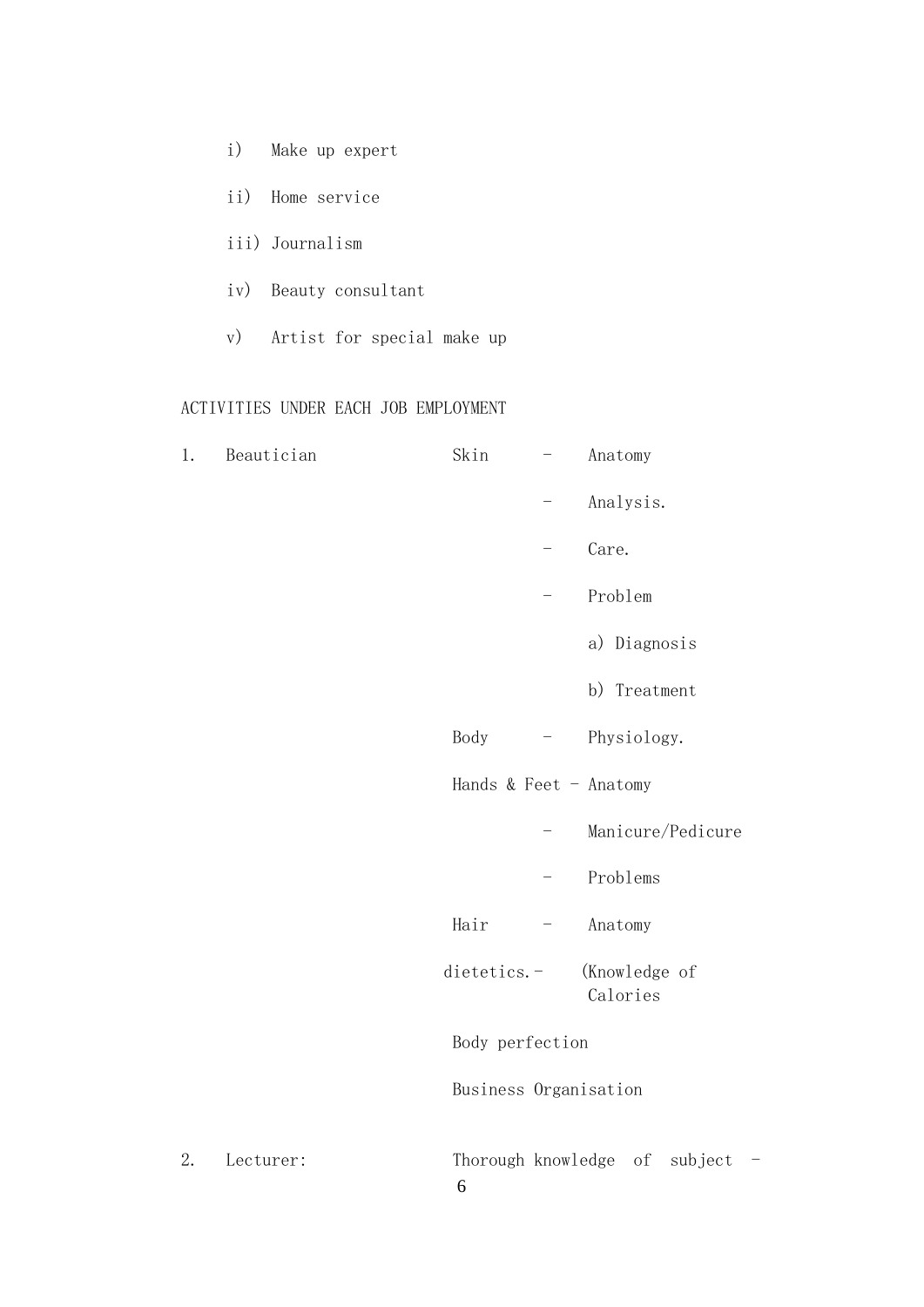theoretical, practical and awareness of new techniques.

 3. Health Club: Knowledge of equipments. types of exercises. Diet First Aid. 4. Beauty Parlour 4. As at (1) with knowledge of layouts & Decoration 5. Hair Dressing & Styling Knowledge of Hair as for beautician Cutting Styling Colouring Perming Face Structure & Shape **Bone** Bone Wigs/Switches. Problems - Diagnosis. Knowledge of Equipment Hair Cosmetics 6. Sales Promotion Knowledge of Equipment & Products with their application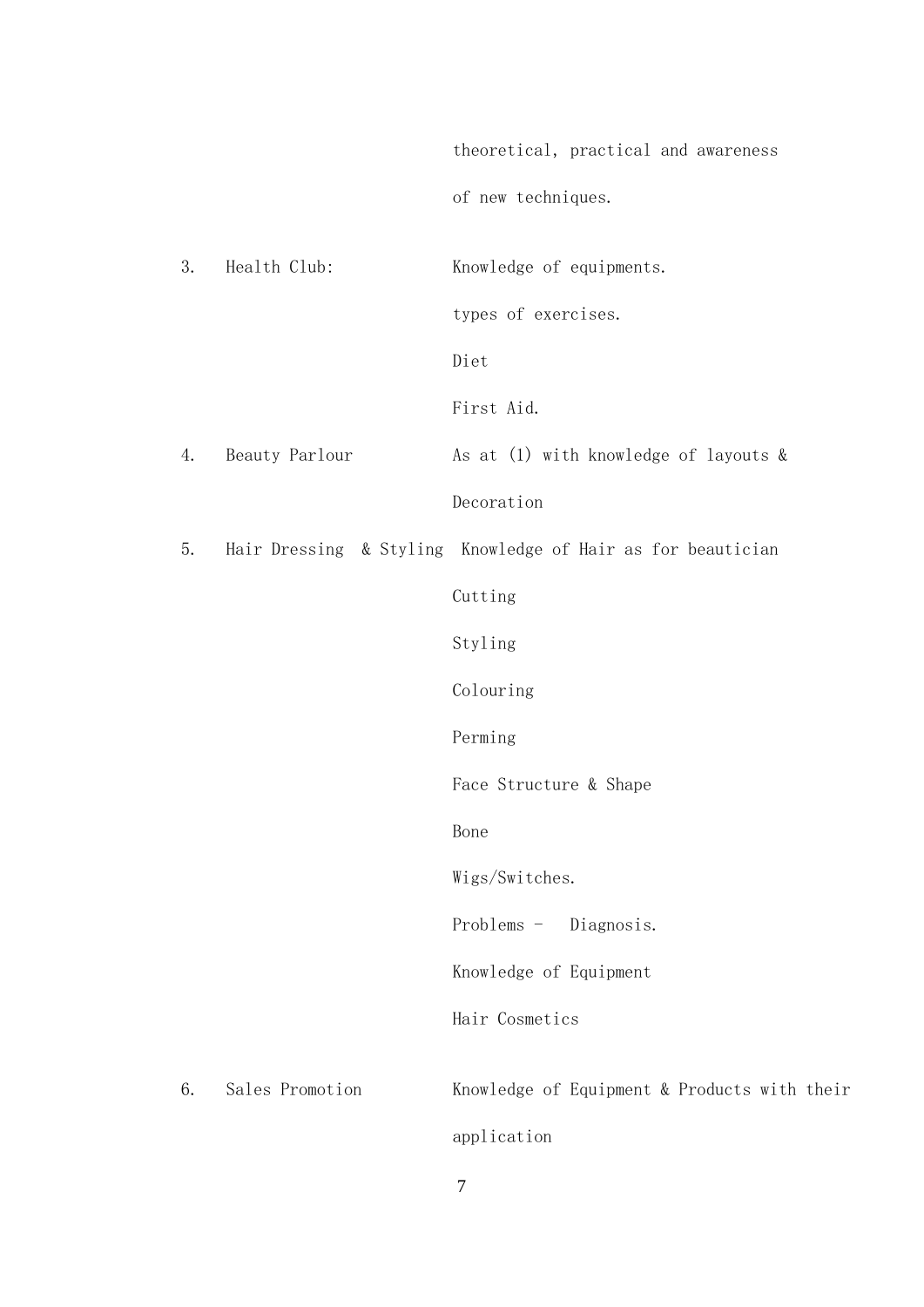|  | 7. Finishing School | Deportment<br>Etiquette<br>Communication<br>Make-up<br>Fashion Skills<br>Colour Sense<br>Personality Development<br>Nutrition.<br>Society Integration. |
|--|---------------------|--------------------------------------------------------------------------------------------------------------------------------------------------------|
|  |                     |                                                                                                                                                        |

# Communication & Demonstration Skill

# 2.2 ENTERPRENEURSHIP

|  | 1. Health Club                |  | Same as above |
|--|-------------------------------|--|---------------|
|  | 2. Beautician                 |  | Same as above |
|  | 3. Hair Dressing &<br>Styling |  | Same as above |

# 4. Cosmetology (6 month course)

# 2.3 FREELANCING

|    | 1. Make up Expert | Analysis of Face                                                         |
|----|-------------------|--------------------------------------------------------------------------|
|    | TV                | Cosmetic know-how                                                        |
|    | Stage             | Camouflaging                                                             |
|    | Films             | Effect of light $\&$ shade on make-up                                    |
|    | Bridal            | Methods of make-up removal                                               |
|    | Photographic      | Corrective make-up                                                       |
|    | Modeling          | Presentation                                                             |
| 2. | Home Visiting     | Knowledge required as for beautician hair<br>dresser and make up expert. |
| 3. | Journalism        | Knowledge of beautician                                                  |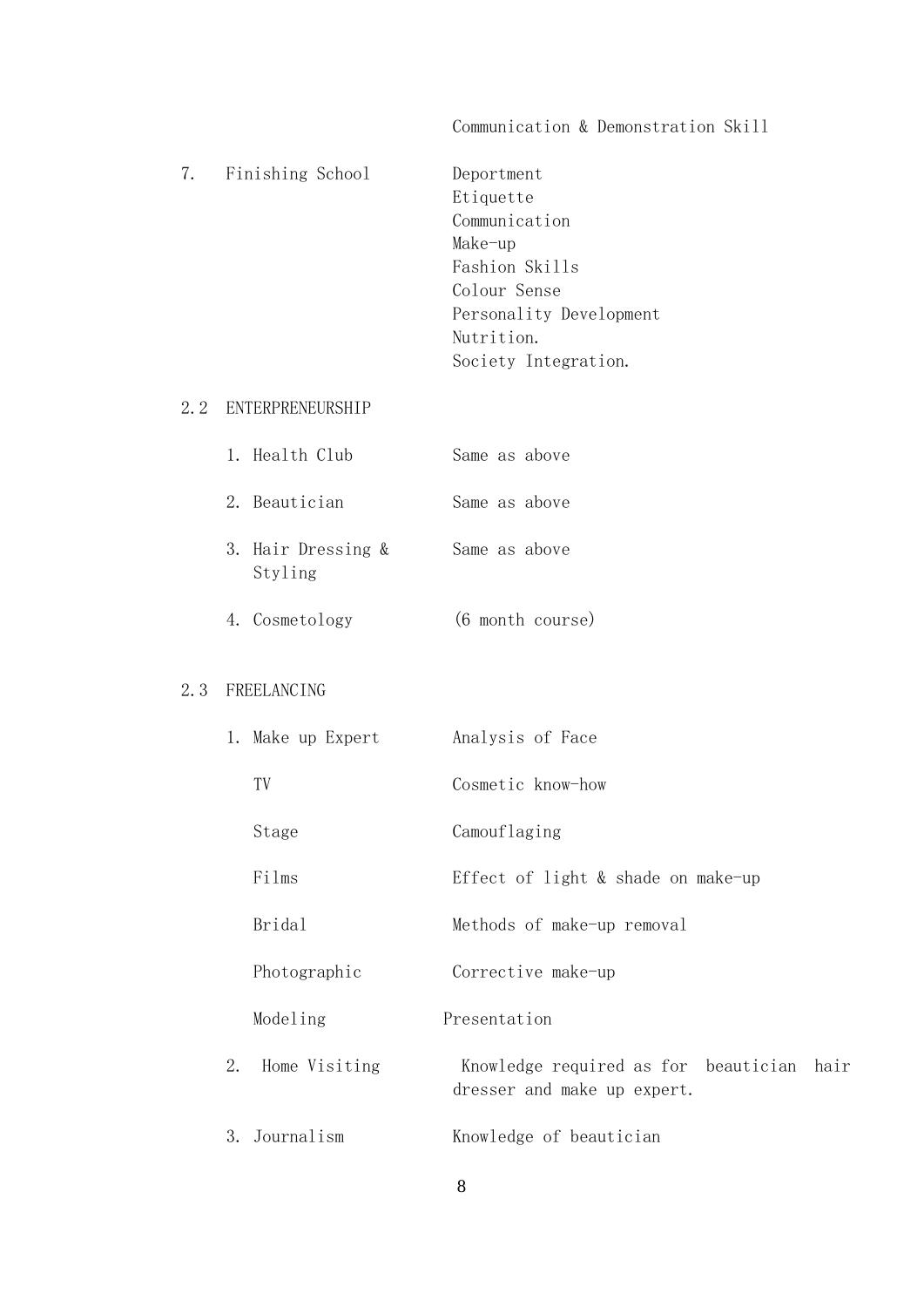# Presentation

Awareness of latest trends in beauty

- 4. Beauty Consultant Consultancy regarding beauty,hair dressing and Health care
- 5. Artist for special Make up expert as per requirement of user occasion agency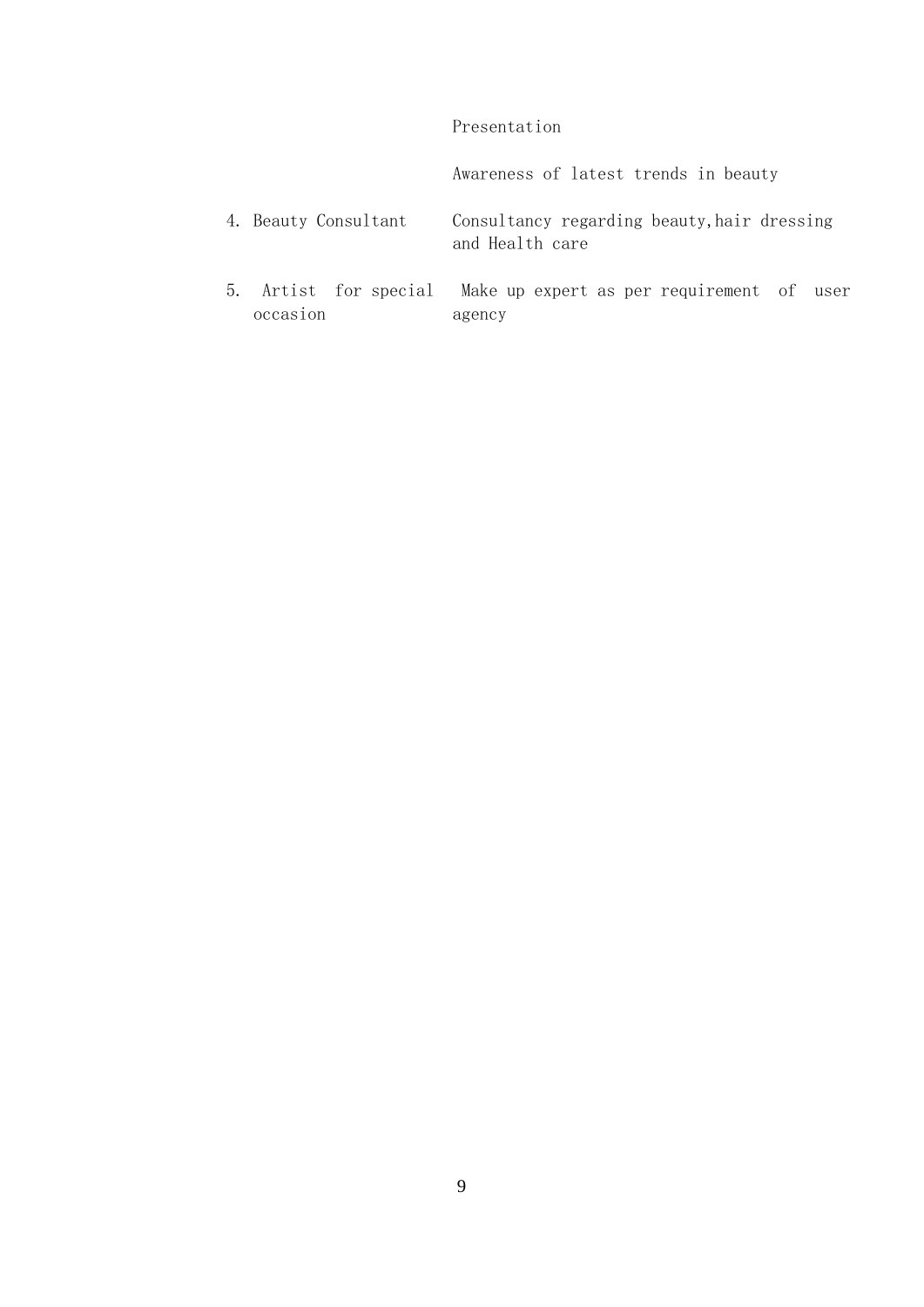#### COURSE OBJECTIVES

The objectives of this course are:

- 4.1 To impart basic knowledge of anatomy, physiology, Yoga, dietetics in relation to Beauty and Healthcare.
- 4.2 To develop understanding of the basic principles, properties and application of various types of cosmetics and their effect on the skin.
- 4.3 To impart working knowledge of handling and care of the equipments and implements used in Beauty and Healthcare.
- 4.4 To train the students in the care and beautification of the body and hair.
- 4.5 To train the students in body perfection through yoga exercises, aerobics and Gym exercises.
- 4.6 To train the students in the recognition of abnormalities and faults of figure, skin and hair and their correction.
- 4.7 To impart basic knowledge of setting up and management of a beauty parlour, saloon and finishing school.
- 4.8 To impart basic knowledge of plastic surgery and Laser treatment (skin blemishes and hair disorders).
- 4.9 To impart basic knowledge of profession ethics and attitude.

#### **I SEMESTER**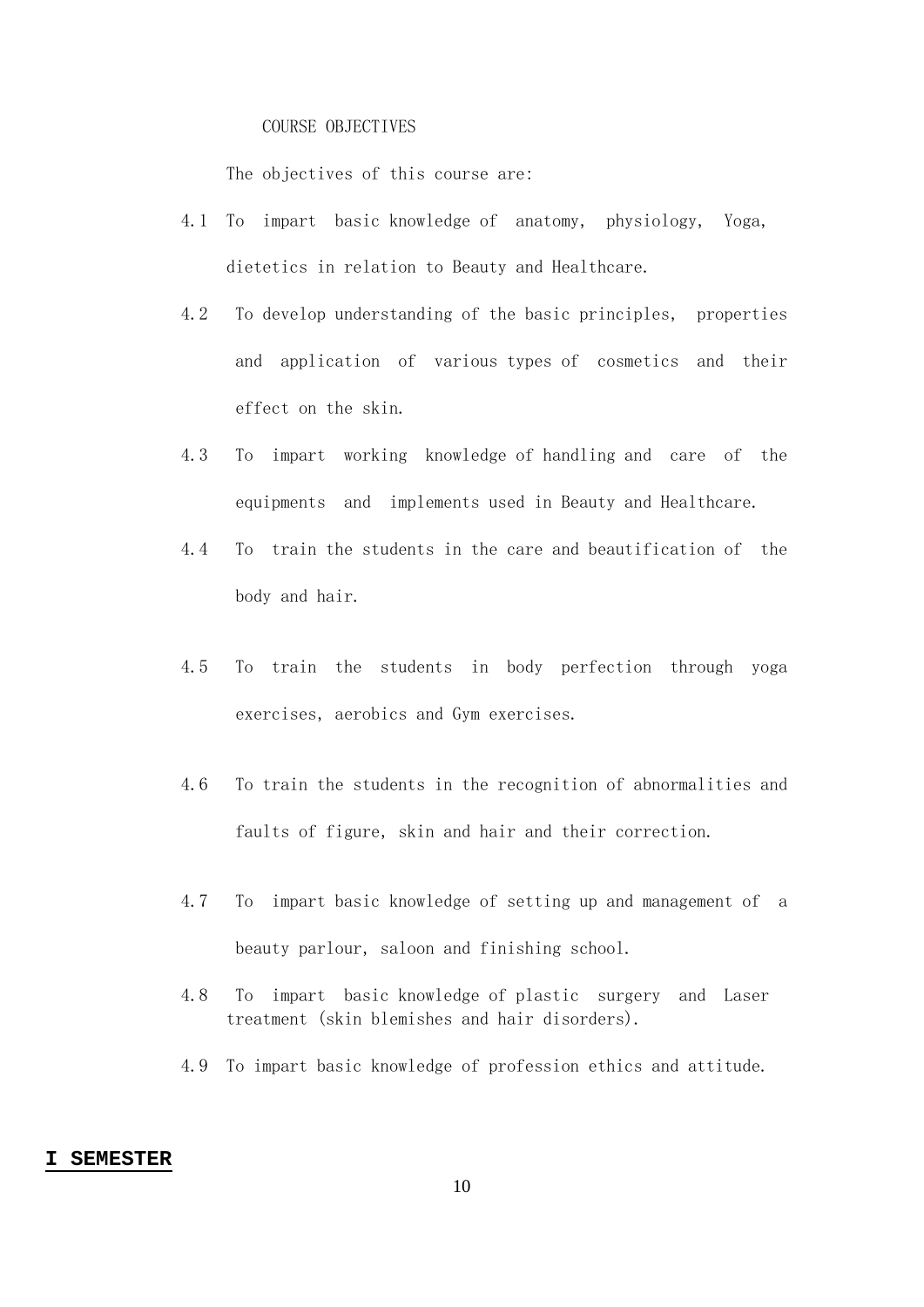#### *1.1 PROFESSIONAL COMMUNICATION*

|  |  | [ Common to All Engineering/Non Engineering Courses] |  |         |  |
|--|--|------------------------------------------------------|--|---------|--|
|  |  |                                                      |  | T. T. P |  |
|  |  |                                                      |  | $5 - 3$ |  |
|  |  |                                                      |  |         |  |

#### **Rationale:**

 Communication forms an important activity of diploma holder. It is essential that he/she should be in a position to communicate in writing and orally with superiors,equals and subordinates. This subject aims at providing working knowledge of languages like Hindi and English so as to train the students in the art of communication. It is suggested that maximum attention should be given in developing Communication abilities in the students while imparting instructions by giving maximum emphasis on practice.

| Sr.NO.        | Units                                                                                                                              |                        | Coverage time |  |
|---------------|------------------------------------------------------------------------------------------------------------------------------------|------------------------|---------------|--|
|               |                                                                                                                                    | L                      | P             |  |
| $\mathbf 1$ . | Introduction to communication methods<br>meaning, channels & media written and<br>verbal.                                          | 5                      |               |  |
| $2$ .         | Development of comprehension of English 15<br>& Hindi through study of text material&<br>language exercises.                       |                        |               |  |
| 3.            | Development of expression through<br>A. Letters(English & Hindi)<br>B. Report writing (English)<br>Note making and minutes writing | 1 O<br>10 <sup>1</sup> |               |  |
| 4.            | Composition                                                                                                                        | 10                     |               |  |
| 5.            | Grammer                                                                                                                            | 20                     |               |  |
|               |                                                                                                                                    | 70                     | 42            |  |

#### **1.** *PART I : COMMUNICATION IN ENGLISH*

- 1.1 Concept of communication, importance of effective communication, types of communucation, formal, informal, verbal and nonverbal, spoken and written. Techniques of communication, Listening, reading, writting and speaking, Barriers in communication, Modern tools of communication- Fax, e-mail, Telephone, telegram, etc.
- 1.2 Development of comprehension and knowledge of English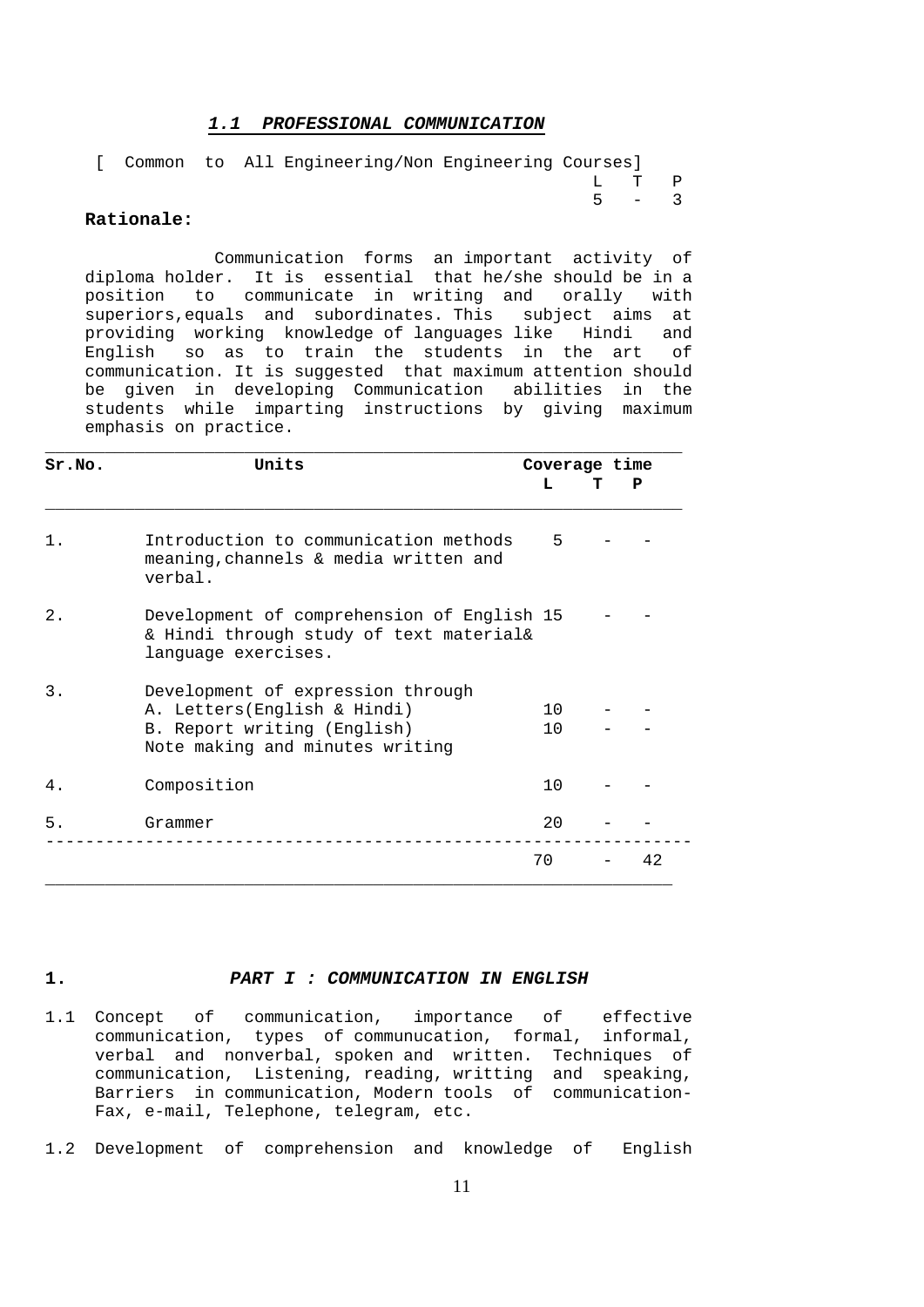through the study of text material and language exercises based on the prescribed text book of English.

- 1.3 Development of expression through:
	- 1.3.1 Letters : Kinds of letters:- Official, demi-offical, unofficial , for reply or in reply, quotation, tender and order giving letters. Application for a job.

1.3.2 Report writing and Note making and minutes writing.

- 1.4 Grammer : Transformation of sentences, Preposition, Articles, Idioms and Phrases, One word substitution, Abbreviations.
- 1.5 Composition on narrative, descriptive, imaginative, argumentative, discussion and factual topics.

#### **2.** *PART II : COMMUNICATION IN HINDI*

- 2.1 Development of comprehension and knowledge of Hindi usage through rapid reading and language exercises based on prescribed text material developed by IRDT.
- 2.2 Development of expression through ;

 Letter writing in Hindi: Kinds of letters:- Official, demi-offical, unofficial , for reply or in reply, quotation, tender and order giving letters, Application for a job.

 (1) Paper should be in two parts, part I - English and part II Hindi.

#### :**COMMUNICATION AND PRESENTATION PRACTICES:**

- **1**.A. Phonetic transcription
	- B. Stress and intonation : (At least 10 word for writting and 10 word for pronunciation)
- **2. ASSIGNMENT :** (Written Communication)

 Two assignment of approximately 400 word each decided by the teachers.

#### **SUGGESTED ASSIGNMENTS :**

- 1. a picture/photograph
- 2. an opening sentence or phrase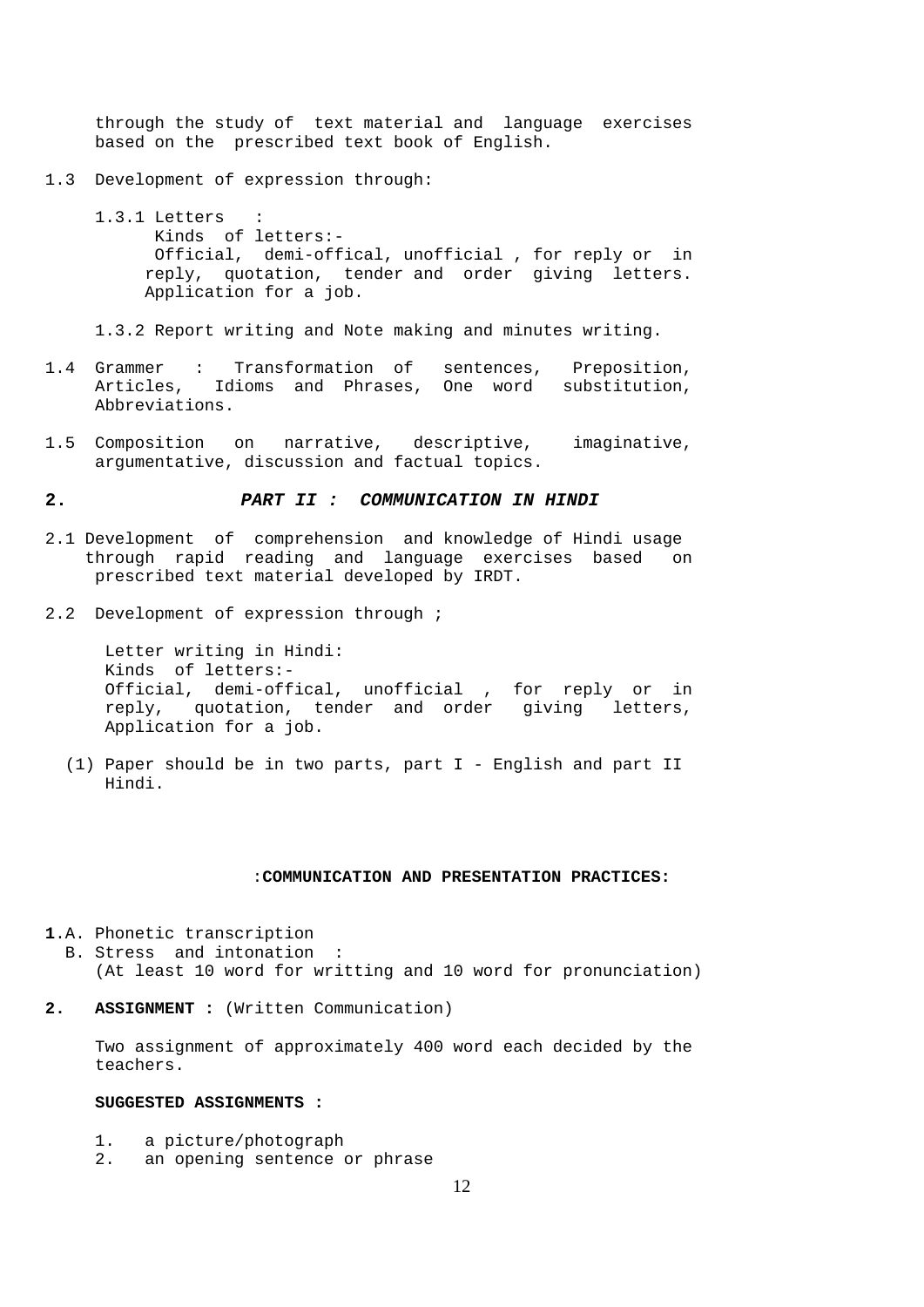- 3. a newspaper/magzine clipping or report
- 4. factual writting which should be informative or argumentative.

#### **3. Oral Conversation:**

- 1. Short speeches/declamation : Bid farewell, Felicitate somebody, Celebrate a public event, Offer condolences
- 2. Debate on current problems/topics
- 3. MockInterview : Preparation, Unfolding of personality and Expressing ideas effectively
- 4. Group discussion on current topics/problems<br>5. Role Play/ general conversation: Making po
- 5. Role Play/ general conversation : Making polite enquiries at Railway Station, Post Office, Banks and other Public places, Replying to such enquiries, enquiring about various goods sold in the market and discussing their prices. Complaining about service at Hotel, restaurant, Offering apologies in reply to such complaints, complain to a company about a defective product you have brought, reply to such complaints.
- 6. Presentation skill, Use of OHP and LCD.

#### **4. Aural :**

 Listening to conversation/talk/reading of short passage and then writting down the relevant or main points in the specified number of words and answering the given questions

 The assignments/projct work are to be evaluated by the internal/ external examiner. The distribution of 30 marks e.g.

- 10 marks for assignment (Given by subject teacher as sessional marks)
- 10 marks for conversation and viva-voce
- 10 marks for phonetic transcription

#### *STRUCTURE OF COMMUNICATION TECHNIQUE PAPER*

Distribution of Marks

| Theory Paper $: 50$ Marks |  |            |
|---------------------------|--|------------|
| Sessional                 |  | : 20 Marks |
| Pratices                  |  | : 30 Marks |

Q1. Question based on the topics prescribed text material will be set to test the candidates ability to understand the content, explain words and phrases, making sentence of given words and ability to summarise will be included. All questions will have to be answered.

| from English Text Book | 10 Marks |
|------------------------|----------|
| from Hindi Text Book   | 5 Marks  |

Q2. Candidates will be required to write one letter (English) and one letter in (Hindi) from a choice of two -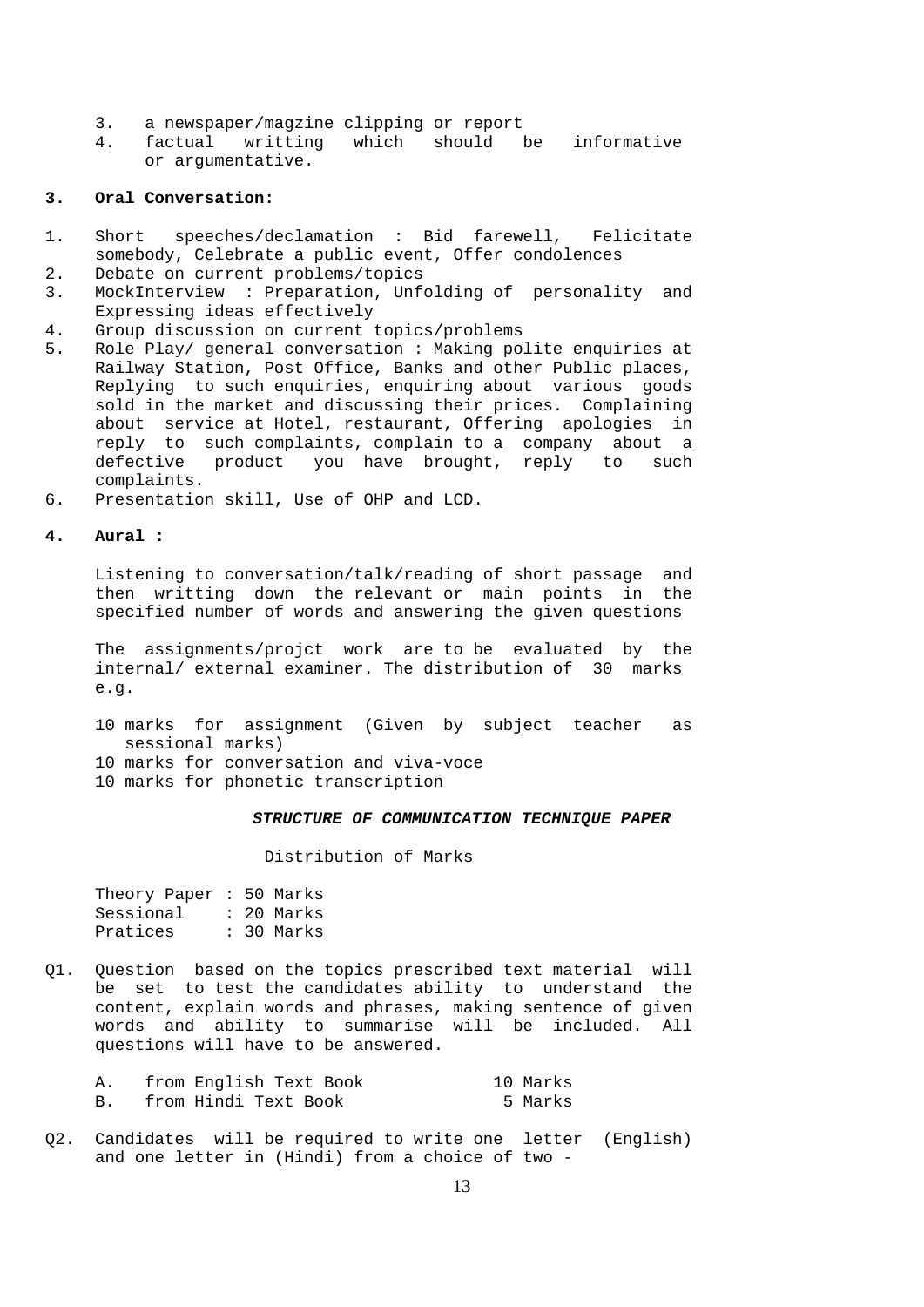| English Letters | 5 Marks |
|-----------------|---------|
| Hindi Letters   | 5 Marks |

Q3. Report Writting on given outlines 5 Marks

Q4. There will be a number of short answer questions to test the candidates knowledge of functional grammer, structure and usage of the language. All the items in this question will be compulsory. The grammar questions has four parts -

 (Total Part: A For 5 Marks, B For 3 Marks, C For 3 Marks and D For 4 Marks)

 A. This part of the question has to do with the transformation of sentences. English uses several patterns of sentence formation and the same meaning can be expresed by several patterns e.g. Active to Passive voice and vice versa, Direct to Indirect and vice versa, Reframing sentences by changing part of speech e.g Noune to Adjective, Interchanging degree of comparison.

 Interchanging Moods - Affirmative to Negative, Assertive to Interrogative or to exclamatory

- B. The second part usually requires blanks in a sentence to be filled in with a suitable preposition and articles.
- C. The third part is usually an exercise on tenses.
- D. The fourth part concerns with one word substitution and abbrevation, uses of idioms and Phrases.
- Q5. COMPOSITION : (About 300 Words) (5 marks)

 Candidates will be required to select one composition topic from a choice of five. The choice will normally include narrative descriptive, argumentative, discussion and factual topics. The main ceteria by which the composition will be marked are as follows

- A. the quality of the language employed, the range and appropriateness of vocabulary and sentence structure the correctness of grammatical construction, punctuation and spelling.
- B. The degrees to which candidate have been successfully in organising both the composition as a whole and the individual paragraphs.

#### 1.2 HAIRCARE

L T P

 $4 - 8$ 

Rationale: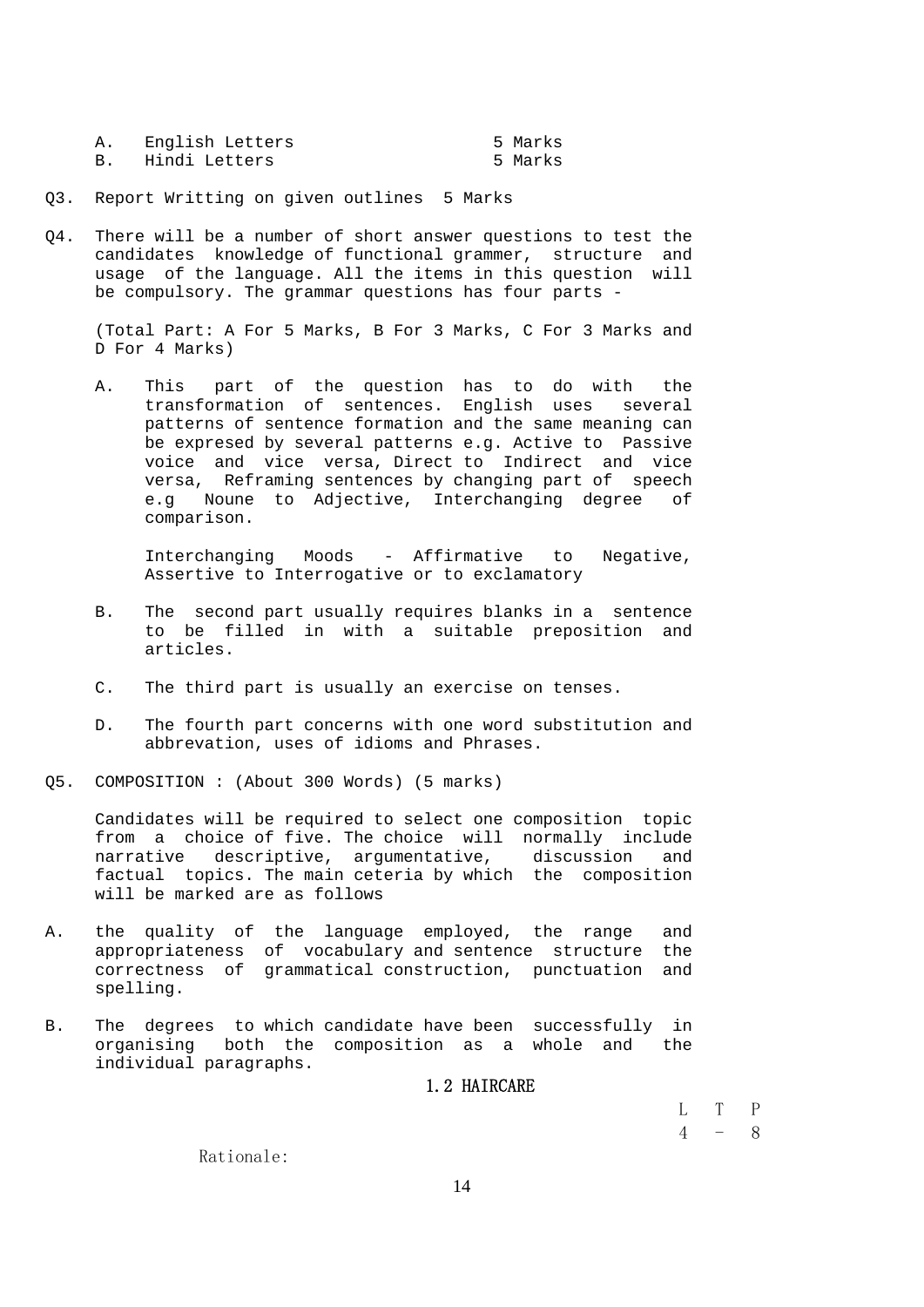The human hair on his head has always been treating as a thing of beauty which adds too much to human personality and looks. So it has always attracted the human attention for its care, upkeep and orderly dressing. For this, varieties of hair oils shampoos and hair nourishing formulations has been tried to this date. Presently hair is an industry and billion & billion of money is spent every year on haircare all over the world.

| Sr. No. | Units                                             | Coverage time  |  |     |
|---------|---------------------------------------------------|----------------|--|-----|
|         |                                                   | L              |  | P   |
| 1.      | History of Hair Dressing in India &<br>Europe     | $\overline{4}$ |  |     |
| 2.      | Shampoos & Rinses                                 | 4              |  |     |
| 3.      | Scalp message                                     | 4              |  |     |
| 4.      | Hair shaping & cutting                            | 4              |  |     |
| 5.      | Hair setting and styling                          | $\overline{4}$ |  |     |
| 6.      | Artificial aids                                   | $\overline{4}$ |  |     |
| 7.      | Thermal Hair setting & styling                    | 4              |  |     |
| 8.      | Electrical massage                                | $\overline{2}$ |  |     |
| 9.      | Hair colouring and tinting                        | $\overline{2}$ |  |     |
| 10.     | Bleaching or hair lightening                      | 4              |  |     |
| 11.     | Chemical or permanent waving<br>and straightening | 4              |  |     |
| 12.     | Advanced hair cutting                             | 4              |  |     |
| 13.     | Corrective hair and scalp treatment               | 4              |  |     |
| 14.     | Advance Treatment                                 | 4              |  |     |
| 15.     | Introduction of computer application              |                |  |     |
|         | In hair styling.                                  | $\overline{4}$ |  |     |
|         |                                                   | 56             |  | 112 |
|         |                                                   |                |  |     |

# TOPIC WISE DISTRIBUTION OF PERIODS

 $\mathcal{L}_\text{max} = \mathcal{L}_\text{max} = \mathcal{L}_\text{max} = \mathcal{L}_\text{max} = \mathcal{L}_\text{max} = \mathcal{L}_\text{max} = \mathcal{L}_\text{max} = \mathcal{L}_\text{max} = \mathcal{L}_\text{max} = \mathcal{L}_\text{max} = \mathcal{L}_\text{max} = \mathcal{L}_\text{max} = \mathcal{L}_\text{max} = \mathcal{L}_\text{max} = \mathcal{L}_\text{max} = \mathcal{L}_\text{max} = \mathcal{L}_\text{max} = \mathcal{L}_\text{max} = \mathcal{$ 

## DETAILED CONTENTS :

# 1. INTRODUCTION :

History of hair dressing in India and Western countries.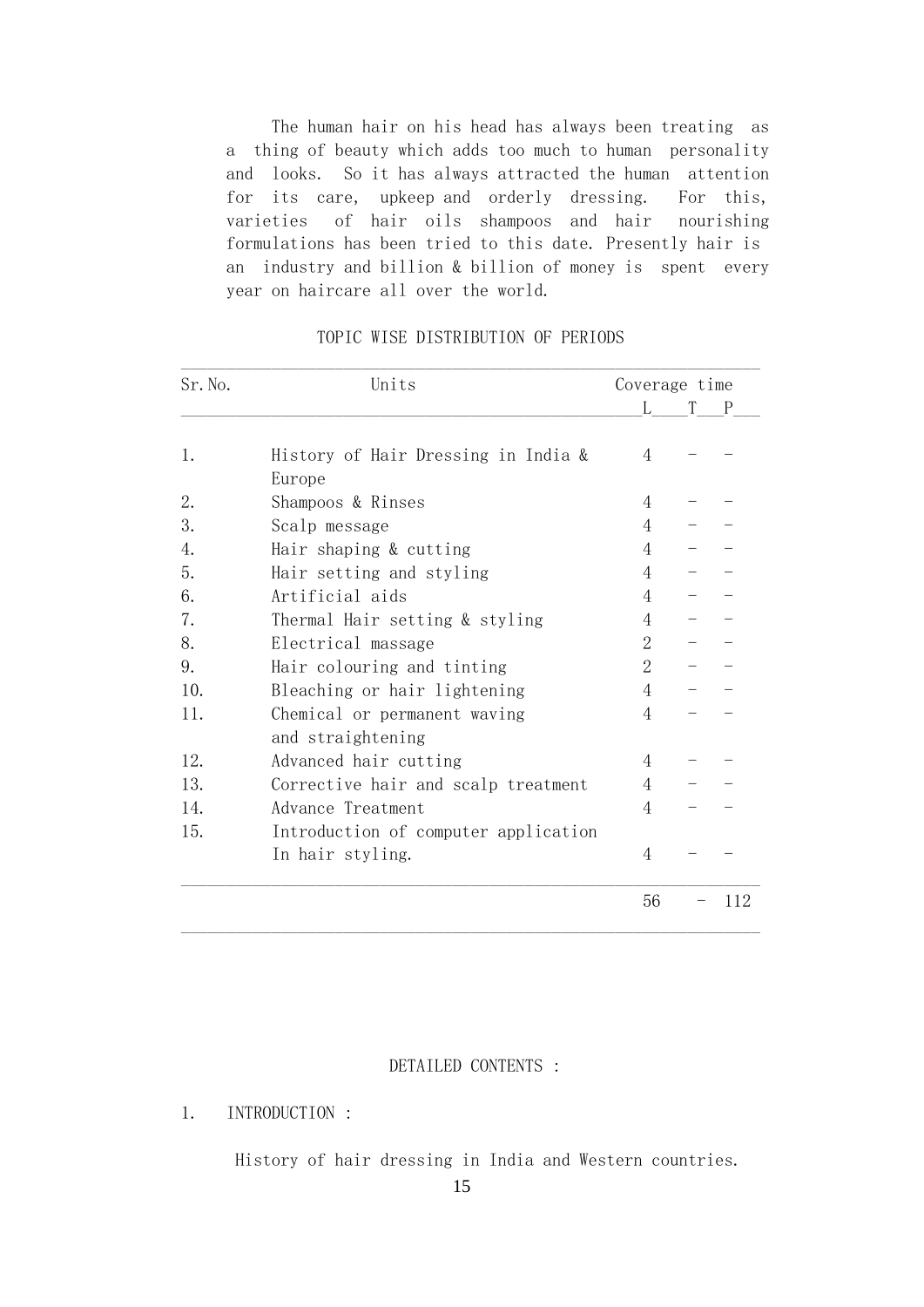# 2. SHAMPOOS & RINSES :

 Importance of shampooing, its purpose & functions, various types of shampoos and their uses, effect on normal, dry, oil scalp and hair.

 Description of different types of rinses used, their purpose and effects

- Vinegar or lemon rinse
- Cream rinse
- Colour rinse
- Herbal Rinse

Safety precaution observed in shampooing and rinsing

# 3. SCALP MASSAGE : Benefits and methods of message

- Petrissage
- Effleurage
- Tapotment
- Friction Friction & Vibration material required and procedures.
- 4. Hair shaping and cutting :

 Study of profiles, Different types of cutting to suit the texture (fine, curly, straight, wavy and course hair). Different types of cuts- trimming, blunt-cut, layered, cutting & tapering.

 Hair shaping and cutting implements and their uses Different types of sectioning and patterns making.

5. Hair setting and styling :

Different types of rollers and their applications.

Setting rollers in different styles to suit face and figure.

Spiral rollers, Directional rollers, Ringlet rollers,

knowledge of electric rollers, electric rods.

a. Finger waving - different types and methods used.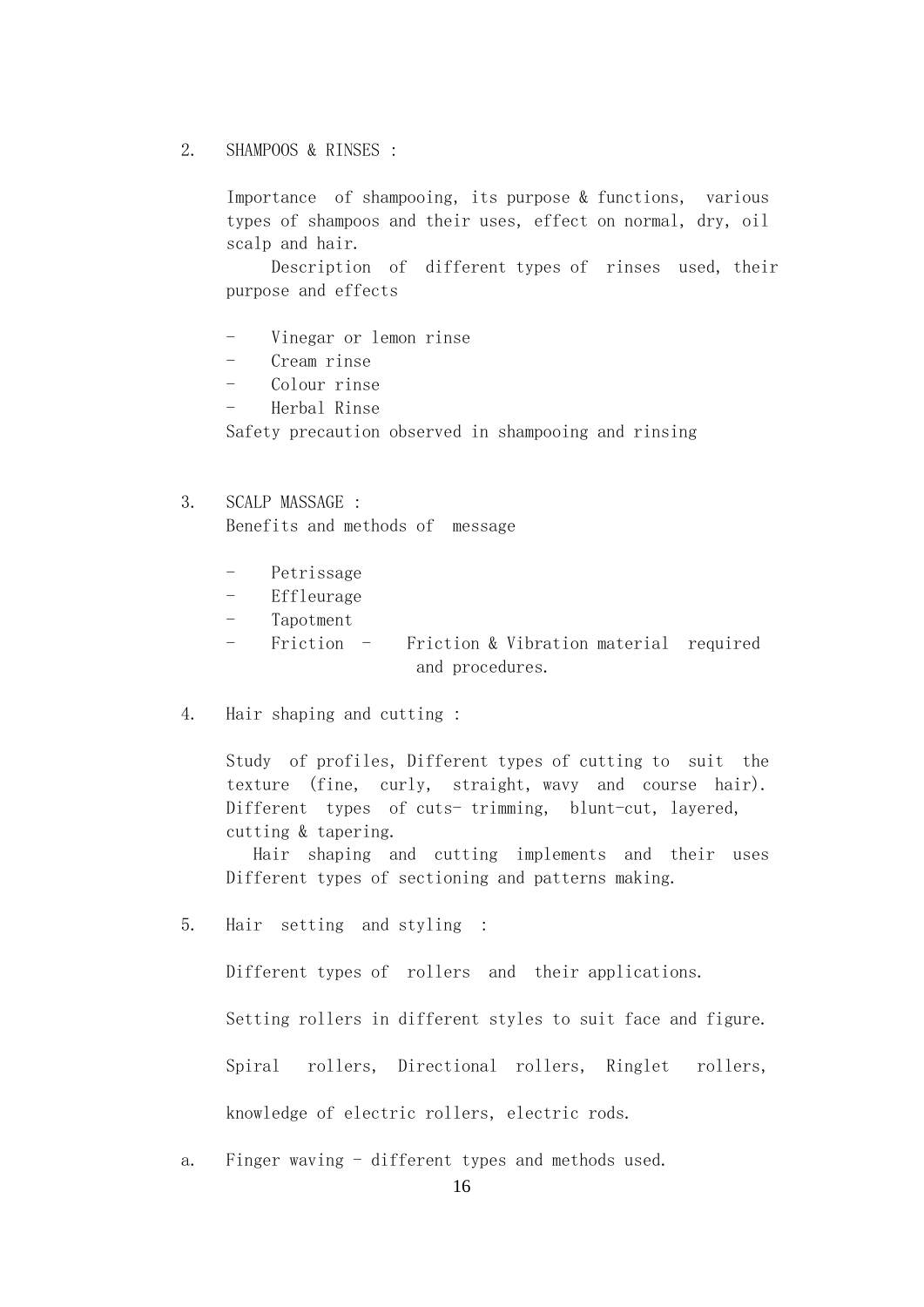- b. Types of curls their direction and partings.
- c. Selecting the cosmetics used in hair setting.
- d. Uses of different methods of hair drying hair drier and hood hair-drier.
- e. Comb-out techniques- Back-combing, lacing, smoothing, back brushing, wave-stretching. Implements used, and selection of cosmetics.
- f. Hair Styling Description of different types of hair styles to suit physique age, occasion & profession, facial shape, features, shape of the head, hair texture, density, length and condition of the hair, equipment, implement and cosmetic used in hair setting and styling.
- 6. Artificial aids :
- a. History of wigs, switches and hair-pieces. Materials used (human hair, synthetic hair or animal hair).
- b. Types of hair pieces. Wiglets, cascades, false demiwigs, switches.
- c. Selection of hair pieces, equipments, tools and materials used. Cleaning and caring of hair pieces. Procedures of styling different types of hair pieces.
- 7. Thermal hair setting and styling : different equipments for thermal setting and styling, procedure and precautions.
- 8. Electrical massage : By high frequency, procedure and safety precautions. Light Therapy
- 9. Hair colouring and tinting : Basic law of colour; Primary colours, Secondary colours, Depth of colour, Tonal value of colour, Neutralizing colour, classification of hair colour; Temporary colour, Semi permanent colour, Permanent colour.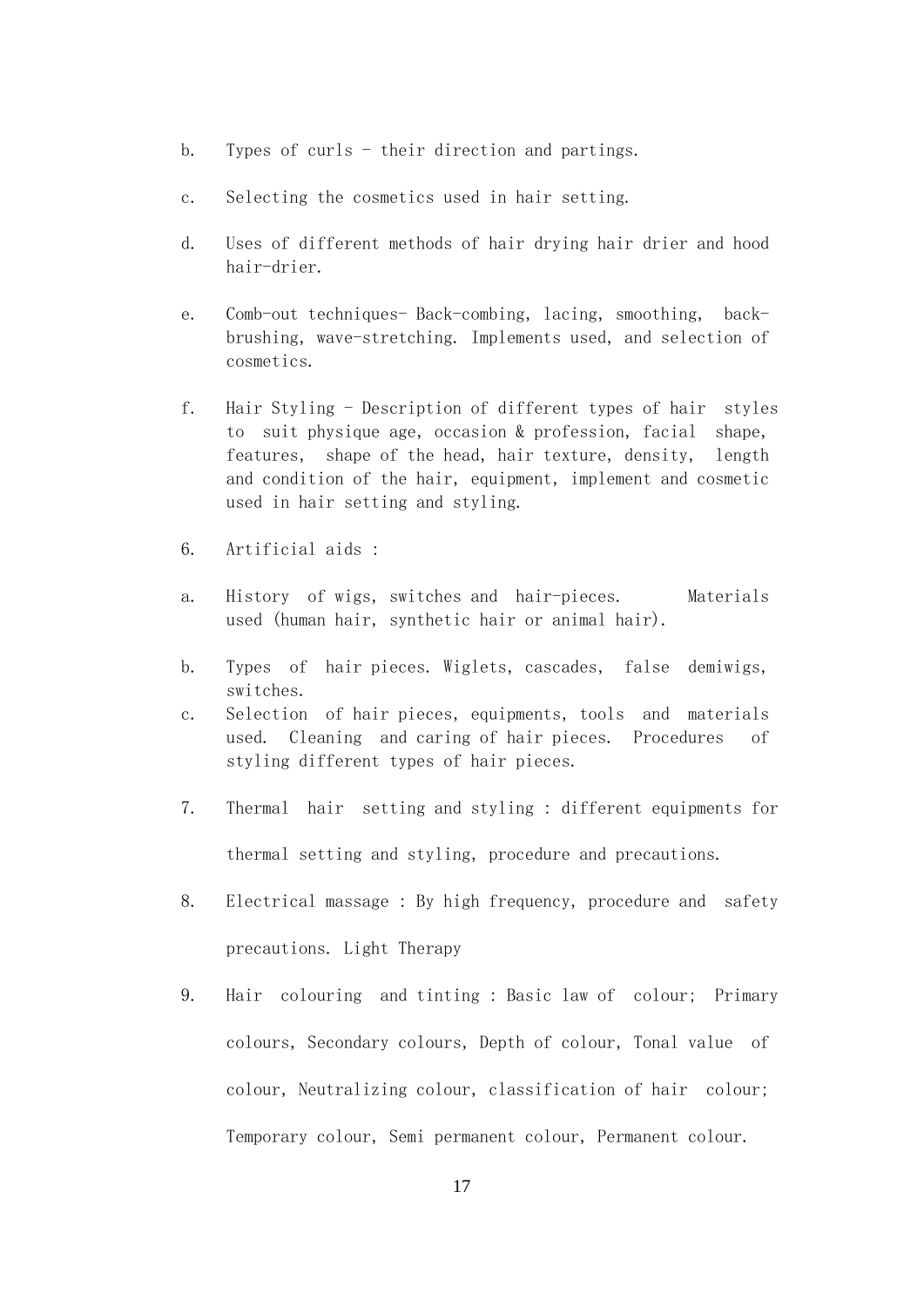- 10. Bleaching or hair lightening : Different types of hair lighteners. Bleaching, porosity and texture of hair, material, implements and procedure. Problems encountered in hair bleaching. Precaution to be taken.
- 11. Chemical or permanent waving and straightening : Scalp condition; Texture of hair; porosity Elasticity. different types of waving and curling sectioning patterns; Rod selection and blocking; Wrapping; chemical waving materials and procedure; Material and procedure; precaution.
- 12. Advanced hair cutting :
	- a) Description of different shapes of face and figure.
	- b) Texture of hair
	- c) Length and perimeter, elevation-low, high and medium.
	- d) Procedure and material used.
	- e) Description of Electrical clippers and its attachments.
	- f) Safety precautions.
- 13. Corrective hair and scalp treatments for :

 Oily hair, dry hair, falling hair, split ends, head lice. Premature grey hair. Corrective diet, material and procedure. Equipments.

14. Advance Treatment :

 Electrolysis and Thermolysis for hair removal. Ozone Treatment for hair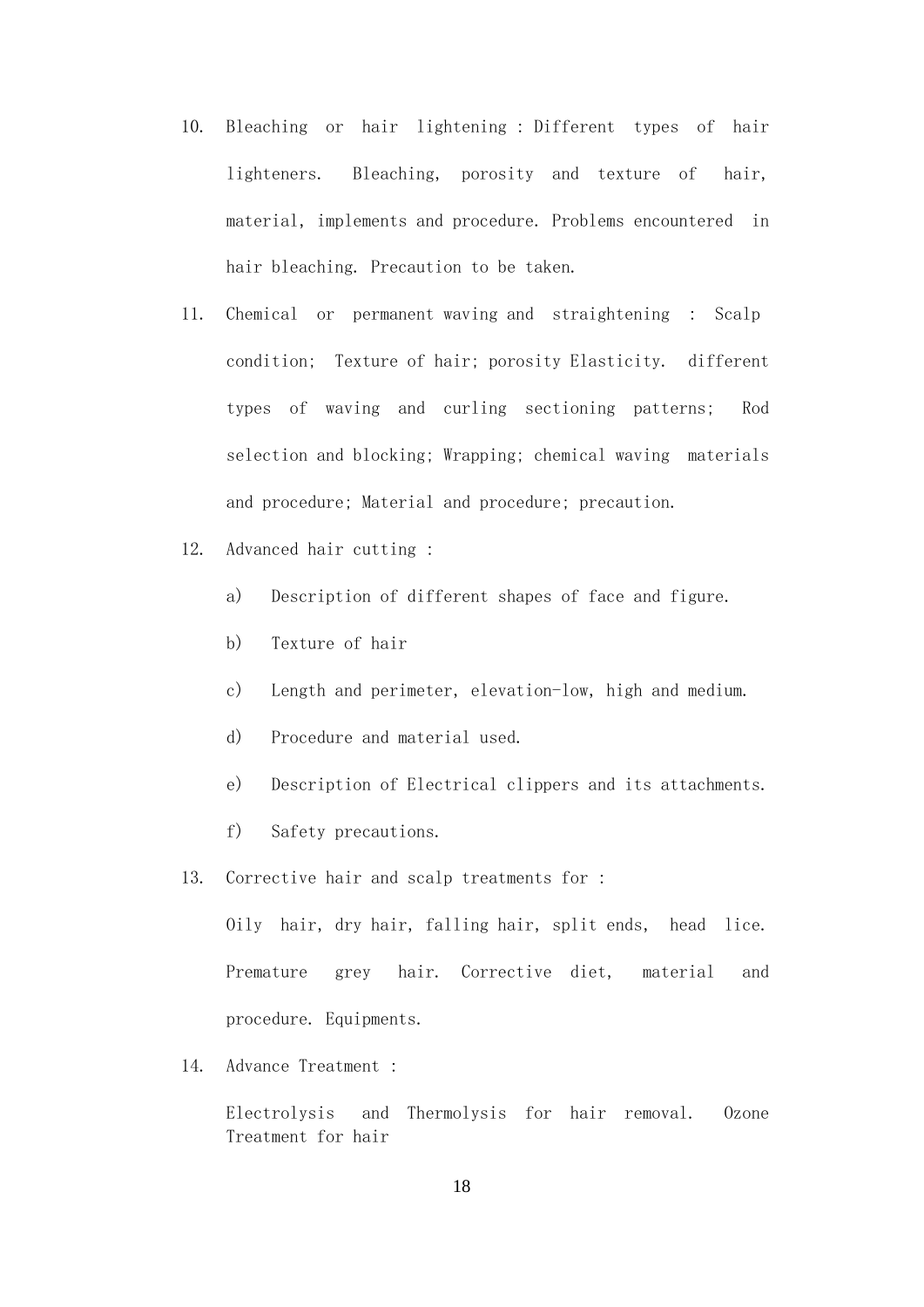# P R A C T I C A L S

- 1. Giving shampoo; preparing the client; draping procedure, Materials used; preparation of trolley, application of shampoo, rinsing, towel drying.
- 2. Scalp massage: basic massage, manipulation and Practice.
- 3. Defining the shape of the face and defining the type and texture of hair. Deciding the method to be used, Correct way of holding the implements. Preparing client for the hair cut. Sectioning the hair with scissor or razor, handling of the manual clippers. Giving a medium length & long length hair cut.
- 4. Hair setting :

 Handling of implements used form brush roller and putting them, setting rollers on long and short hair, practice in fingure waving. Practice in making pin curls, sculpture curls, curved or `i' based curls, fill in curls. Handling of the different dryers; drying of hair, comb out practice in backcombing, smoothing, back brushing wave stretching and lacing.

5. HAIR STYLING :

Study of face and other features, making of the styles

- Plain buns
- Rolls
- inter locks
- see-through
- sheels
- ringlets
- plaitss
- Kiss curls

making of styles in fashion at the time.

6. ARTIFICAL AIDS :

a - Selection of hair pieces, Shampooing, conditioning of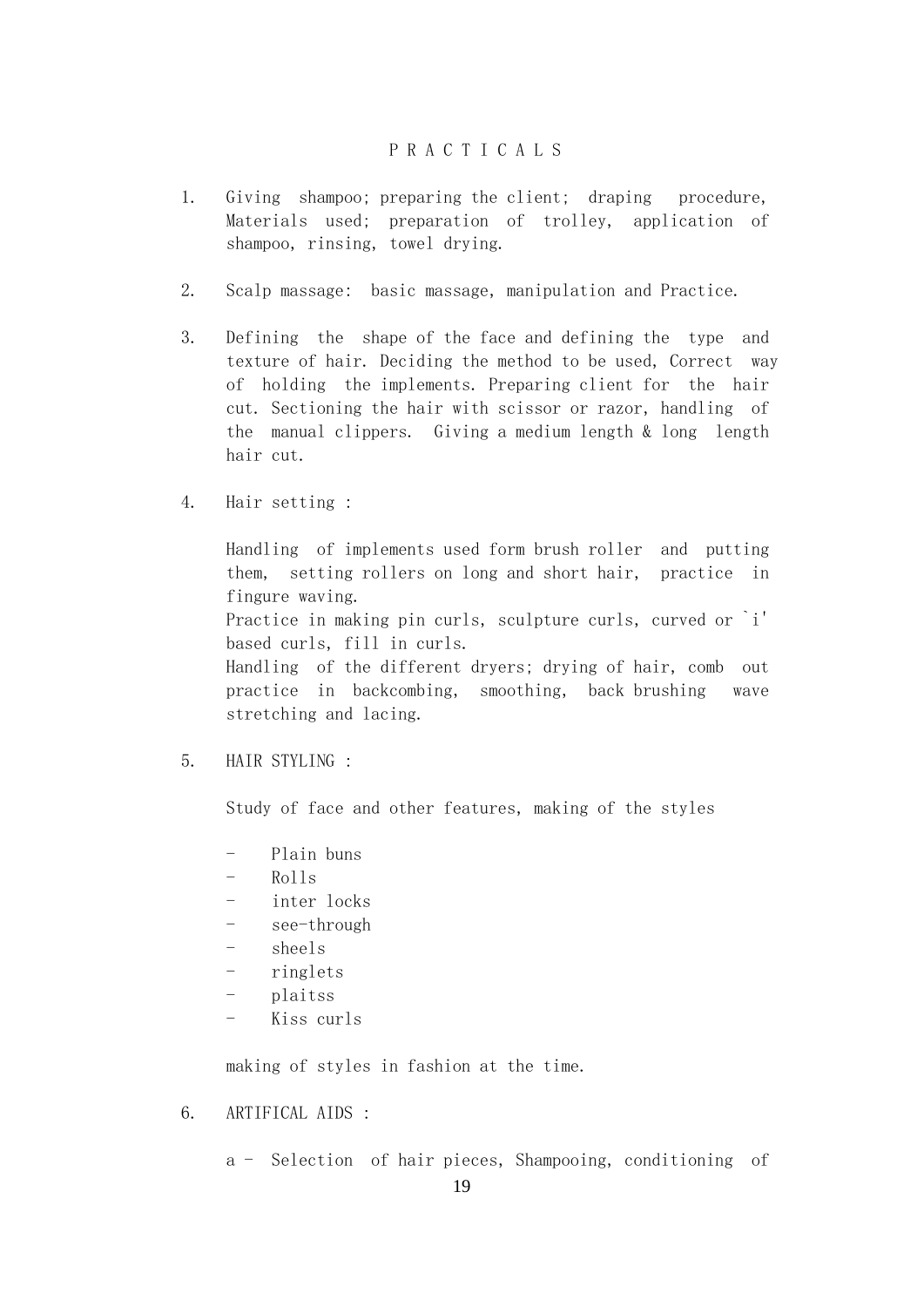various types of hair pieces.

- b Setting of the basic styles, combination of the styles to create for fashions.
- c Fixing of switches.
- 7. Thermal Hair Setting & Styling :

 Practice in use of electric irons or rods, curling tongs, Crimping tongs styling dryer, blow dryer and their attachments, creating different styles out of the basic techniques.

- 8. Electrical Massage :
	- a Preparation of client, user and handling of high frequency apparatus, Infrared lamps.
	- b Practice in use of the different lamps.
- 9. Hair colouring :

 Examination of scalp and hair : Skin test, colour or dye selection, Preparation of client and protection setting of trolley, Sectioning the hair, application of hair, colour or dye, conditioning and setting.

10. Bleaching :

 Examination of skin, skin test, chemicals and mixing of solution, different types of bleaching with caps or without caps, colouring.

11. Permanent Waving :

 Examination of scalp and hair, selection of curlers, selection of lotion, sectioning and blocking, preliminary test curls giving the wave neutralizing setting of hair.

- 12. Advanced Hair Cutting :
	- Defining the shape of the face and figure.
	- Testing texture of hair.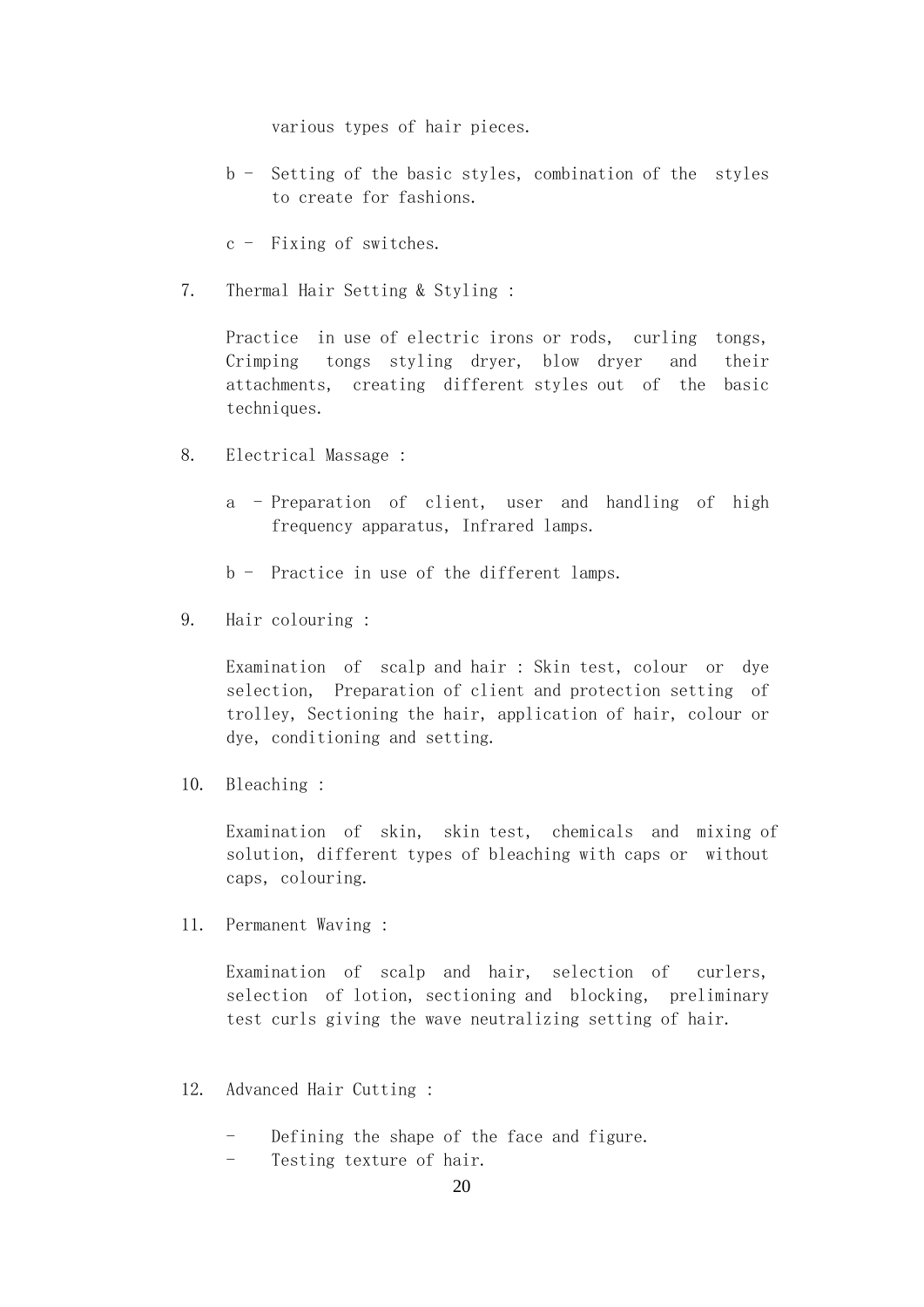- 13. Handling of electrical clippers and various attachments.
	- Section and patterns.
	- Giving a medium length and long length hair cut.
- 14. Giving the treatment by various methods and equipments.
- 15. Use of head steamer, various rays : Radiant heat, inure red, ultra violet, light frequency, care and maintenance of the equipment and safety precautions.

# 1.3 PERSONALITY DEVELOPMENT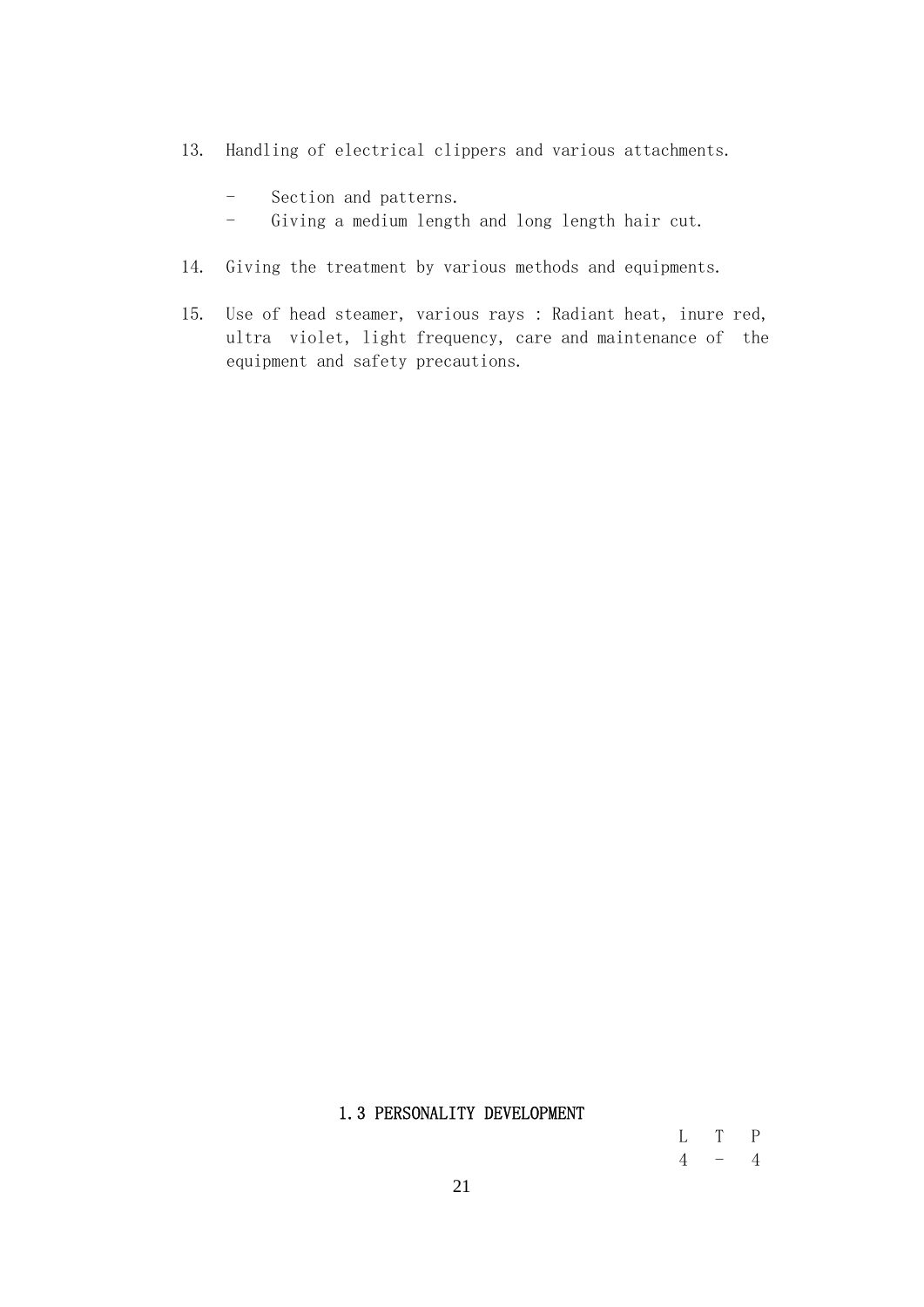### Rationale:

 The overall personality of individual is made up of two parts first-his/her appearance, looks body structure and dressings. The part of the personality is too much related to his/her mental abilities its sharpness knowledge style of speech. Beauty parlours help to develop the first part of the personality. This paper aims to fulfill the needs for the development of second part of the personality.

| Sr. No. | Units                                  |    | Coverage time |    |  |
|---------|----------------------------------------|----|---------------|----|--|
|         |                                        |    |               | P  |  |
| 1.      | Evaluation of one self                 | 8  |               |    |  |
| 2.      | Ward-robe Planning                     | 8  |               |    |  |
| 3.      | Achieving charm in voice and           |    |               |    |  |
|         | Conversation                           | 8  |               |    |  |
| 4.      | Art of graciousness                    | 8  |               |    |  |
| 5.      | Blending of Physical beauty with       | 8  |               |    |  |
|         | inner strength.                        |    |               |    |  |
| 6.      | Blending of colour of clothes, make-up | 8  |               |    |  |
|         | and hair to improve personality        |    |               |    |  |
| 7.      | Deportment                             | 6  |               |    |  |
| 8.      | Time Management and Stress Management  | 8  |               |    |  |
|         |                                        |    |               |    |  |
|         |                                        | 56 |               | 56 |  |

#### TOPIC WISE DISTRIBUTION OF PERIODS

### DETAILED CONTENTS :

- 1. Evolution of one self
	- a) Every women's assets
	- b) Believing in your self
	- c) Analysis of one's assets & liabilities with reference to personality
	- d) Elimination of the negative
	- f) Accentuating of the positive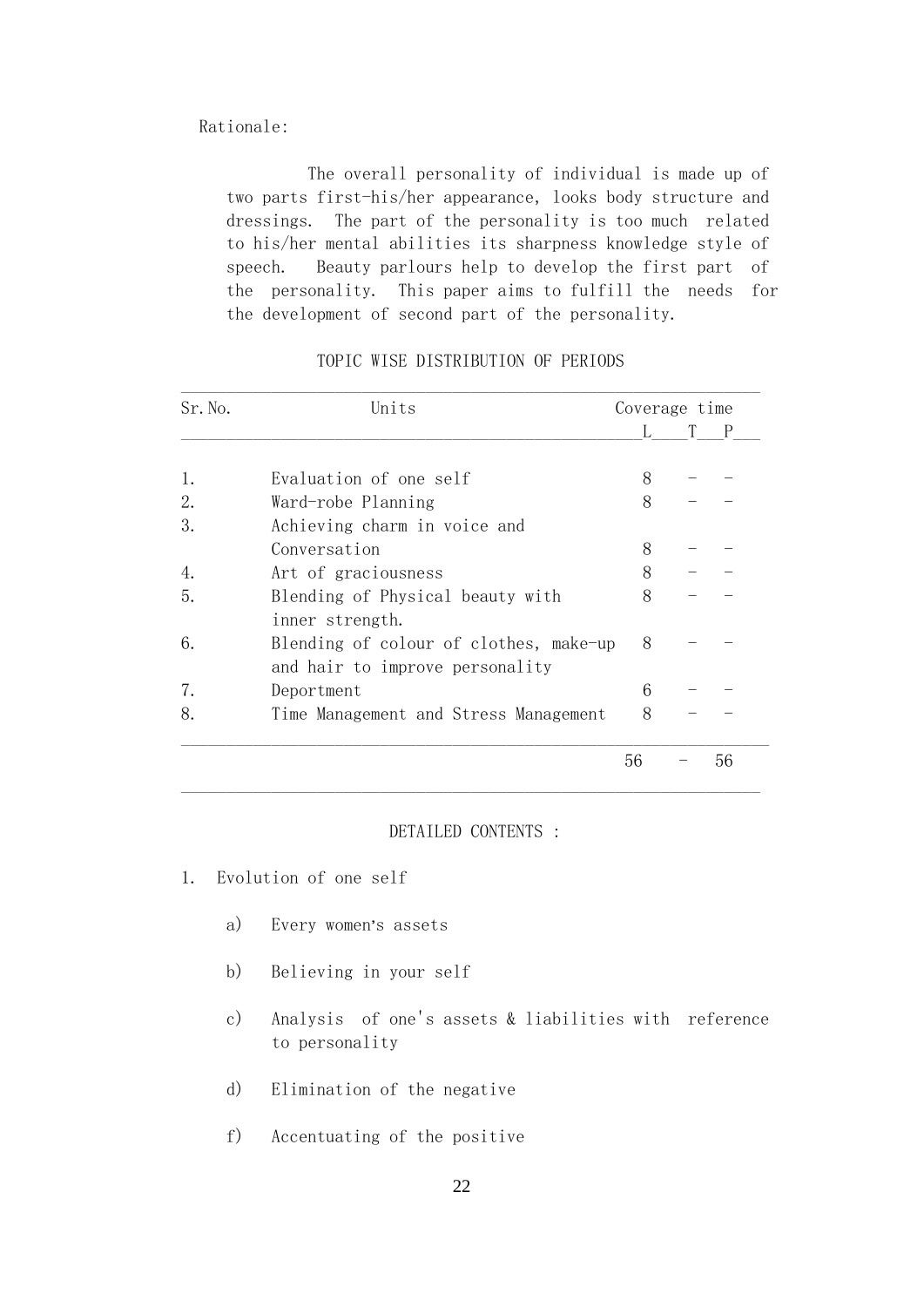- 2. Ward robe Planning
	- a) How to select and wear the clothes that bring out the best in you.
	- b) Colour and pattern
	- c) Development of good taste in clothes to surrounding.
	- d) Dressing for your personality
	- e) Psychology of colours.
- 3. Achieving charm in voice and conversation.
	- a) Improving voice and speech
	- b) Importance of good grammar in conversation
	- c) What should be talked about on different occasions
	- d) How to get conversation off to a good start.
	- e) Group conversation (Make-every girl to speak record her voice and play back; talking to the class.)
	- f) Body Language
	- g) Effective Communication
	- h) Facial & vocal expression
	- i) Making the first impression
- 4. Art of graciousness
	- a) Taking and giving compliments.
	- b) Introducing technique
	- c) Graciousness and manners.
- 5. Blending of physical beauty with inner strength.
	- a) How to get rid of stresses?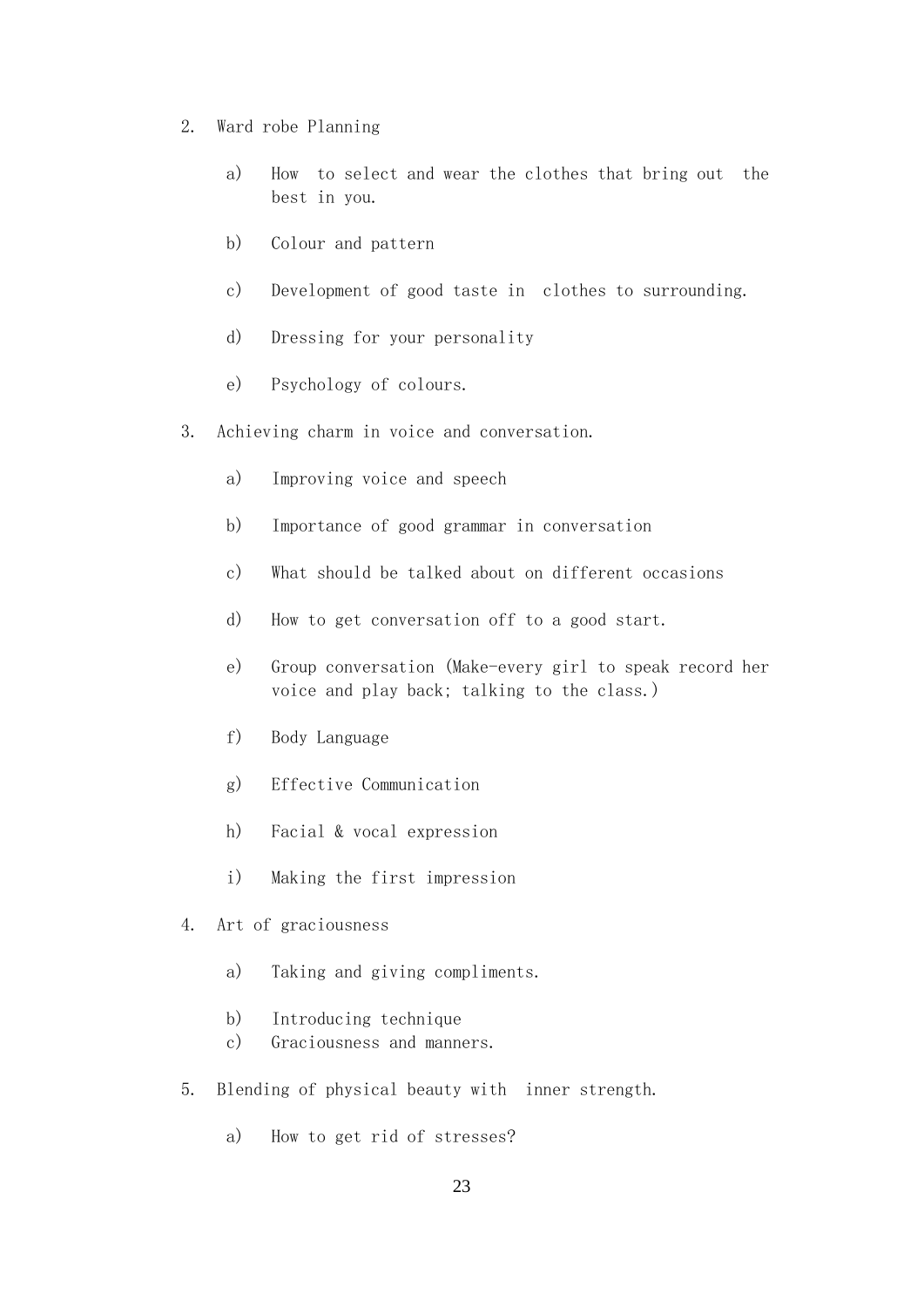- b) How to recognize the inner strength?
- c) How to be confident, self assured and have a positive approach to a problem?
- d) How to win confidence of others?
- 6. Blending of colour of clothes, make-up and hair to improve personality.
- 7. Deportment.
- 8. Time management and stress management.

# P R A C T I C A L S

- i) Deportment
- ii) Make up techniques.
- iii) Hair styling
- iv) Fashion aesthetics.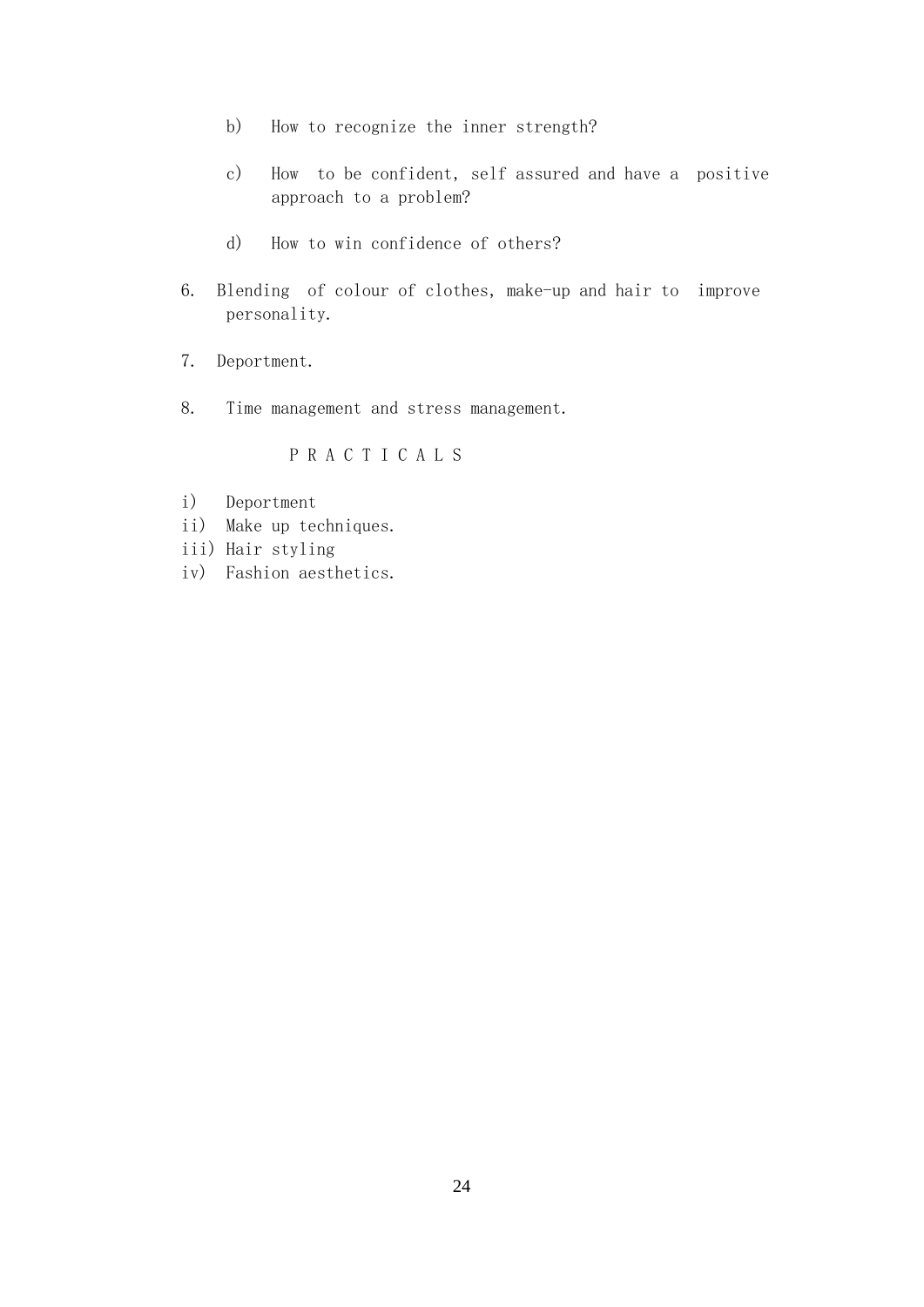# 1.4 ANATOMY AND PHYSIOLOGY

 L T P  $6 \t 2 \t -$ 

Rationale:

 The body appearance two much depends upon the right functioning of inside body systems. Anyone concerned with beauty culture practices must have some rudimentary knowledge of the systems, hence the paper.

| Sr. No. | Units                                                               | Coverage time |                |  |
|---------|---------------------------------------------------------------------|---------------|----------------|--|
|         |                                                                     |               |                |  |
| 1.      | Introduction to Anatomy & Physiology                                | 20            | $\mathfrak{h}$ |  |
| 2.      | Elementary knowledge of Muscular &<br>Digestive system of the body. | 20            | 6              |  |
| 3.      | Elementary knowledge of Skeleton system 20<br>& their Abnormalities |               | 6              |  |

4. Structure of skin & appendages 24 10 -

 $\mathcal{L}_\mathcal{L} = \mathcal{L}_\mathcal{L} = \mathcal{L}_\mathcal{L} = \mathcal{L}_\mathcal{L} = \mathcal{L}_\mathcal{L} = \mathcal{L}_\mathcal{L} = \mathcal{L}_\mathcal{L} = \mathcal{L}_\mathcal{L} = \mathcal{L}_\mathcal{L} = \mathcal{L}_\mathcal{L} = \mathcal{L}_\mathcal{L} = \mathcal{L}_\mathcal{L} = \mathcal{L}_\mathcal{L} = \mathcal{L}_\mathcal{L} = \mathcal{L}_\mathcal{L} = \mathcal{L}_\mathcal{L} = \mathcal{L}_\mathcal{L}$  84 28 -  $\mathcal{L}_\mathcal{L} = \mathcal{L}_\mathcal{L} = \mathcal{L}_\mathcal{L} = \mathcal{L}_\mathcal{L} = \mathcal{L}_\mathcal{L} = \mathcal{L}_\mathcal{L} = \mathcal{L}_\mathcal{L} = \mathcal{L}_\mathcal{L} = \mathcal{L}_\mathcal{L} = \mathcal{L}_\mathcal{L} = \mathcal{L}_\mathcal{L} = \mathcal{L}_\mathcal{L} = \mathcal{L}_\mathcal{L} = \mathcal{L}_\mathcal{L} = \mathcal{L}_\mathcal{L} = \mathcal{L}_\mathcal{L} = \mathcal{L}_\mathcal{L}$ 

## TOPIC WISE DISTRIBUTION OF PERIODS

#### DETAILED CONTENTS :

1. INTRODUCTION TO ANATOMY & PHYSIOLOGY:

 Brief Introduction to Human body and basic concept of Anatomy & Physiology.

- 2. ELEMENTARY KNOWLEDGE OF THE VARIOUS SYSTEMS OF THE BODY :
	- Muscular system
	- Digestive system
	- Skeletal System

 Muscular system : Elementary knowledge of the muscular system, anatomy regarding with the face, neck, hand & feet muscles.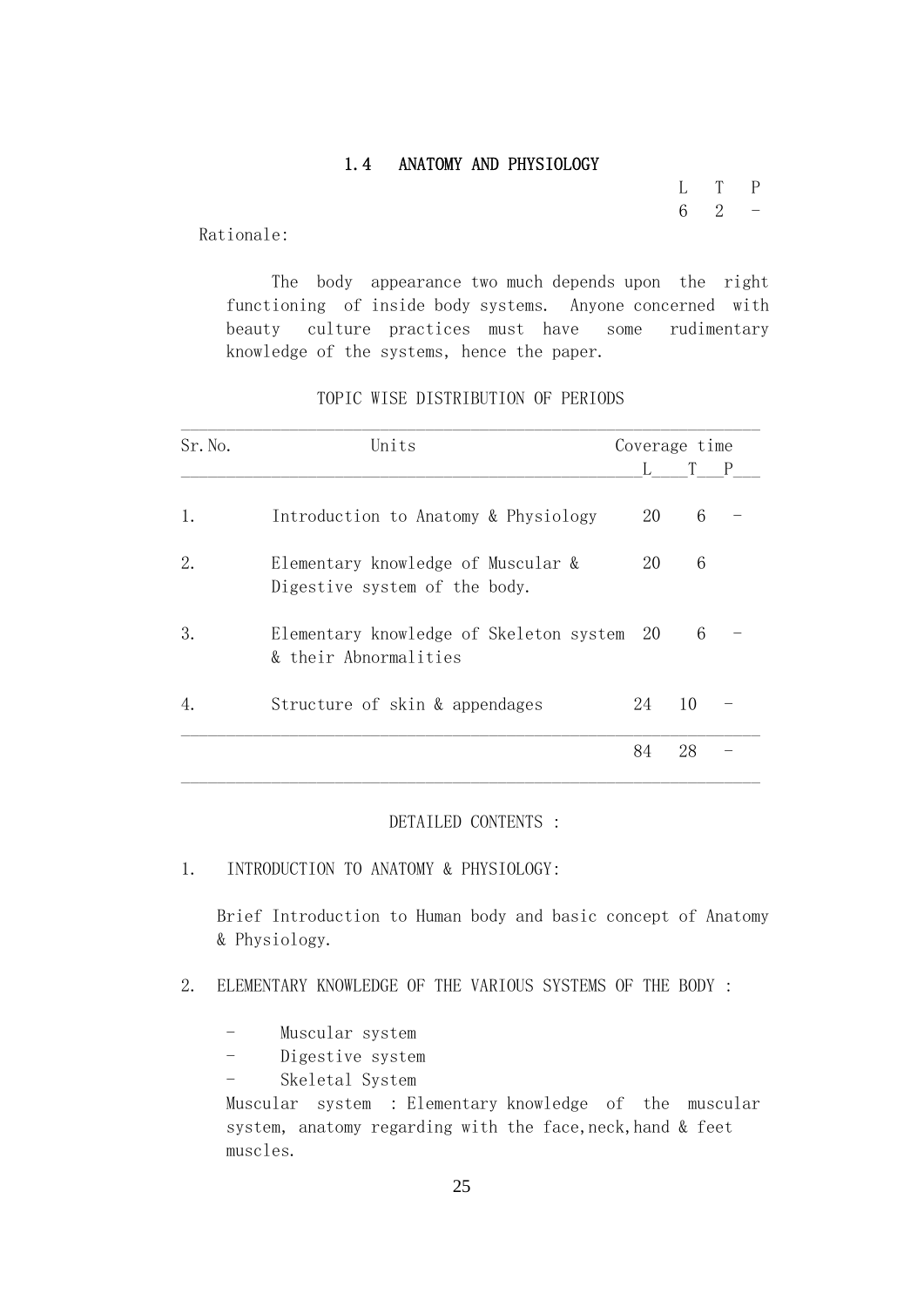DIGESTIVE SYSTEM : Elementary knowledge of digestive system regarding with elementary canal, digestion of food, absorption of food, metabolism and balanced diet and effect of their malfunctioning over the human physique and beauty.

 SKELETAL SYSTEM :Elementary knowledge of the skeletal system, regarding with bones of face, vertebral column, hand & feet bones and their defects. Joints of the body & their action.

## 3. STRUCTURE OF SKIN & APPENDAGES :

Skin : Structure of skin and their function, distributions, growth, life span, colour texture, type of skin, common skin disorders Example: Dermtitis,Insect Bite, Skin Lession,Bacterial & Fungal disorder, Allergic disorder, Endocrine disorder etc.

 Nails : Structure of nails and their forms, types of nails, nail disorders.

Hairs : Structure of hair & scalp, function, distribution, Growth & types of common hair disorders –Example:

- premature graving
- Alopecia
- Seborrhea
- pediculosis
- scabies
- impetigo
- dandruff etc.

#### 1.5 COSMETOLOGY

L T P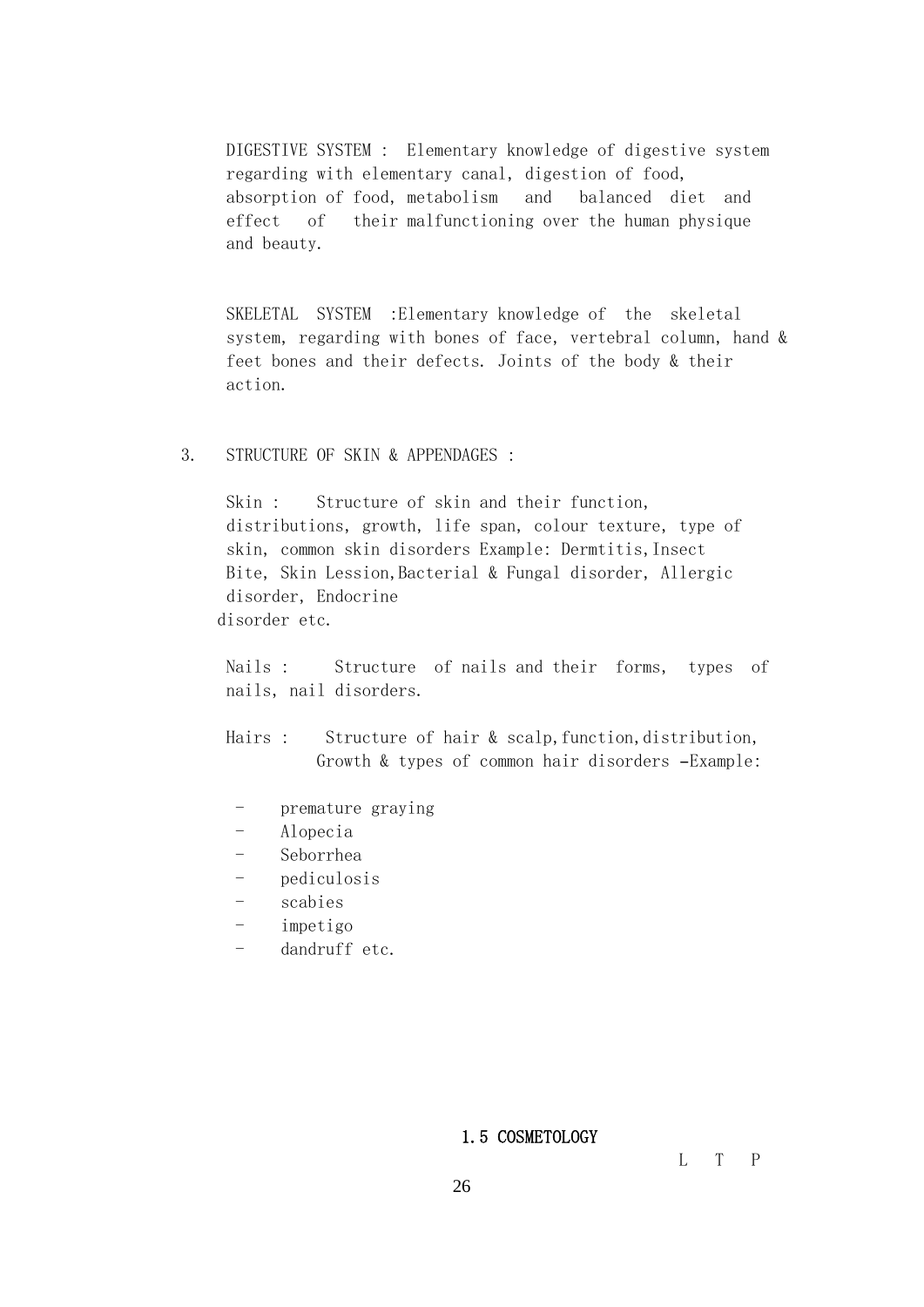Rationale:

 Human health and skin has to face every day vagaries of environmental change and seasons. The heat and dust & dryness of air, too much affect the human skin it needs production against all these effect to keep it healthy and fresh. Cosmetic are such materials which help us in this regard many ways. Sometimes they enhance the beauty of skin. A beautician without knowledge of cosmetics, their concoction and their specific effect of their ingredient is a man without arms in a battle field.

| Sr. No. | Units                                     |          | Coverage time |  |
|---------|-------------------------------------------|----------|---------------|--|
|         |                                           |          | L T P         |  |
| 1.      | Introduction                              |          |               |  |
| 2.      | Creams                                    | 20       |               |  |
| 3.      | Cosmetics used in the care of hand & feet | 8        |               |  |
| 4.      | Skin toning agents and facial masks       | 6        |               |  |
| 5.      | Coloured cosmetics for the facial make up | 8        |               |  |
| 6.      | Cosmetics used for hair and scalp         |          |               |  |
| 7.      | Organic solvents                          | $\Omega$ |               |  |
| 8.      | Depilatories creams and waxes for the     | 6        |               |  |
|         | removal of unwanted hairs                 |          |               |  |
| 9.      | Bath preparations                         | 4        |               |  |
| 10.     | Knowledge of Herbal Medicinal Products    |          |               |  |

# TOPIC WISE DISTRIBUTION OF PERIODS

 $70 - 70$ 

#### DETAILED CONTENTS :

 $\mathcal{L}_\mathcal{L} = \mathcal{L}_\mathcal{L} = \mathcal{L}_\mathcal{L} = \mathcal{L}_\mathcal{L} = \mathcal{L}_\mathcal{L} = \mathcal{L}_\mathcal{L} = \mathcal{L}_\mathcal{L} = \mathcal{L}_\mathcal{L} = \mathcal{L}_\mathcal{L} = \mathcal{L}_\mathcal{L} = \mathcal{L}_\mathcal{L} = \mathcal{L}_\mathcal{L} = \mathcal{L}_\mathcal{L} = \mathcal{L}_\mathcal{L} = \mathcal{L}_\mathcal{L} = \mathcal{L}_\mathcal{L} = \mathcal{L}_\mathcal{L}$ 

 $\mathcal{L}_\mathcal{L} = \mathcal{L}_\mathcal{L} = \mathcal{L}_\mathcal{L} = \mathcal{L}_\mathcal{L} = \mathcal{L}_\mathcal{L} = \mathcal{L}_\mathcal{L} = \mathcal{L}_\mathcal{L} = \mathcal{L}_\mathcal{L} = \mathcal{L}_\mathcal{L} = \mathcal{L}_\mathcal{L} = \mathcal{L}_\mathcal{L} = \mathcal{L}_\mathcal{L} = \mathcal{L}_\mathcal{L} = \mathcal{L}_\mathcal{L} = \mathcal{L}_\mathcal{L} = \mathcal{L}_\mathcal{L} = \mathcal{L}_\mathcal{L}$ 

- 1. INTRODUCTION TO COSMETOLOGY:
- 2. COSMETIC CREAMS :

 Introduction, composition and functions of the following types of creams and function of their ingredients and formula.

- a) Cold cream.
- b) Vitaminized cream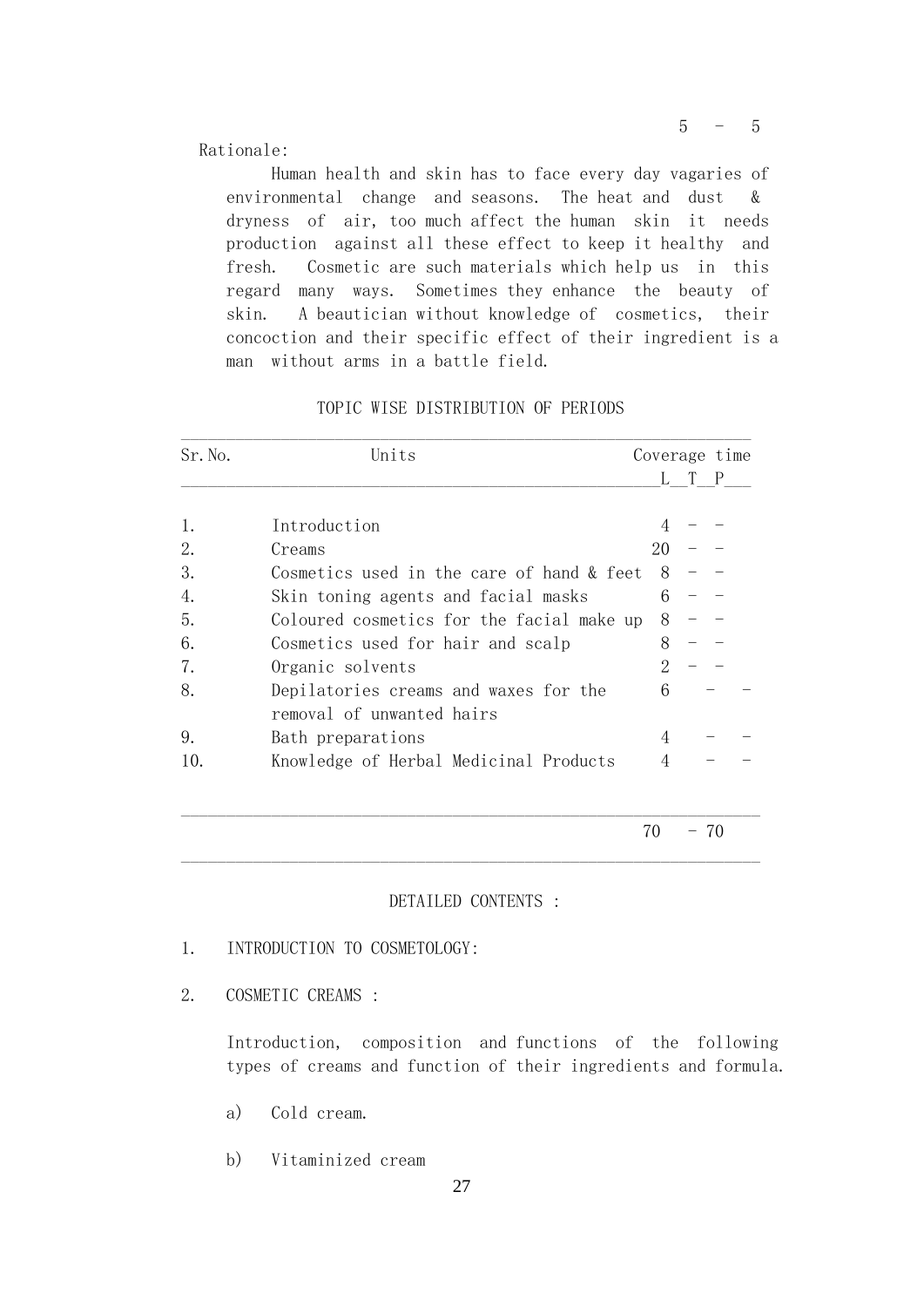- c) Antibacterial cream
- d) Deep cleansing cream
- e) Bleaching Cream
- f) Barrier cream
- g) Anti wrinkle cream
- h) Night cream
- i) skin food cream
- j) Anti allergic cream and
- k) Foundation cream
- l) Nourishing cream
- 3. COSMETICS USED IN THE CARE OF HANDS AND FEET:

 Introduction, Composition and Functions of the various constituents used in the cosmetics used for the care of hands and feet and precautions to be observed.

4. SKIN TONING AGENTS AND FACIAL MASKS:

 Introduction, Composition and Function of their ingredients, Types of facial masks Natural and chemical

5. COLOURED COSMETICS FOR THE FACIAL MAKE-UP:

 Introduction, function composition and preparation of the following.

- a) Foundation make-up
- b) Cake make-up.
- c) Blemish concealers.
- d) Preparation of Talc powder, Coloured face powder, Compact face powder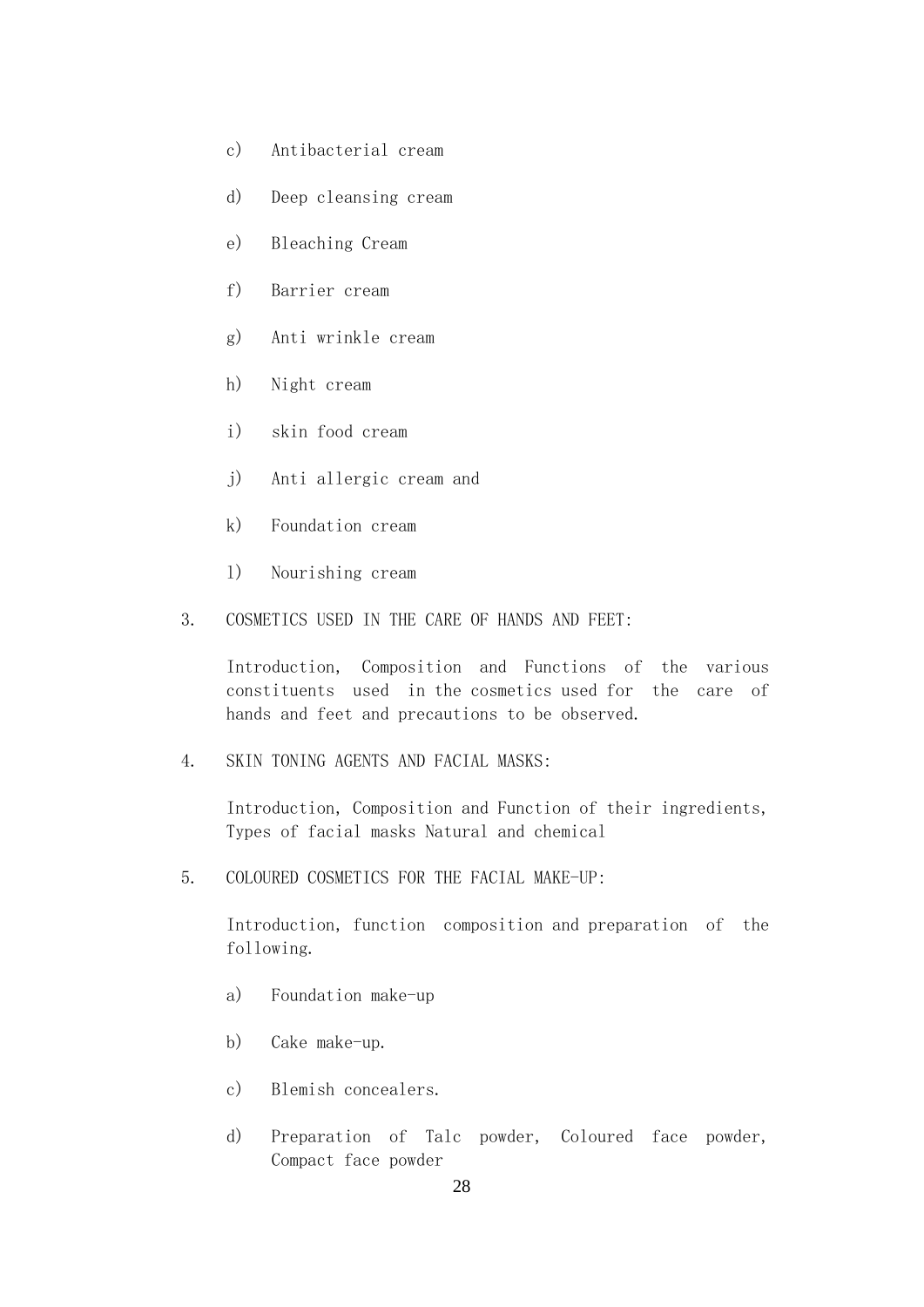- e) Rouge:(Blusher or Blush on)
- f) LIPSTICKS:

Introduction, Function & Composition

g) EYE MAKEUP:

Eye shadow, Mascara & Eye linear and eyebrow pencil.

h) WHIETENING PREPARATIONS:

Introduction, composition and functions.

- i) Cosmetic deodorants, Colognes and perfume & Antiperspirants.
- 6. COSMETICS USED FOR HAIR AND SCALP:
	- a) Introduction, classification, composition and function of the following.
		- i) Shampoos
		- ii) Rinses.
		- iii) Bleaches
		- iv) Setting lotions
		- v) Dyes.
		- vi) Hair Spray.
- 7. ORGANIC SOLVENTS :

 Introduction to Organic Solvents used in the cosmetic preparations- Hydrogen Peroxide & Ammonia, Preparation of Nail Polish.

8. Depilatories, creams and waxes for the removal of unwanted hair :

Introduction, composition and functions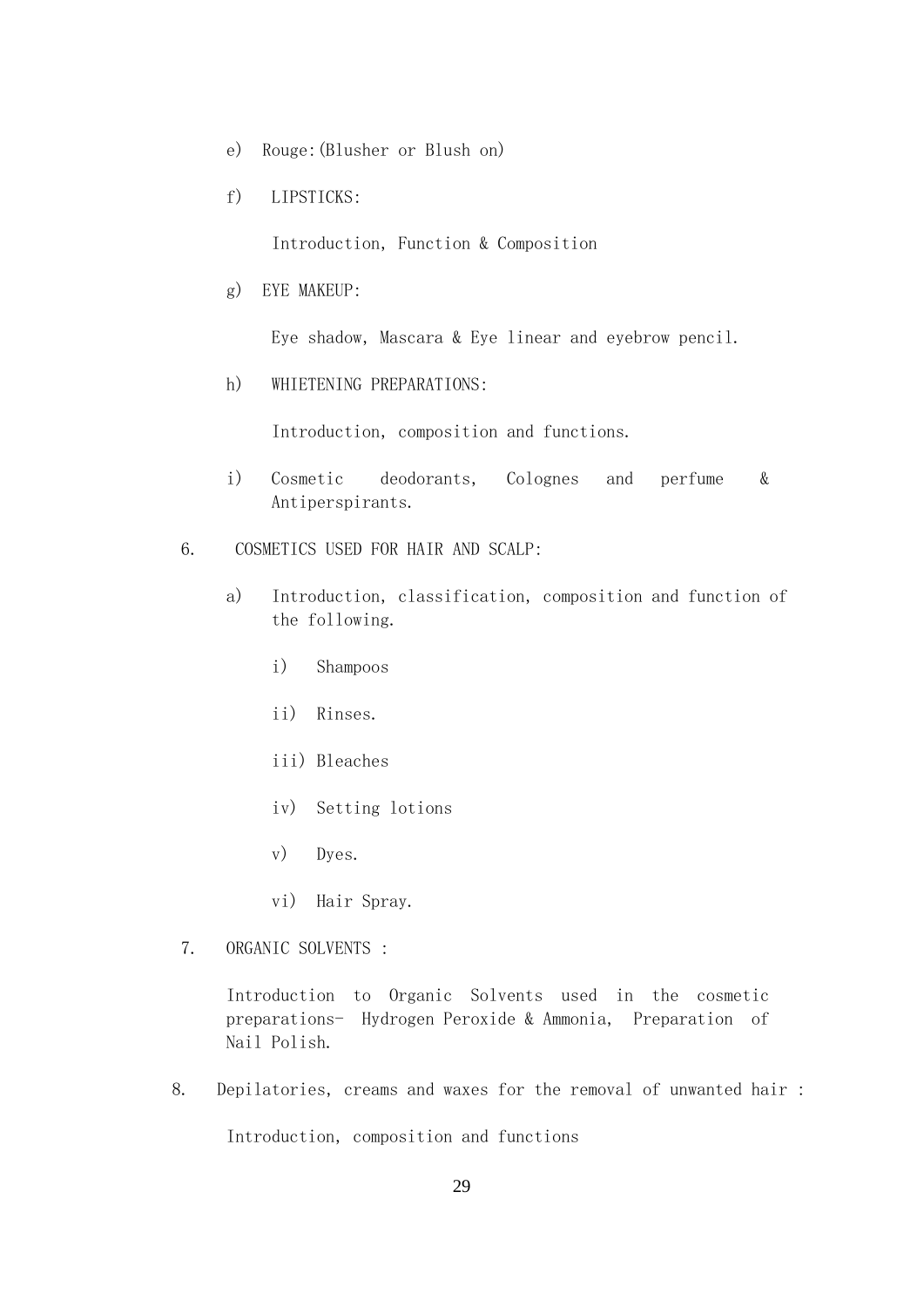### 9. Bath preparations :

Introduction, composition and functions of the following

- a) Bubble bath
- b) Body massage oil
- c) Talc powders
- d) Bath salts
- 10. Knowledge of Herbal Medicinal Products :

 Knowledge and study of herbal medicinal plants and their uses in different cosmetic products - Aloe, Neem, Tulsi, Turmeric, Cucumber, Lemon, Orange, Multani Mitti, Sandal, Rose, honey, Glycerine,etc.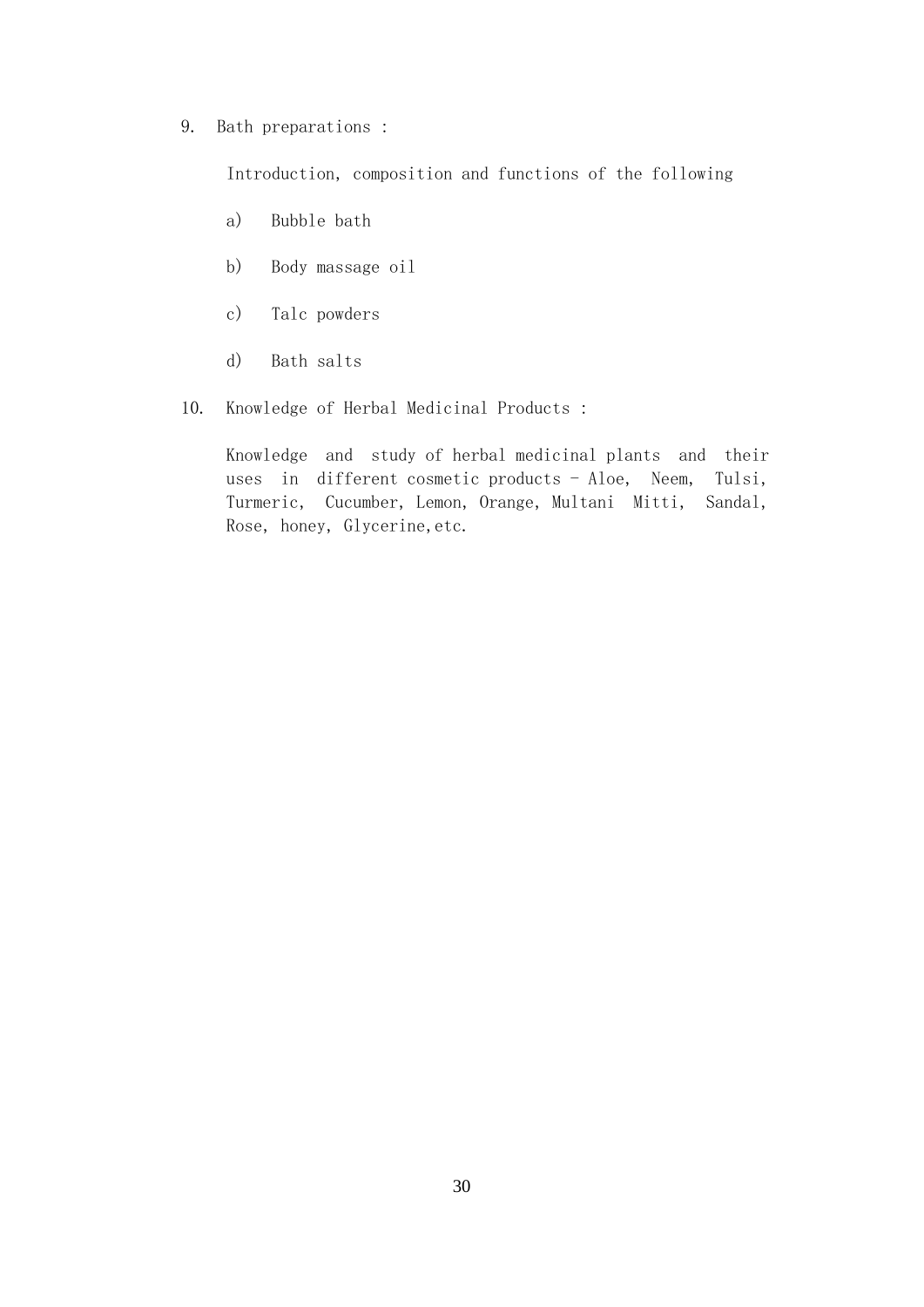# P R A C T I C A L S

- i. Study of ingredients used in cold and other creams.
- ii. Study of ingredients used in nail polish and nail polish remover.
- iii. Study of ingredients used in rouge.
- iv. Study of ingredients used in eye shadow.
- v. Preparation of talcum powders.
- vi. Study of ingredients used in moisturizers astringent.
- vii. Study of ingredients used in skin toners and face bleach.
- viii Study of ingredients used in face powder.
- ix. Study of ingredients used in shampoo and hair bleach
- x. Study of ingredients used in hair spray.
- xi. Preparation of hot and cold wax.
- xii Preparation of home made packs & scrubs.
- xii Preparation of herbal packs & scrubs.
- xiii. Preparation of hand cream & crack cream.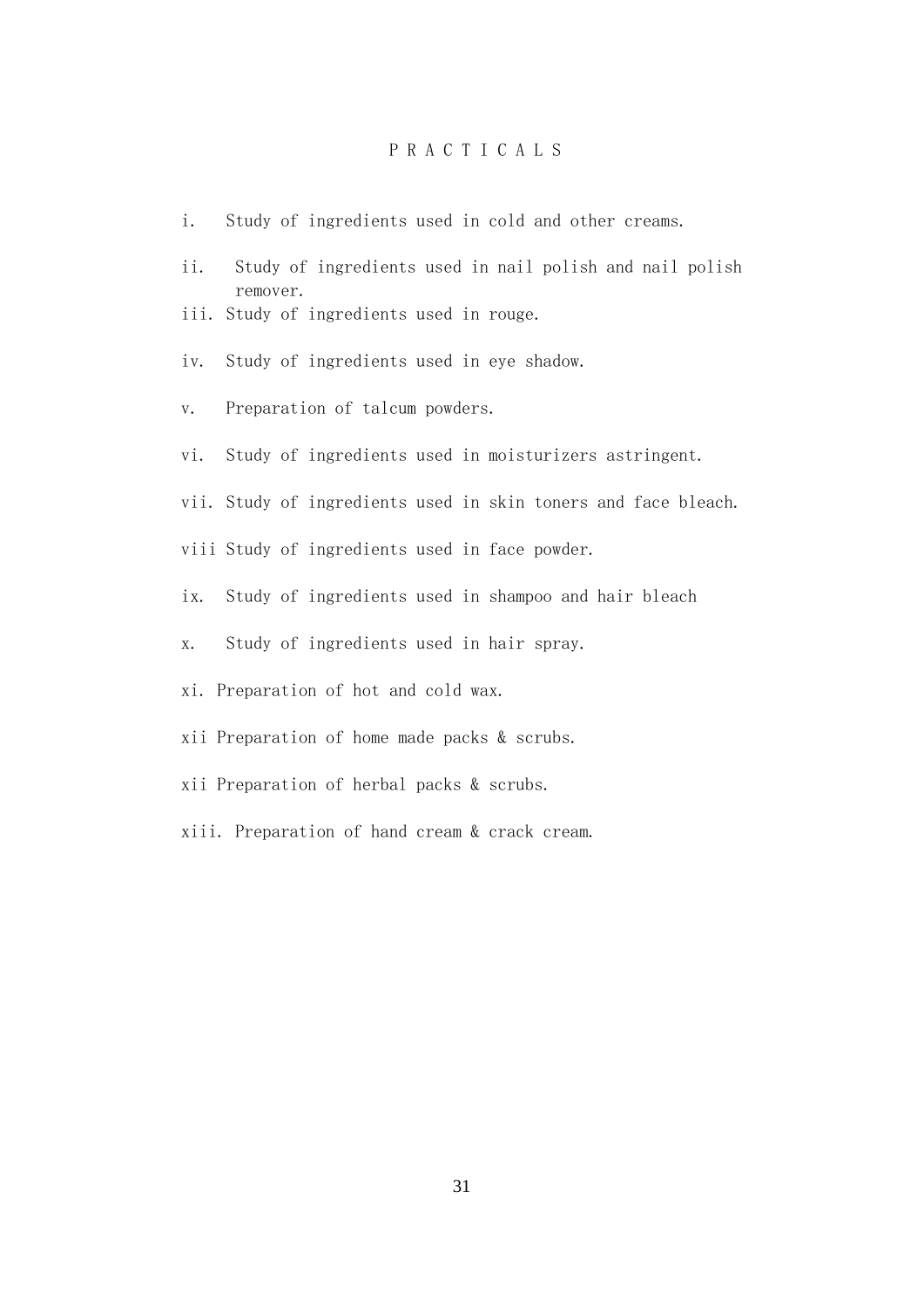II Semester

# 2.1 BUSINESS ORGANISATION & ENTREPRENEURSHIP DEVELOPMENT.

(Common with Fashion Design & Garment Technology)

 L T P 4 2 -

Rationale:

 The objective of this paper is to make the students familiar with entrepreneurship development, small scale industries , financial management , marketing techniques , industrial management, banking and postal information etc.

| S1. No. | Topics                 | Coverage Time  |                |              |
|---------|------------------------|----------------|----------------|--------------|
|         |                        | L              | T              | $\mathbf{P}$ |
| 1.      | Introduction           | $\overline{4}$ | $\sqrt{2}$     |              |
| 2.      | Small scale industries | 12             | $\overline{5}$ |              |
| 3.      | Financial management   | 10             | $\overline{5}$ |              |
| 4.      | Marketing Techniques   | 9              | $\overline{5}$ |              |
| 5.      | Industrial management  | 8              | $\overline{4}$ |              |
| 6.      | Project identification | 5              | 3              |              |
| 7.      | Export management      | $\overline{5}$ | 3              |              |
| 8.      | Government Rules       | 3              | $\mathbf{1}$   |              |
|         |                        | 56             | 28             |              |

 $\_$  , and the set of the set of the set of the set of the set of the set of the set of the set of the set of the set of the set of the set of the set of the set of the set of the set of the set of the set of the set of th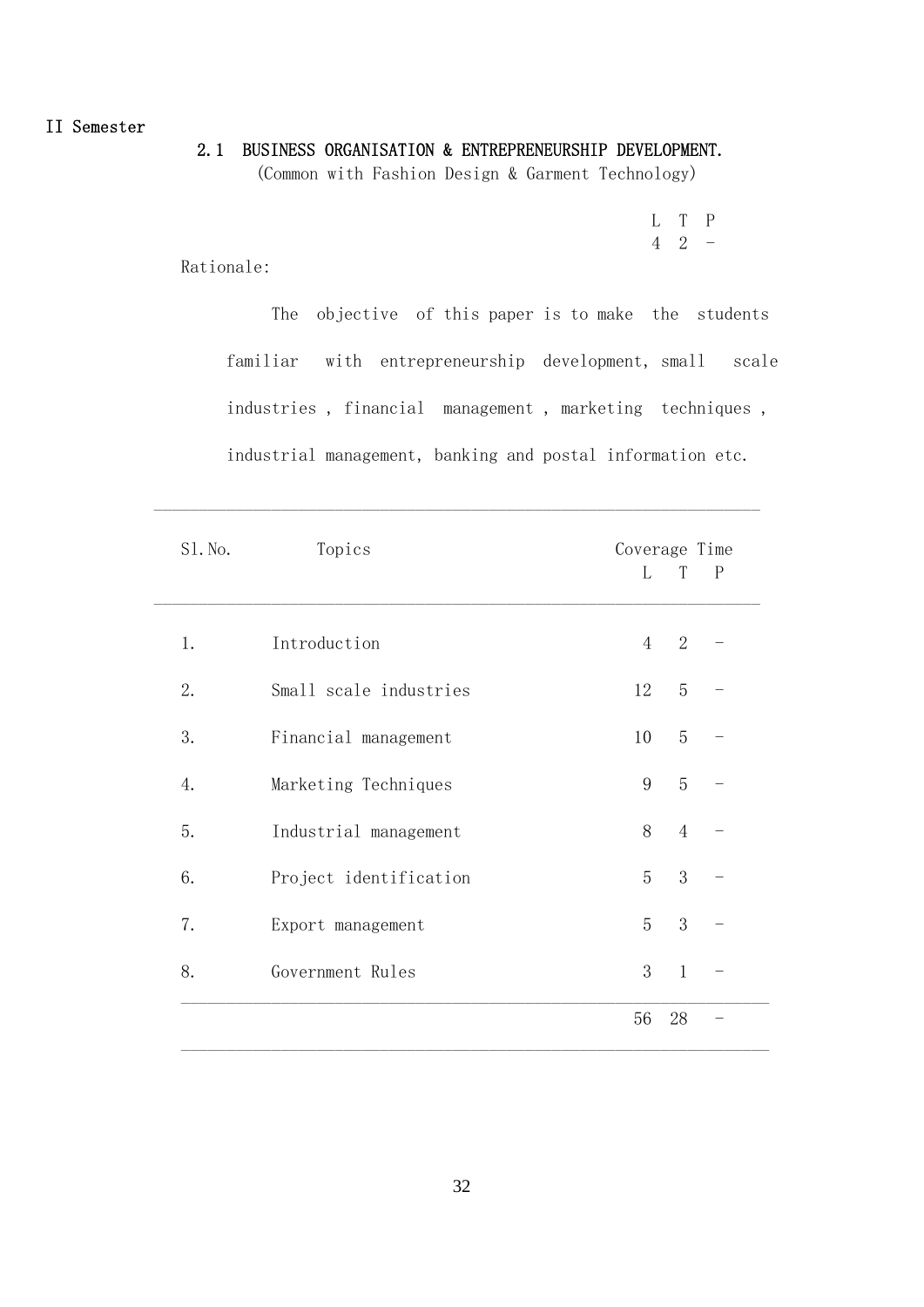1. Introduction :

 Entrepreneur, entreneurship, its meaning & importance, qualities of an entrepreneur, entrepreneur motivation training, achievement planning.

2. Small scale industries :

 Role and importance of small scale industries, village industry, tiny industry, small scale and ancillary industry. General principles of organisation and management nature, types and functions.

3. Financial Management :

 Estimating and costing, financial institutions for land, infrastructure, machinery and raw materials.

4. Marketing Techniques :

 Project selection based on market survey, demand and supply estimation product life cycle. Basic concept of marketing and salesmanship.

5. Industrial Management :

 General cleanliness and supervision, preparing salaries and wage bills, proper stores, studying purchase requirements, maintenance of stock and stock books, receipt and issue of stock. Working capital management, personnel management, Book keeping, balance sheet, break even analysis.

- 6. Project identification, analysis and report writing.
- 7. Export Management : Documentation, Procedures and Brief Introduction of Export Promotion organization.
- 8. Government Rules:

 Rules and regulation, Policies, Single story Vs Multi story layout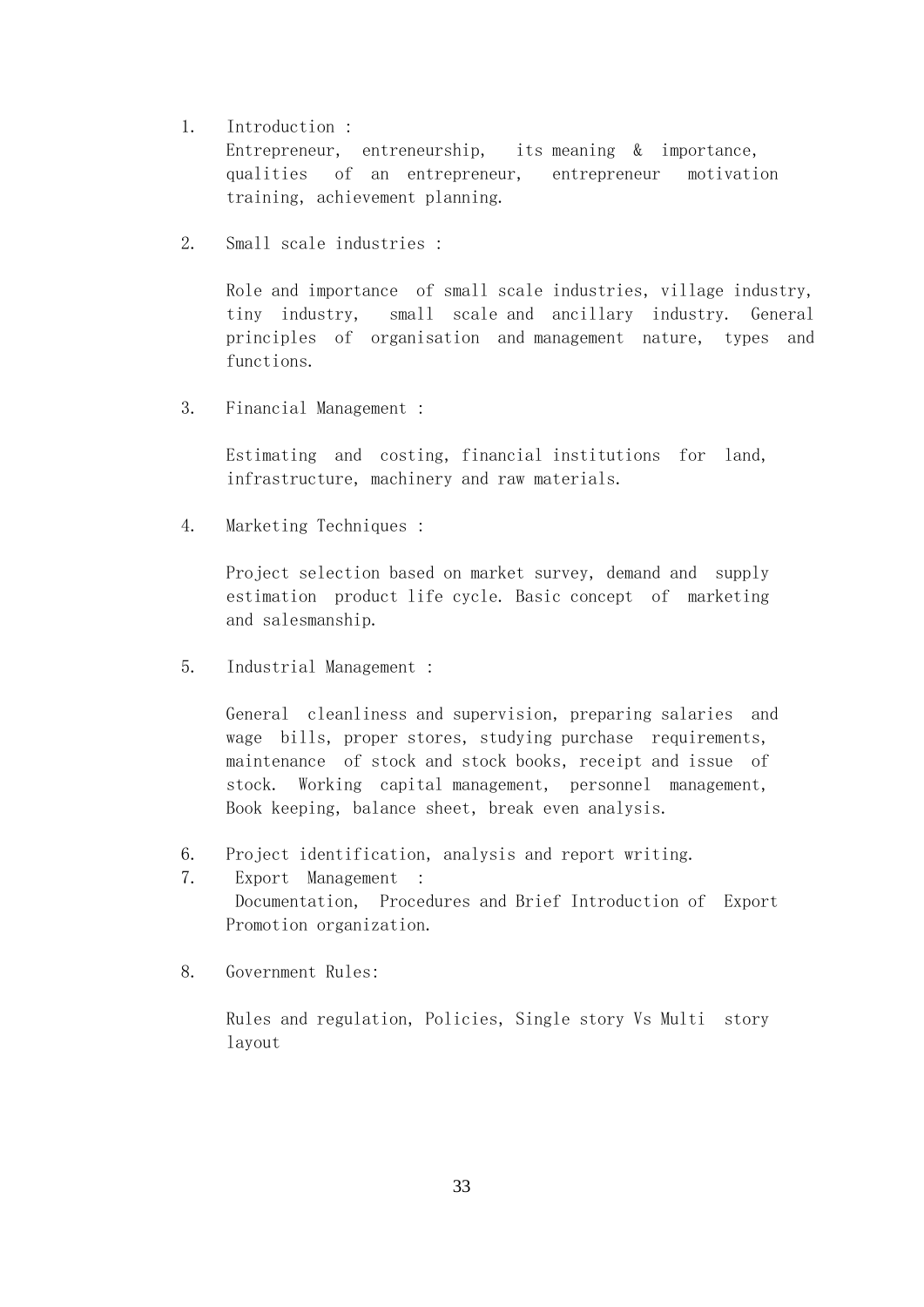## 2.2 FITNESS & DIETETICS

 L T P  $4 - 8$ 

Rationale:

 Yoga is a physical practice which in early days was taken as an exercise for concentration of mind needful for yogis only, but the modern science has recognised that yogic exercises provide good shape and strength to body as well as develops a sound mind in it.

| Sr. No. | Units                               | Coverage time |  |
|---------|-------------------------------------|---------------|--|
|         |                                     |               |  |
| 1.      | <b>BODY PERFECTION</b>              | 20            |  |
| 2.      | YOGA                                | 20            |  |
| 3.      | Dietetics                           | 16            |  |
|         | A. Basic ingredients of normal diet |               |  |
|         | B. Balanced diet different aspects  |               |  |
|         | C. Effect of food                   |               |  |
|         | D. Malnutrition                     |               |  |

TOPIC WISE DISTRIBUTION OF PERIODS

### DETAILED CONTENTS :

 $\mathcal{L}_\mathcal{L} = \mathcal{L}_\mathcal{L} = \mathcal{L}_\mathcal{L} = \mathcal{L}_\mathcal{L} = \mathcal{L}_\mathcal{L} = \mathcal{L}_\mathcal{L} = \mathcal{L}_\mathcal{L} = \mathcal{L}_\mathcal{L} = \mathcal{L}_\mathcal{L} = \mathcal{L}_\mathcal{L} = \mathcal{L}_\mathcal{L} = \mathcal{L}_\mathcal{L} = \mathcal{L}_\mathcal{L} = \mathcal{L}_\mathcal{L} = \mathcal{L}_\mathcal{L} = \mathcal{L}_\mathcal{L} = \mathcal{L}_\mathcal{L}$ 

1. BODY PERFECTION :

 Definition of good posture, Natural construction and function of human body. Description of feet, knees, pelvic, abdominal, vibe cafe, shoulders, ears, chin (with diagram of perfect posture) Poor posture and how to correct it. Posture while standing, sitting and walking & Evaluation of body defects.

- 2. Planning of client treatment -
- a. Height; weight and measurement charts
- b. Medical history of the client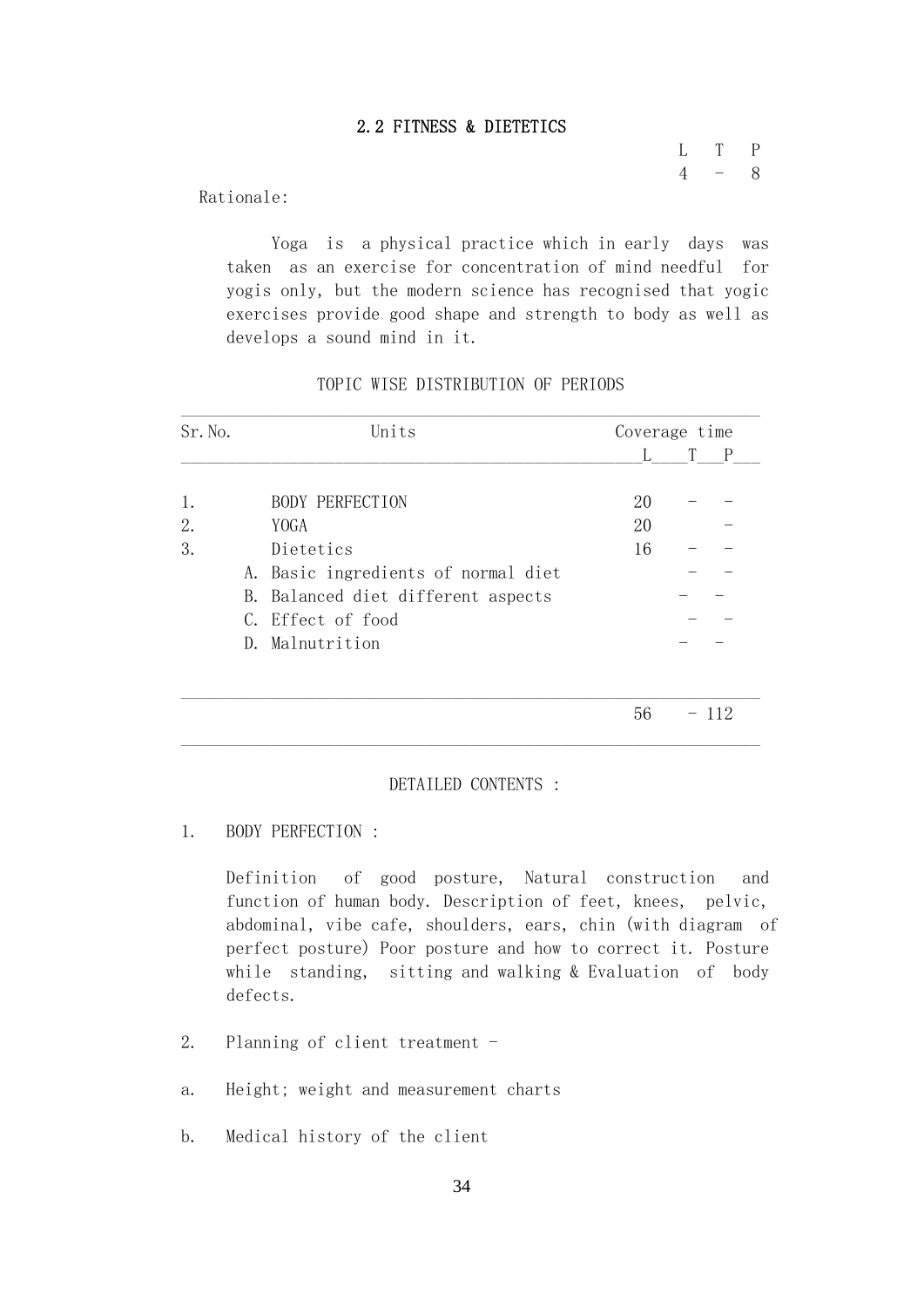- c. Types diet and exercises suggested in relation to age, climatic conditions and body requirement.
- d. Proportion of different parts of the body.
- e. Science of isometrics, corrective exercises of muscles sag, tightening of sagged abdominal and bust muscles.
- 3. Electrical equipments and gadgets for figure correction.

Names of the equipments, their working principles, benefits

 and precautions. Different types baths such steam, bubble, sauna bath.

2. YOGA :

Introduction to Yoga and astang yoga, its advantages. Qualities of yoga. Importance of yoga in modern living.

- I. Definition of asanas. Points to remember while doing yogic exercises. Yogic asnas: Padmasana, Sarpasana, Shalabhasana, Dhanuraasana, Sarvangasana, Gomukhasana, Vajrasana, Halasana, Makrasana, Tarasana, Shavasana, Yogasana, Sidhasana. Benefits of Yoga asnas, Sidhasana, Padmasans, Halasana. Ardh-mastsyendra and Purna-mastsyendra asana, Paschimottana asana, Matsay asana, supta vajrasana, Virasana, Lion's pose, realisation posture, Bhadrasana, Vrikshasana (tree pose)
	- II. Sukshama Vyayama or light yogic excerises, their methods and benefits.
	- III. Sthulavyayamas, their methods and benefits
	- IV. Yogic shlavyayam, its benefit, Pranayama exercises.
	- V. Bhava sudhi or pure thoughts meditation.
	- VI. All exercises of surya Namaskar or Sun Greetings.
	- VII. Nabhichakra or testing the navel. Self treatment of the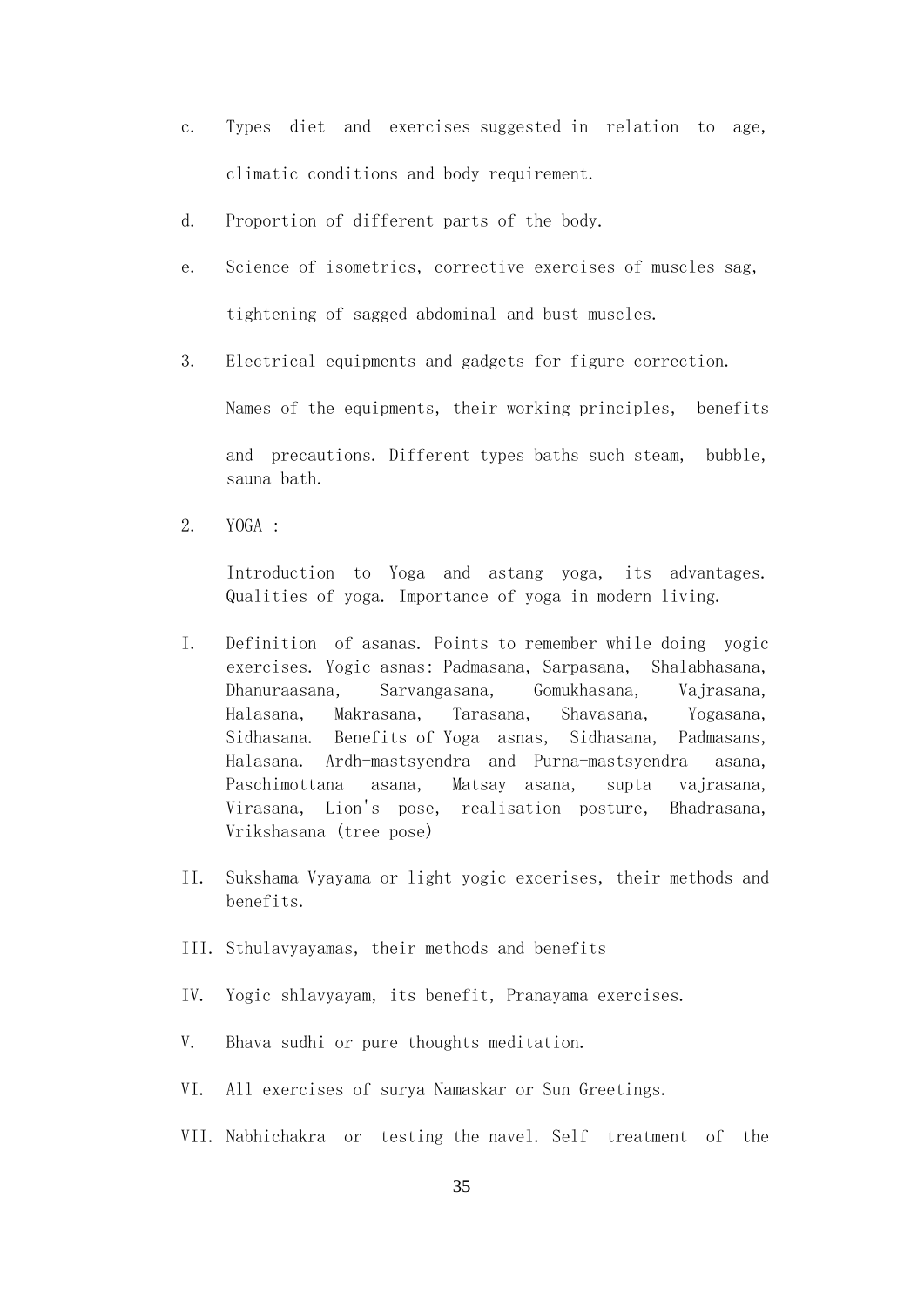navel, diagnosis and correction of the displaced navel. Its

asanas, advantages.

- VIII. Purification of body through six purificatory process (Shatkarmas)
- IX. Aerobics & Gym :

 Introduction to aerobics, Importance, Diet, exercises & dress codes, Gym-free exercise and machine exercise and different baths (Steam, salt, Bubble, sauna bath and Jacuzzi).

X. SLIMMING & BEAUTY EQUIPMENT :

Manual:

- a. Figural
- b. Hand Massager
- c. Figure Pull
- d. Olympic exerciser
- e. Slender belt
- f. Double chin reducer
- g. Charming matching
- h. Rowing machine
- i. exercycle Electrical :
- a. Vibratory belt
- b. G-5
- c. Tummy roller
- d. Electric Exercycle
- e. Slender tone machine
- f. Treadmill
- g. Gym. Six Station
- 3. DIETETICS :
- 3.1 Introduction :
	- I. Definition of dietetics
- 3.2 Basic ingredients of normal diet :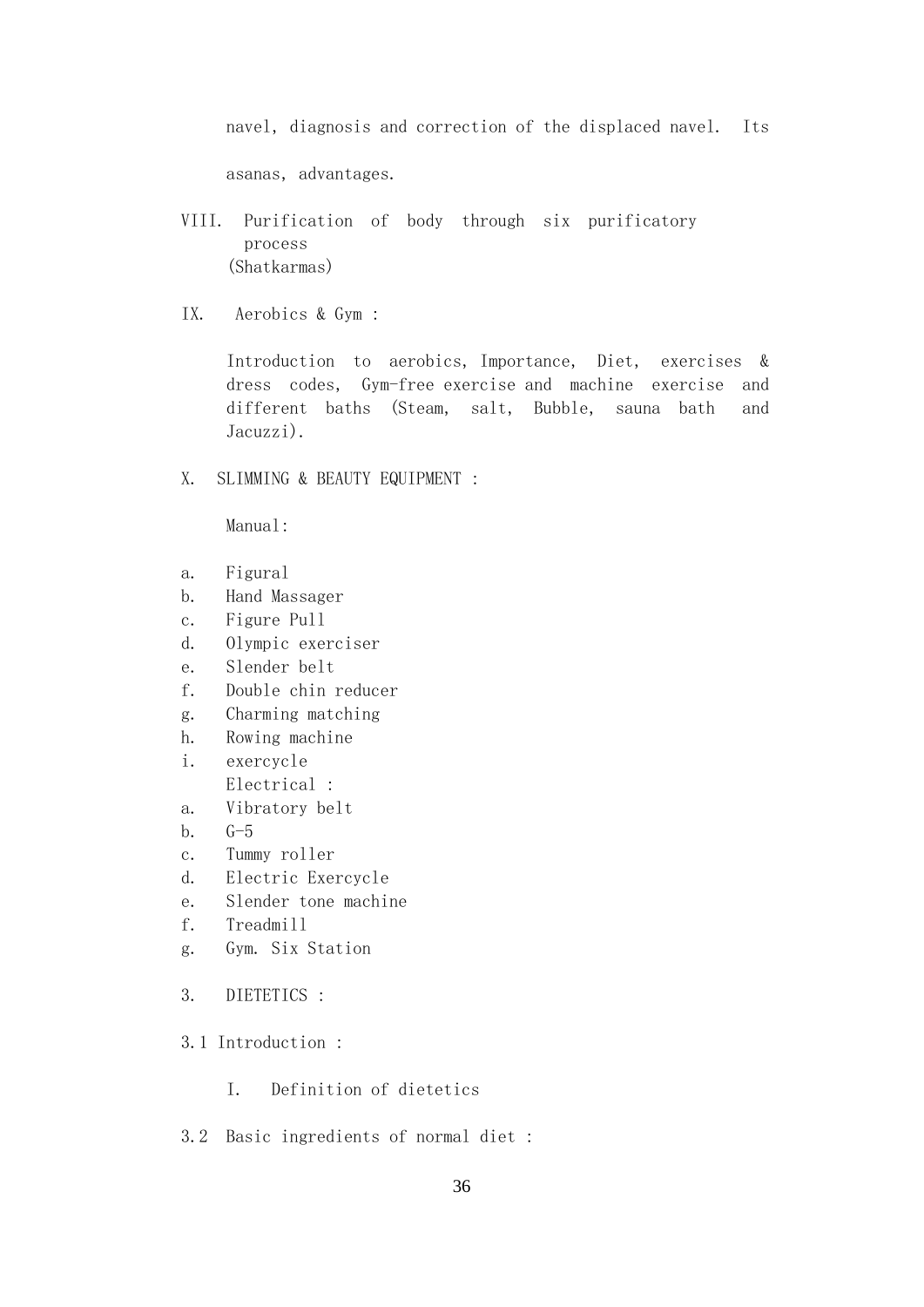- i) Study of proteins, carbohydrates, fats, minerals, salt, vitamins and water.
- ii) Beauty diet, food containing vitamins and its method of preparation to prevent its destruction

## 3.3 BALANCED DIET-DIFFERENT AUSPECTS:

- i) Definition of a calorie.
- ii) To Calculate a diet in terms of calories.
- iii) Calorie needs for different age groups.
- iv) Balanced diet in terms of cost.
	- v) Food that has more food value and costless.
- vi) Diet chart based on high food value and low cost.
- vii) Diet to maintain normal health.
- viii) A balanced diet, vegetarian, non-vegetarian.
	- ix) Diet for reducing or putting on weight.
	- x) Diet to be taken during summer, winter and rainy season
	- xi) Balance diet and Mitahar
- 3.4 EFFECT OF FOOD :
	- i) Effect of food on various systems of the human body.
	- ii) Types of food having good effect on the important organs of the body.

## 3.5 MALNUTIRITION :

- i) Malnutrition and associated diseases.
- ii) Effect of ill-balanced diet on health.
- iii) Effect of malnutrition on skin and appendages i.e. Skin, Hair and Nail.

## P R A C T I C A L S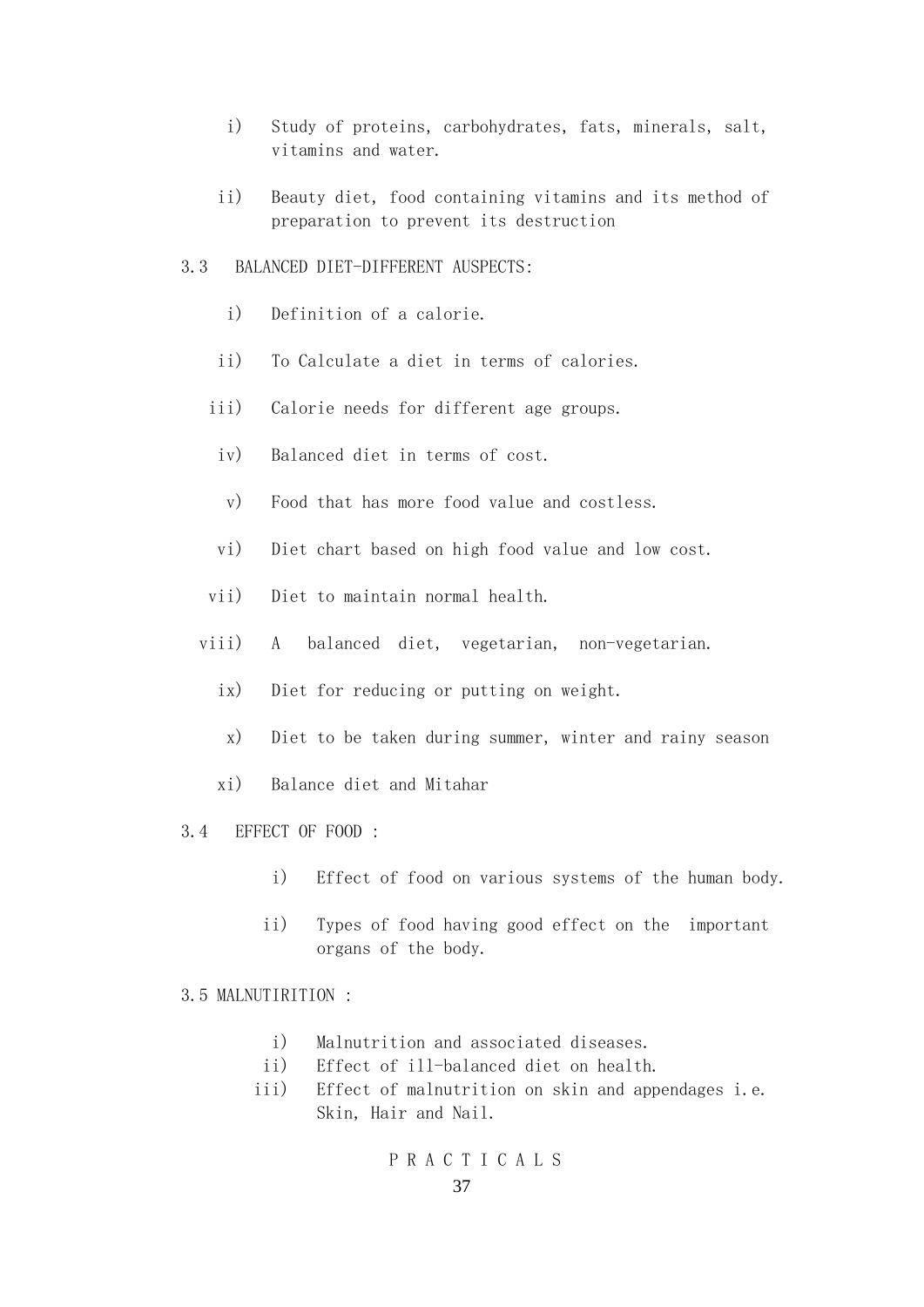BODY PERFECTION :

- i) The study of different models and understanding their defects.
- ii) Explaining with the help of models the demonstration of the functions of the human body.
- iii) Study of different postures and postural faults. How to sit, stand and walk gracefully learning and
- iv. Showing different models : explaining their defects.
- vi. Dividing them in different age groups, different treatments for different models.
- vii. Study in detail the models psychological and nodical history explaining them the evaluation method for precaution to be taken.
- viii Measuring different models to make a graph of it.
- ix Framing of different diets for different age groups.
- x. Measuring different models checking age etc.
- xi. Practically learning and performing different exercises.
- xii. The treatment given through electrical and other instruments for achieving the desired results.

YOGA :

- 1. Different points are pointed out while performing yoga.
- 2. Learning and practicing different exercises.
- 3. Framing different yogic diets chart for different age groups.
- 4. Learning and performing different asanas: Padmasana, Sarpasana, Shalbhasana, Dhanurasana, Sarvangasana, Gomukhasana, Vajrasana, Kurmasana, Khagasana, Sukhasana, Halasana, Mekrasana, Tarasana, Shavasana, Yogasana,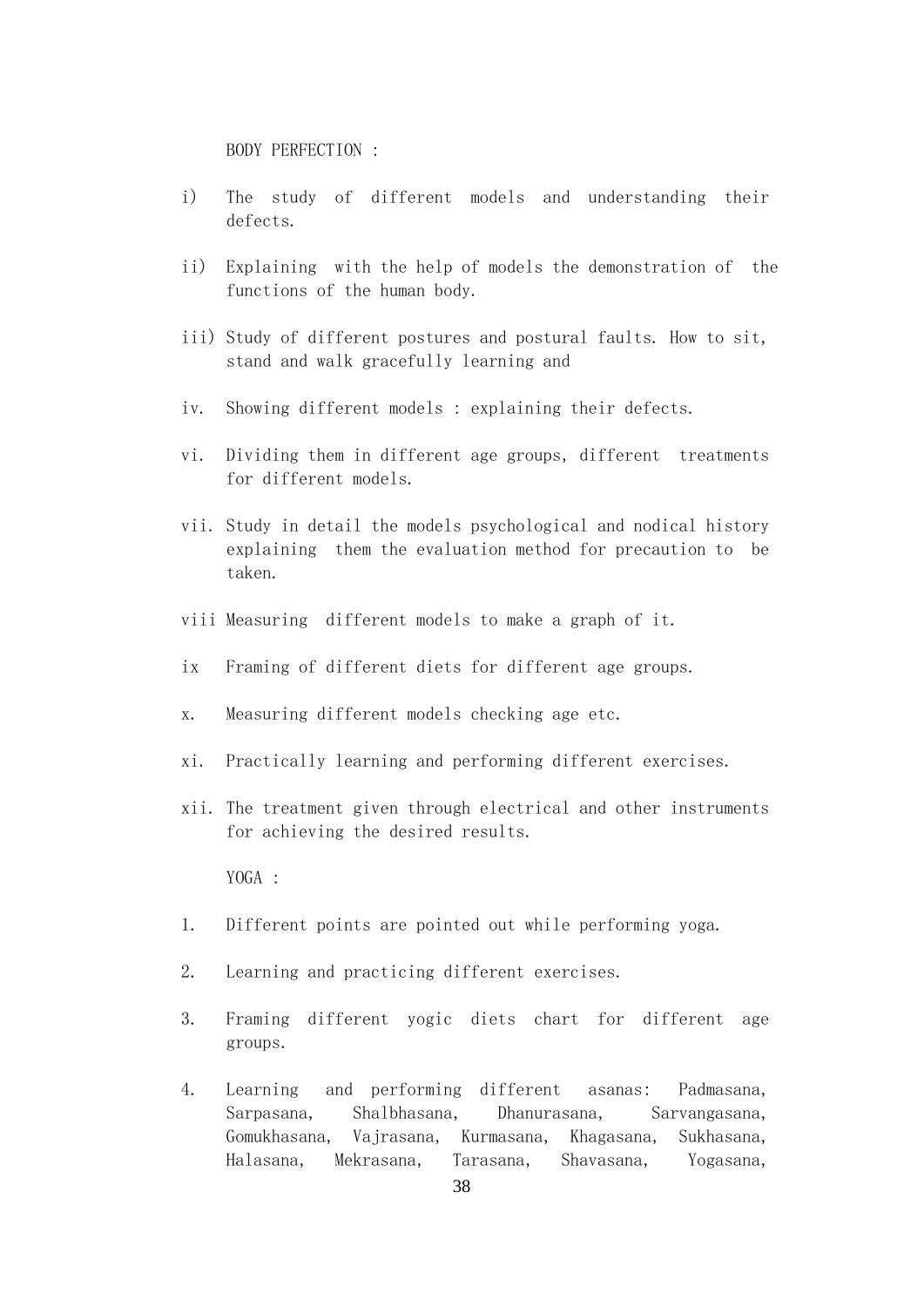Sidhasana.

- 5. Yogic shlavyayam, its benefit, its different exercises.
- 6. Yogic Asnas benefits of methods; yogasana, sidhasana, padmasana, Headstand.
- 7. Ardh-mastsyendra and Purna-mastsyendra asana, Paschimottana asana, Matsay asana, supta vajrasana, Virasana, Lion's pose, realisation posture, Bhadrasana, Vrikshasana (tree pose)
- 8. Bhava sudhi or pure thoughts meditation.
- 9. All exercises of surya Namaskar or Sun Greetings.
- 1O. Nabhichakra or testing the navel. Self treatment of the navel, diagnosis and correction of the displaced navel. Its asanas, advantages
- 11. Making of different charts of practicing concentration.
- 12. Learning and practicing different exercises.
- 13. Learning and practicing different exercises-The treatment given through these exercises for achieving the desired results.
- 14. Learning & practicing of controlling thoughts.
- 15. Learn to keep mind free from thoughts worries etc.
- 16. Concentration and meditation in different asnas.
- 17. Learning and practicing different exercises of sun greetings.
- 18. Practices of different aerobic exercises.
- 19. AEROBICS & GYM: Introduction to aerobics, Importance, Diet, exercises & dress codes, Gym- Free Exercises and Machine Exercises and Different Bath.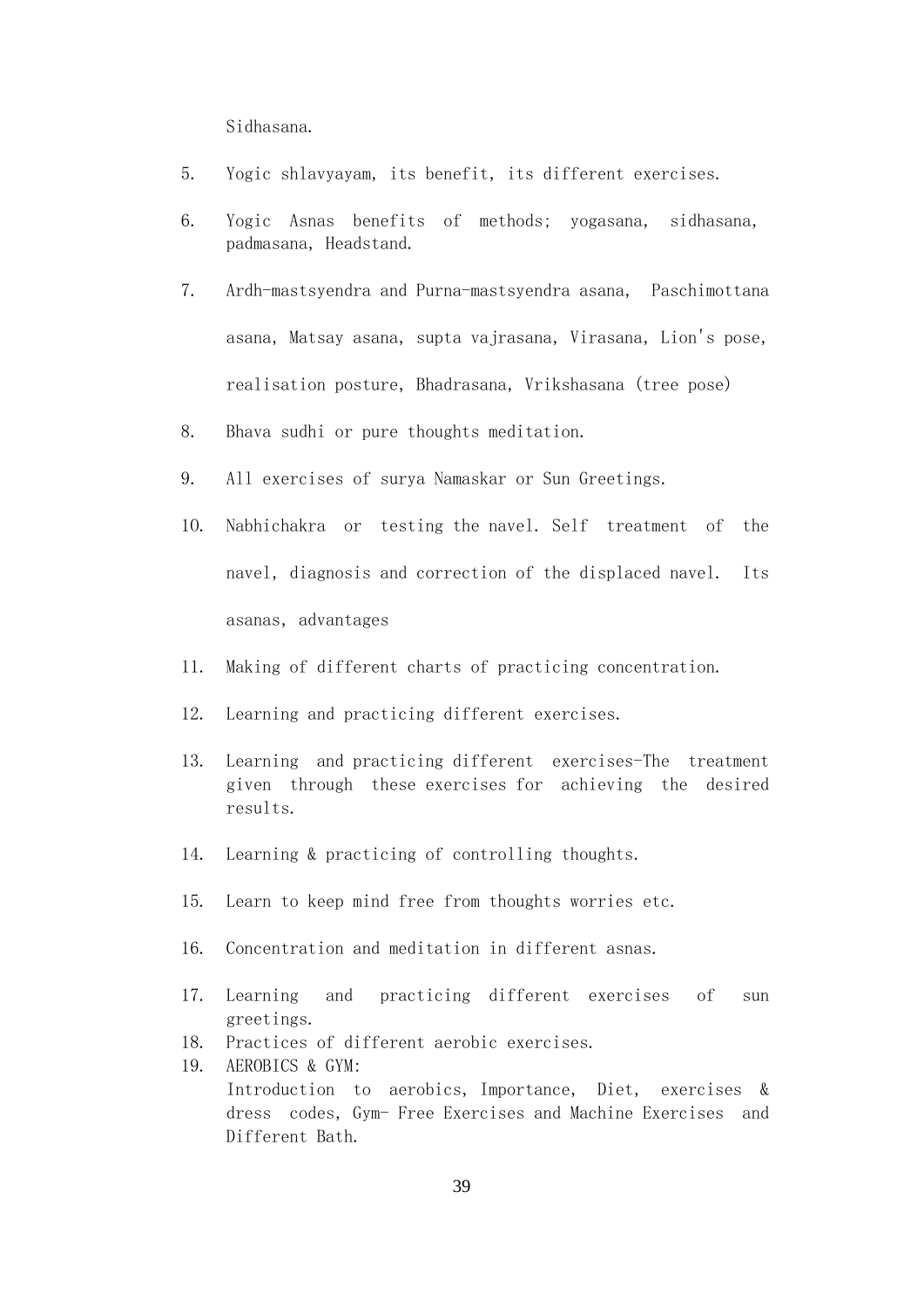- 20. Knowledge and demonstration of these equipment already mentioned in theory
- 3. DIETETICS :
- i) Beauty and slimming diet planning
- ii) Making different diet charts in terms of calories.
- iii) Exercise on number of calories to be calculated for different age groups keeping in view the economic factors of the client.
	- iv) Preparation of seasonable diet chart
	- v) Calculating food items in terms of cost.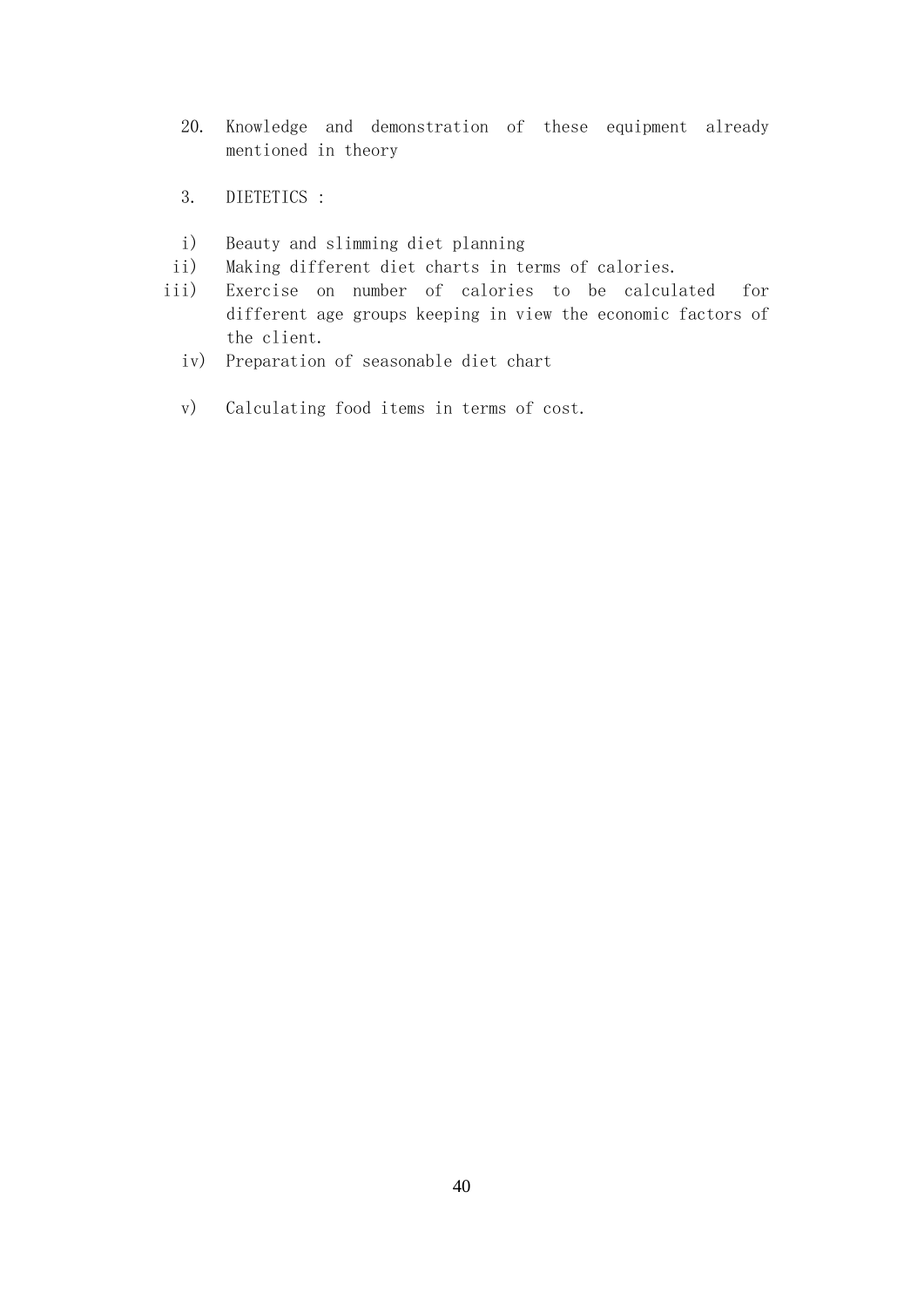## 2.3 BEAUTYCARE

 L T P  $4 - 14$ 

Rationale:

 Over all body beauty is the collective effect of all its apparent organ and each parts need a separate care to maintain its look and form. The paper deals with all these points related to the care of individual organs separately.

| Sr. No. |    | Units                       | Coverage time  |  |   |
|---------|----|-----------------------------|----------------|--|---|
|         |    |                             |                |  | P |
| 1.      |    | Introduction                | $\overline{2}$ |  |   |
| 2.      |    | Manicure & Pedicure         | 6              |  |   |
| 3.      |    | Body Massage                | 6              |  |   |
| 4.      | A. | Skin care                   | 6              |  |   |
|         | B. | Hair care                   | 6              |  |   |
| 5.      |    | Facial                      | 6              |  |   |
| 6.      |    | Make up                     | 8              |  |   |
| 7.      |    | Slimming & Beauty Equipment | 8              |  |   |
| 8.      |    | Advance Treatment           | 8              |  |   |

# TOPIC WISE DISTRIBUTION OF PERIODS

## DETAILED CONTENTS :

1. INTRODUCTION :

 Study of skin disorders and defects of the individuals and to decide a rectification.

- 2. MANICURE & PEDICURE :
	- Manicure and Pedicure procedures.

 $\mathcal{L}_\mathcal{L} = \mathcal{L}_\mathcal{L} = \mathcal{L}_\mathcal{L} = \mathcal{L}_\mathcal{L} = \mathcal{L}_\mathcal{L} = \mathcal{L}_\mathcal{L} = \mathcal{L}_\mathcal{L} = \mathcal{L}_\mathcal{L} = \mathcal{L}_\mathcal{L} = \mathcal{L}_\mathcal{L} = \mathcal{L}_\mathcal{L} = \mathcal{L}_\mathcal{L} = \mathcal{L}_\mathcal{L} = \mathcal{L}_\mathcal{L} = \mathcal{L}_\mathcal{L} = \mathcal{L}_\mathcal{L} = \mathcal{L}_\mathcal{L}$ 

- Types of manicure and pedicure.
- Different equipments used,
- Types of cosmetics used.
- Artificial aids used- Nail art, Nail mending, Permanent nail extension, Nail decoration, Nail piercing and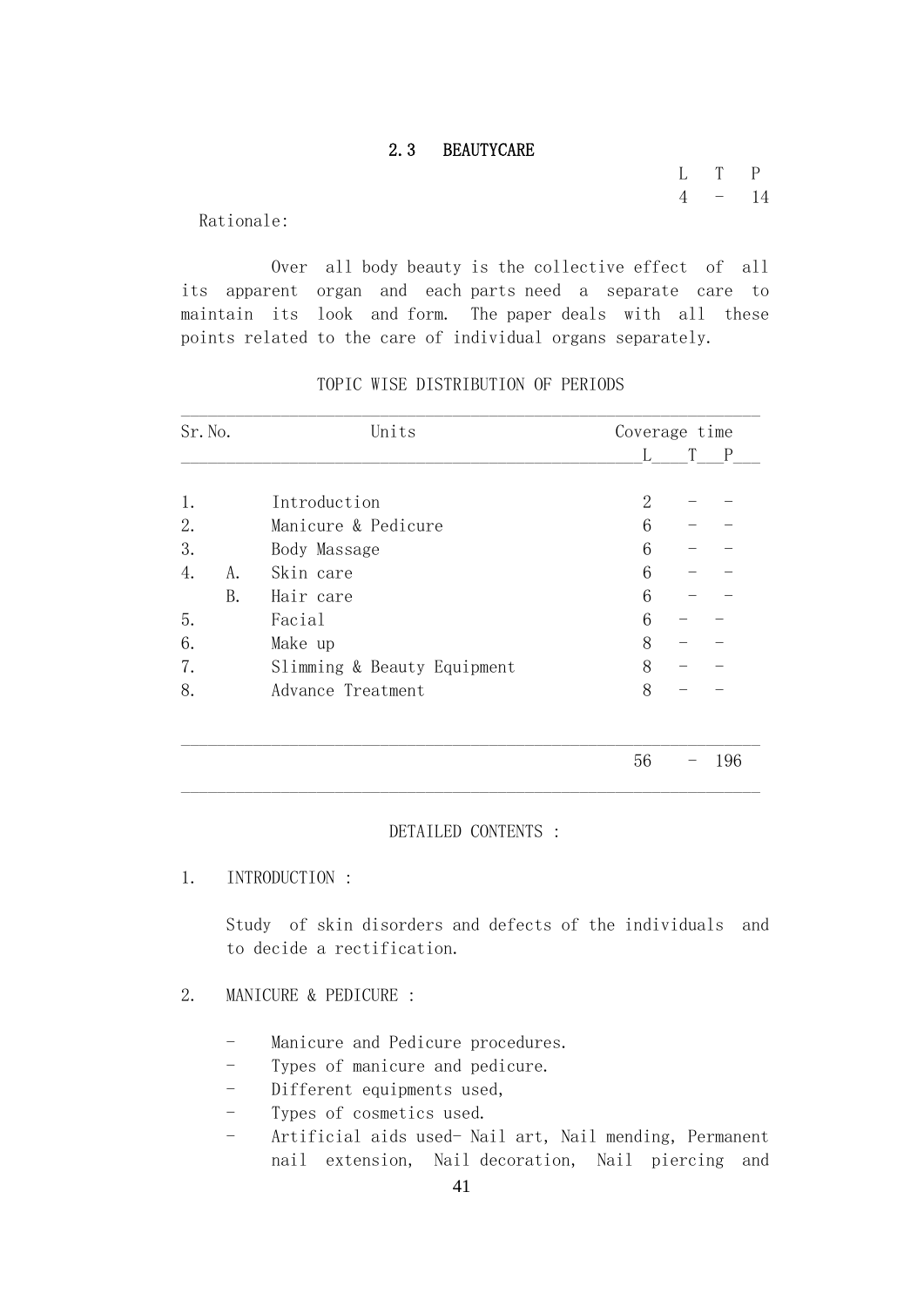using nail jewellary.

- 3. BODY MASSAGE :
	- Definition of Massage
	- Different types of Massage and their advantage.
	- Different technique used for Massage, Frequency of massage effect of Each massage, Treatment of light ailment, Use of Vibro Massager.
	- Caution & Reminders
- 4. SKIN CARE & HAIR CARE :
	- Cleansing, moisturizing, toning, nourishing, face packs
	- Massaging & Analysis of skin.
	- Removal and camouflaging of unwanted hair.
	- 4.1 Methods of removing unwanted hair : Threading, tweezing, waxing, shaving, electrolysis, Depilatory methods. Thermolysis, Blend, Selection of appropriate method.
		- 4.1.1 WAXING : Study of hair its knowledge, removing of superfluous from the face and body. Preparation of wax, types of wax and their application, testing & precautions, Sterilization of tools.
		- 4.1.2 Bleaching : Hair knowledge, its growth & allergies, Cosmetic knowledge (making the hair to go light by the method of bleaching and the ingredients required for the mixture) application and its procedure, precaution, its advantages and disadvantages.
- 5. EYEBROW SHAPING:

 Knowledge of cosmetics, Procedure and precautions to be taken when using them. Shaping according to face structure. use of eyebrow pencil. Tweezing & Threading, Judging of Brow Length

- 6. Facial :
- I. Study and recognition of skin type, classification of skin types. Special treatment to different types of skin; study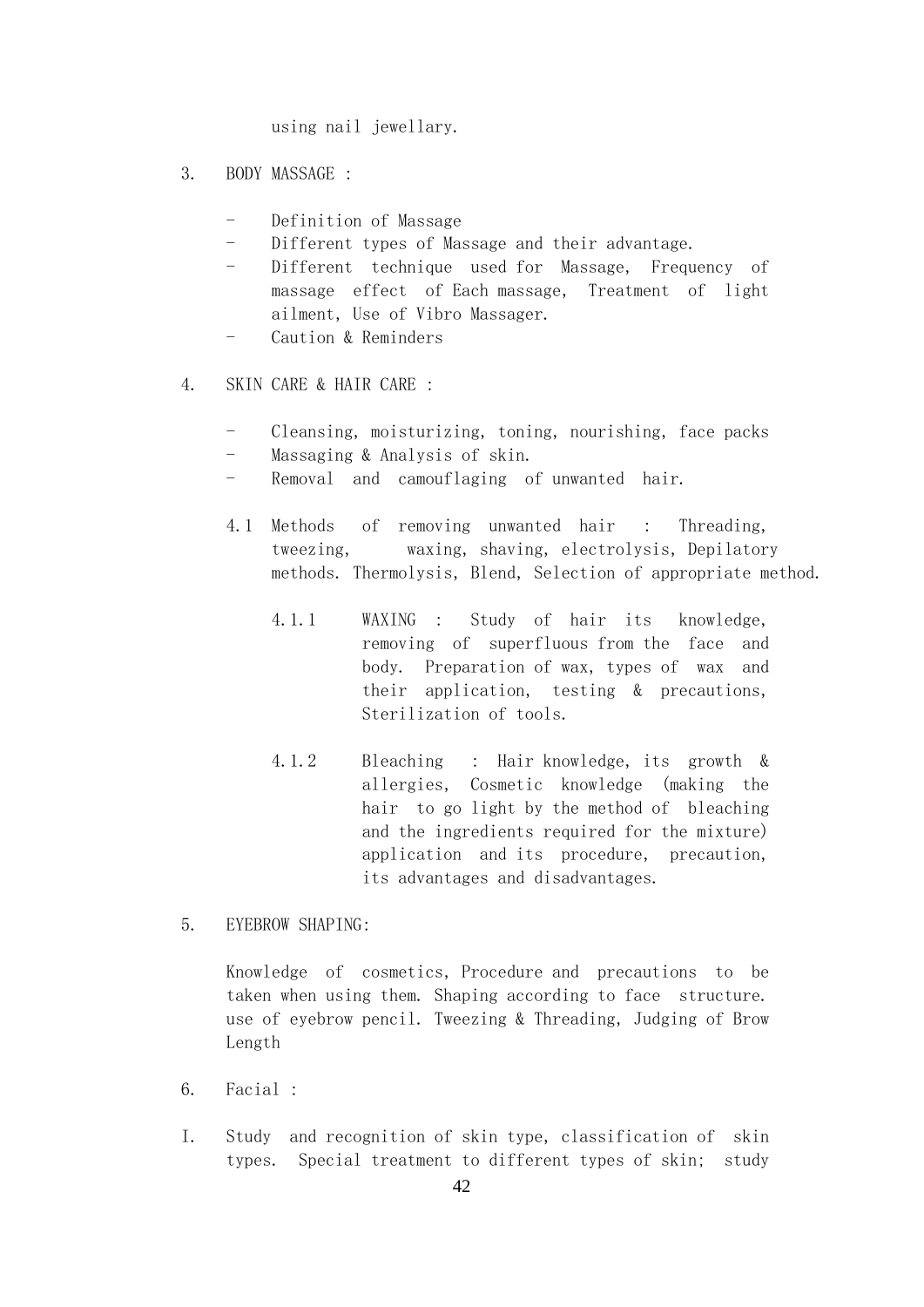of skin i.e. acne, open pores, pigmented, matured and wrinkled skin.

- II. Cosmetics, implements, equipment needed for doing a facial and their effects. Effect of facial precaution to be taken during facial
- III. Types of Facial : Plain facial, Vegetable peel facial, Gauze facial, Paraffin mask treatment, High frequency facial, Ozone facial, galvanic facial, thermo herb facial, Aroma facial, Gold and Silver facial.

Equipment Needed For Doing A Facial :

 Vapourozone, High frequency apparatus, Skin vention machine, Galvanic machine, Infra red lamp, Double boiler, Facial trolley, Derma scape.

Sterilization of implements used

- 7. Make-up :
- A. Study of the structure of face in terms of bone formation.
- B. Types of skin for makeup.
- C. Different types of make-up.
- D. Steps of maker procedure. Stage, Television, Open air theatre, Morning and evening, make up, model, photographic makeup, Bridal makeup and Fantasy Makeup.
- E. Names of maker.
- F. Corrective Makeup's
- G. Precautions to be taken to prevent cosmetic allergies, Brands available in the market.
- H. Makeup Aids i.e. False eyelashes-types and application, Body printing, Tattoo designing.
- 8. Knowledge of Slimming & Beauty Equipment :

 High frequency current for different types of skin. The vibration massager; Electrical oil heater; steamer or vaporizer; use of Epilation unit, Faradic current; Galvanic currents, black head removal machine; use of ozone and vapourozone. Instruction of Latest equipment in beauty & healthcare

1. Electronics Muscle Stimulator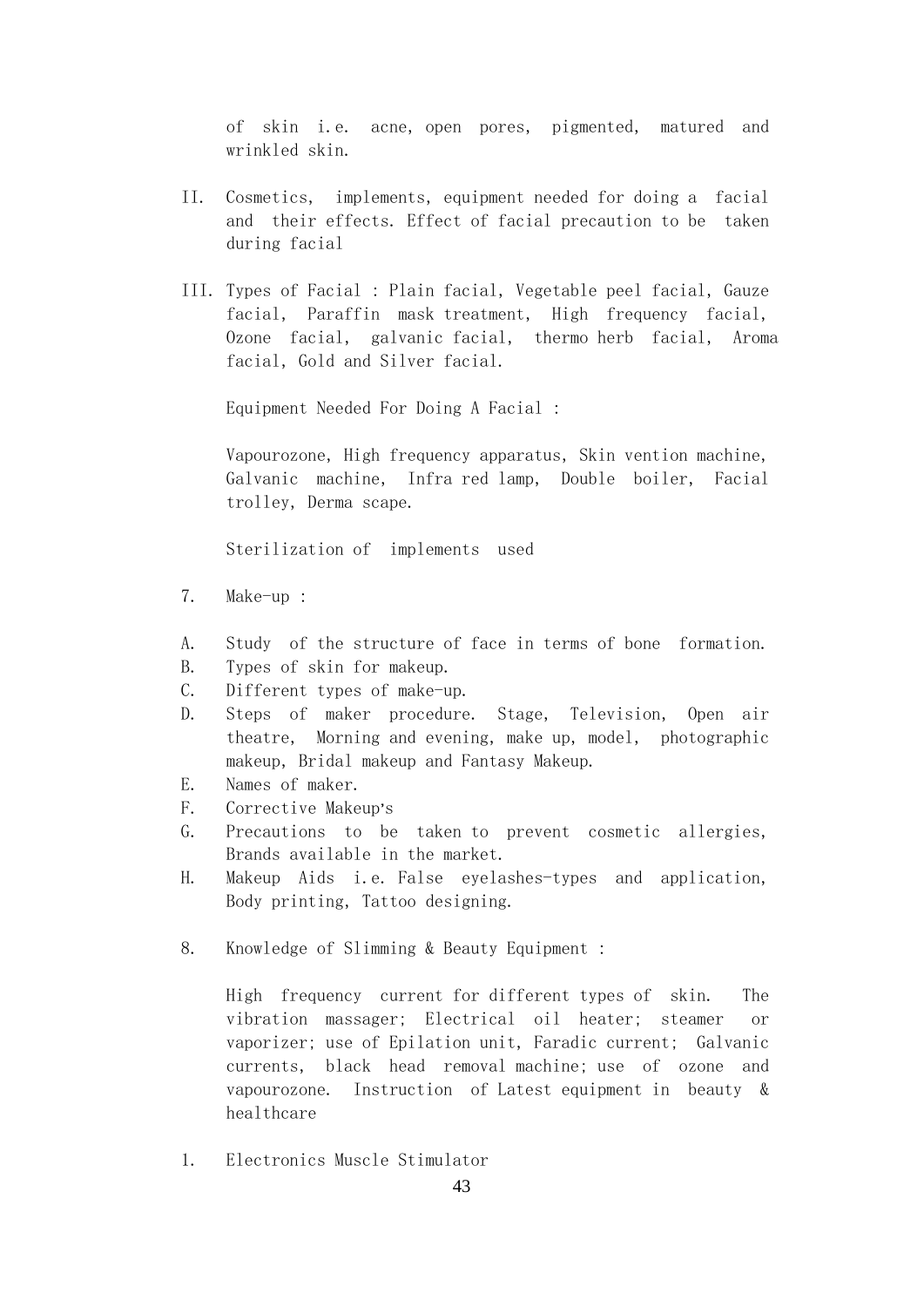- 2. Heat Therapy (Cellulite deep heat)
- 3. Vacuum Suction
- 4. Body Fat Analyzer
- 5. Personal Slimming Machine
- 6. Beauty chairs
- 7. Steamers
- 8. Galvanic
- 9. Ultrasonic Beauty Machine
- 10. High frequency vibrator
- 11. Spot cleaner
- 12. Hydraulic Barber Chair
- 13. Body Firmer
- 14. Dermasonic Beauty Equipment
- 15. Hair and Mole Removing Equipment
- 16. face Lifting Machine
- 9. Advance Treatment:
	- (a)Galvanic treatment for pimples, marks, pigmentation nature and wrinkled skin, once, scal and black heads.
	- (b)Ozone treatment for hair and skin Dandruff and alopecia.
	- (c)Plastic surgery and laser treatment A basic introduction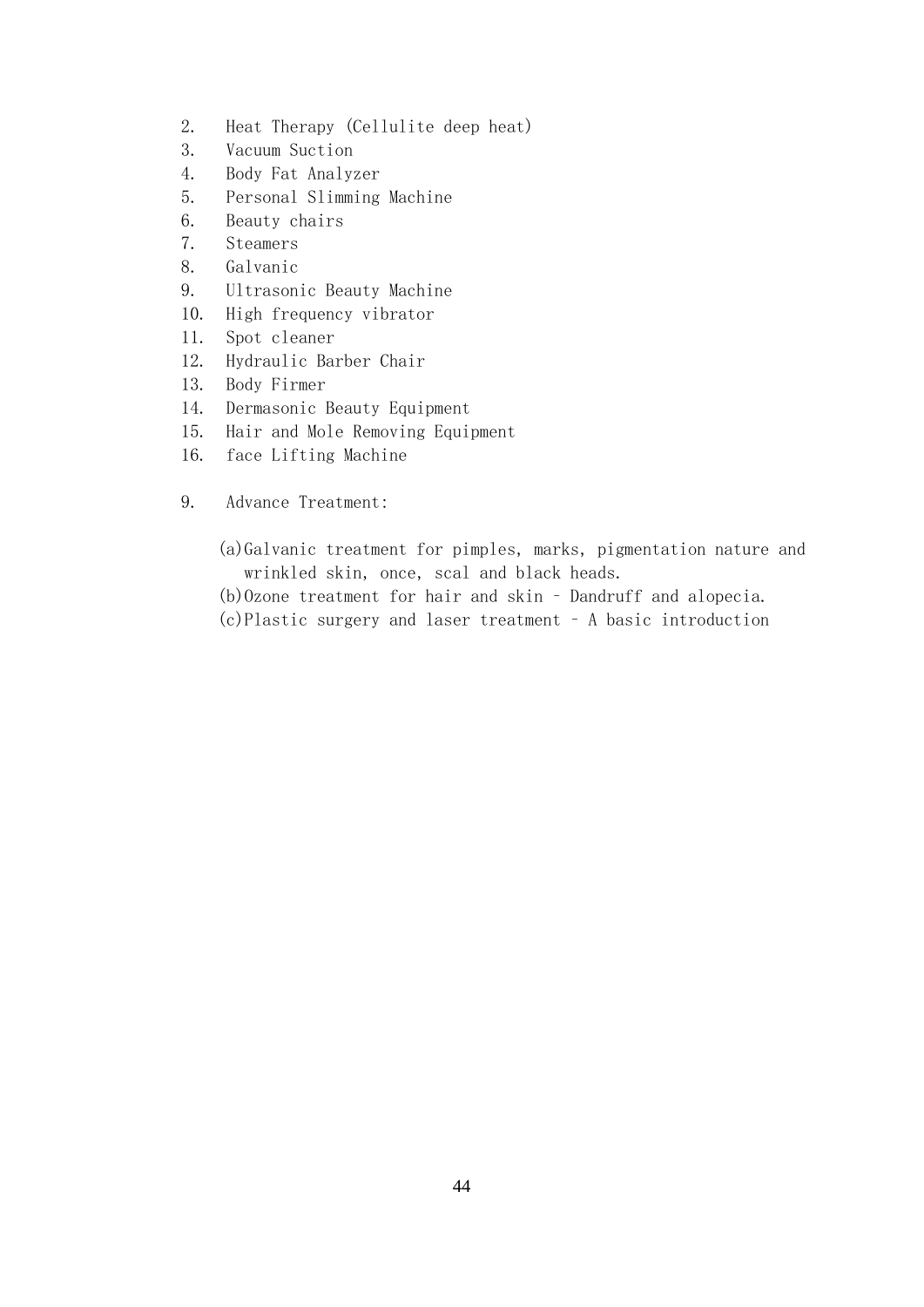# P R A C T I C A L S

- 1. MANICURE : Practice of filing, cleaning, pushing & cutting the cuticles, practice in massaging and painting of the nails, practice in hand and arm massage. Fixing of nails and removing of artificial nails, practice in nail mending. Plain manicure hot oil manicure and electric manicure. Practice in sterlising the implements use and fixing of decals.
- 2. PEDICURE : Practice in filing, cleaning, pushing and cutting the cuticles practice in massaging and painting of the toe nails. Practice in legs and feet massage. Removing of croons and callous plain pedicure, hot oil pedicure and electric pedicure practice in sterlising the implements.
- 3. BODY MASSAGE : Practice in giving a plain body massage with oil or with powder. Practice in different movement used for body massage.
- 4. WAXING : Practice in removing the unwanted hair by using cold and hot wax, from the face and body, preparation of wax and testing it.
- 5. BLEACHING : Practice in using the bleaching method to make the hair look light (on the face and body) preparation of bleach with different ingredients.
- 6. EYEBROW SHAPING : "Tweezing & Threading" Practice in using different types of cosmetics, practice in different types of threading, practice in giving a proper eyebrow shaping; different types of eyebrow keeping face structure in mind.
- 7. FACIAL :
	- Practice in giving plain facial.
	- Practice in giving facials according to skin conditioners as dry oily combination and normal skin conditions.
	- Professional treatment and home treatment for different skin types.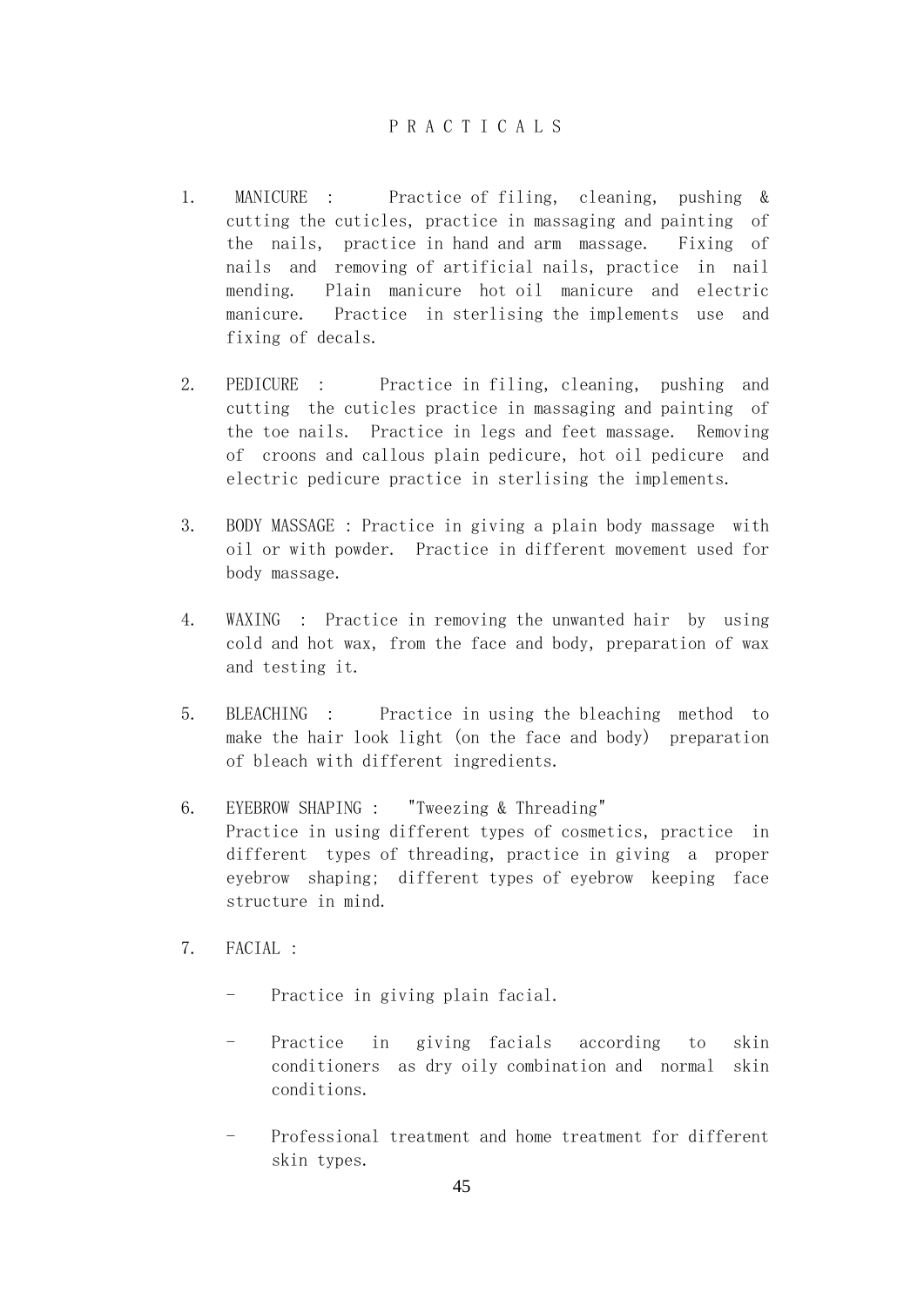- Practice in using and making of different types of face pack or mask.
- Practice in oil, hot facial and treatment for acne skin.
- Practice in using different types of cream oil and lotions according to skin condition.
- 8. MAKE-UP :
	- Practice in different types of make up, giving light touch of make up for casuals (morning, evening and party make-up, Bridal makeup, Waterproof makeup, Camflouge makeup, Fantasy makeup.
	- Practice in special makeup like stage, television open air theatre, modeling and photographic makeup, Body art, Tattoo designing.
	- Practice in using different types of cosmetics for different types of skin.
- 9. SLIMMING AND BEAUTY EQUIPMENT :
	- Practice in using different types of equipments high frequency currents for problem skin. Vibrator massager, steamer, vaporizer, use of epilation unit.
	- Practice in faradic currents, galvanic currents.
	- Practice in using and removing of black head removing machine.
	- Practice in ozone and vapour zone therapy, care and maintenance of equipment and safety precautions to be taken.

## **2.4 ENVIRONMENTAL EDUCATION & DISASTER MANAGEMENT**

L T P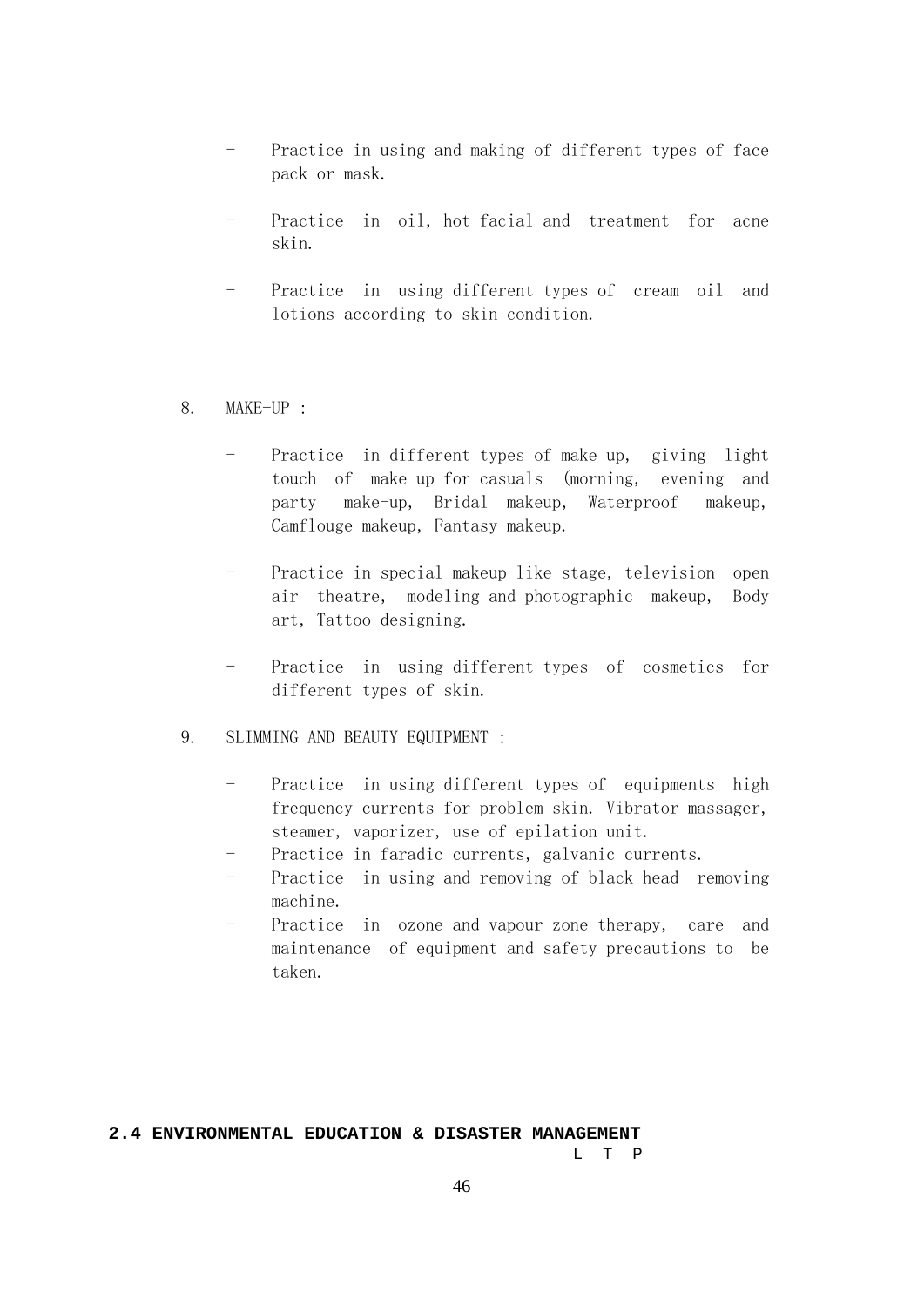#### **RATIONALE:**

 A diplima student must have the knowledge of different types of pollution caused due to industrialisation and construction activities, so as he may help in balancing of eco-system and control pollution by providing controlling measures. They should be also aware of the environmental laws for effectively controlling the pollution of environment. The topics are to be taught in light of legislation Para-3.

| SL. NO. | TOPIC                           |    | Т | Ρ |
|---------|---------------------------------|----|---|---|
|         |                                 |    |   |   |
| $1$ .   | Introduction                    | 6  |   |   |
|         | 2. Pollution                    | 4  |   |   |
|         | 2.1 Water Pollution             | 8  |   |   |
|         | 2.2 Air Pollution               | 8  |   |   |
|         | 2.3 Noise Pollution             | 4  |   |   |
|         | 2.4 Radio Active Pollution      | 6  |   |   |
| 2.5     | Solid Waste Management          | 6  |   |   |
| $3$ .   | Legislations                    | 4  |   |   |
| 4.      | Environmental Impact Assessment | 4  |   |   |
| 5.      | Disaster Management             | 6  |   |   |
|         | TOTAL                           | 56 |   |   |

## **TOPIC WISE DISTRIBUTION OF PERIODS:**

\_\_\_\_\_\_\_\_\_\_\_\_\_\_\_\_\_\_\_\_\_\_\_\_\_\_\_\_\_\_\_\_\_\_\_\_\_\_\_\_\_\_\_\_\_\_\_\_\_\_\_\_\_\_\_\_\_\_\_\_\_\_\_\_\_

#### *DETAILED CONTENTS*

#### **1. INTRODUCTION :**

- Basics of ecology, Ecosystem, Biodiversity Human activities and its effect on ecology and eco system, different development i.e. irrigration, urbanization, road development and other engineering activities and their effects on ecology and eco system, Mining and deforestation and their effects.
- Lowering of water level, Urbanization.
- Biodegradation and Biodegradibility, composting, bio<br>remediation, Microbes .Use of biopesticidies and Microbes .Use of biopesticidies and biofungicides.
- Global warning concerns, Ozone layer depletion, Green house effect, Acid rain,etc.
- **2. POLLUTION :**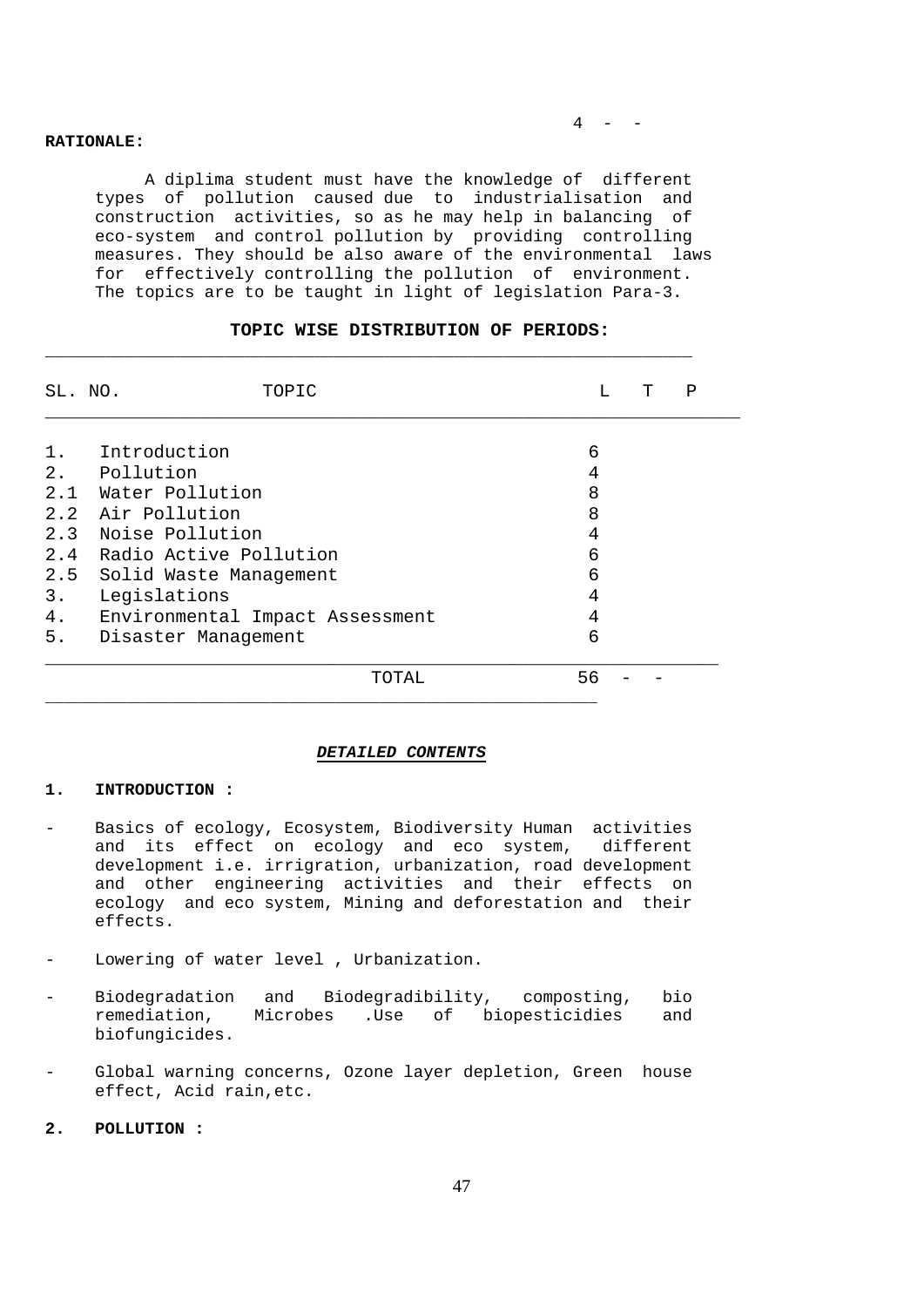Sources of pollution, natural and man made, their effects on living environments and related legislation.

#### **2.1** *WATER POLLUTION :*

- Factors contributing water pollution and their effect.
- Domestic waste water and industrial waste water. Heavy metals, microbes and leaching metal.
- Physical, Chemical and Biological Characteristics of waste water.
- Indian Standards for qulity of drinking water.
- Indian Standards for quality of treated waste water.
- Treatment methods of effluent (domestic waste water and industrial/ mining waste water), its reuse/safe disposal.

#### **2.2** *AIR POLLUTION :*

 Definition of Air pollution, types of air pollutants i.e. SPM, NOX, SOX, GO, CO2, NH3, F, CL, causes and its effects on the environment.

- Monitoring and control of air pollutants, Control measures techniques. Introductory Idea of control equipment in industries i.e.
	- A. Settling chambers
	- B. Cyclones
	- C. Scrubbers (Dry and Wet)
	- D. Multi Clones
	- E. Electro Static Precipitations
	- F. Bog Fillers.
- Ambient air qulaity measurement and their standards.
- Process and domestic emission control
- Vehicular Pollution and Its control with special emphasis of Euro-I, Euro-II, Euro-III and Euro IV.

#### **2.3** *NOISE POLLUTION :*

Sources of noise pollution, its effect and control.

#### **2.4** *RADISACTIVE POLLUTION :*

 Sources and its effect on human, animal, plant and material, means to control and preventive measures.

#### **2.5** *SOLID WASTE MANAGEMENT :*

Municipal solid waste, Biomedical waste, Industrial and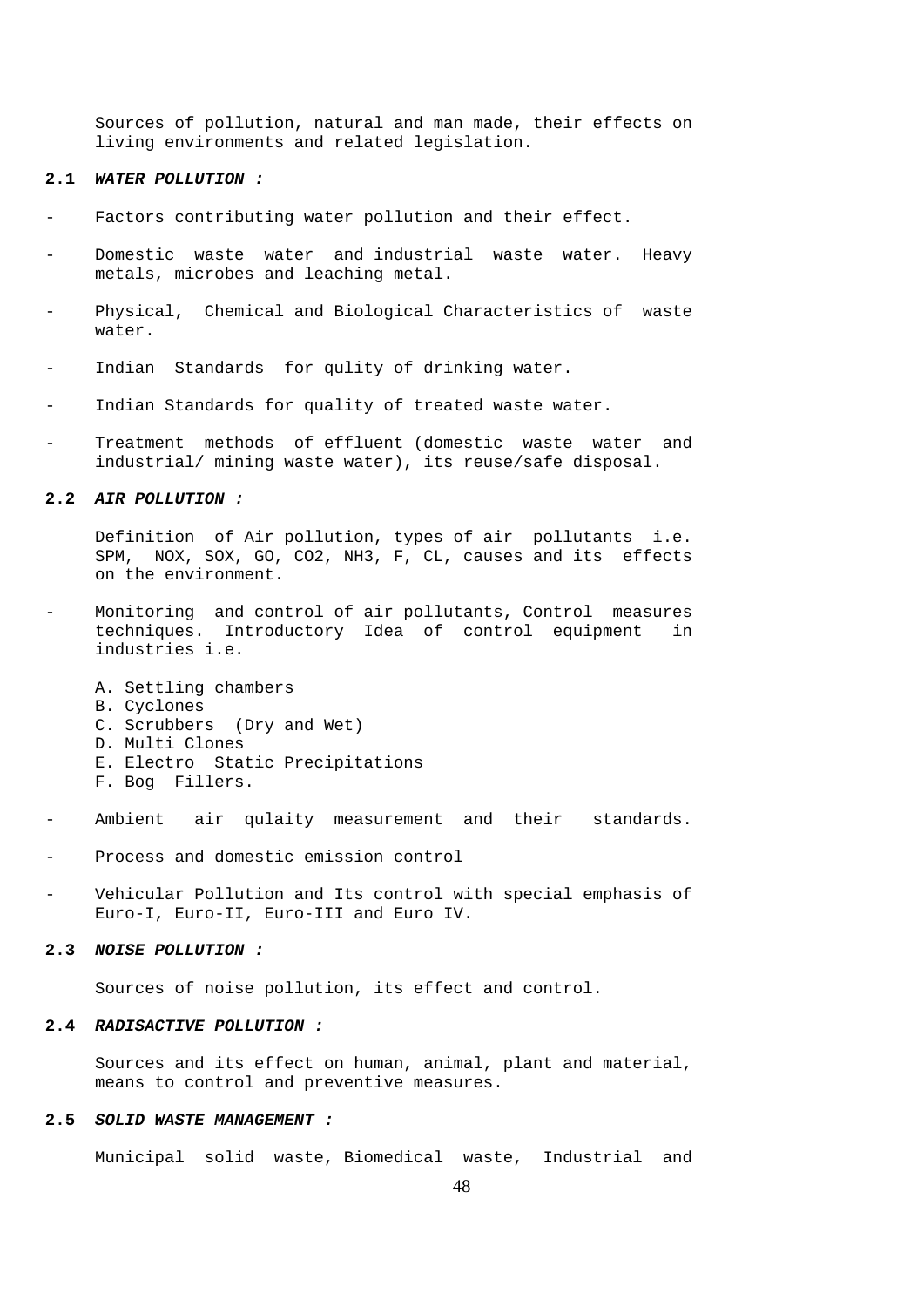Hazardous waste, Plastic waste and its management.

**3. LEGISLATION :** 

 Preliminary knowledge of the following Acts and rules made thereunder-

- The Water (Prevention and Control of Pollution) Act 1974.
- The Air (Prevention and Control of Pollution) Act 1981.
- The Environmental Protection (Prevention and Control of Pollution) Act -1986. Rules notified under EP Act - 1986 Viz.
	- # The Manufacture, Storage and Import of Hazardous Chemical (Amendment) Rules, 2000
	- # The Hazardous Wastes (Management and Handling ) Amendment Rules, 2003.
	- # Bio-Medical Waste (Management and Handling) (Amendment) Rules, 2003.
	- # The Noise Pollution (Regulation and Control) (Amendment) Rules, 2002.
	- # Municipal Solid Wastes (Management and Handling) Rules, 2000.
	- # The Recycled Plastics Manufacture and Usage (Amendment) rules, 2003.

#### **4. ENVIRONMENTAL IMPACT ASSESSMENT (EIA) :**

- Basic concepts, objective and methodology of EIA.
- Objectives and requirement of Environmental Management System (ISO-14000) (An Introduction).

## **5. DISASTER MANAGEMENT :**

 Definition of disaster - Natural and Manmade, Type of disaster management, How disaster forms, Destructive power, Causes and Hazards, Case study of Tsunami Disaster, National policy- Its objective and main features, National Environment Policy, Need for central intervention, State Disaster Authority- Duties and powers, Case studies of various Disaster in the country, Meaning and benifit of vulnerability reduction, Factor promoting vulnerability reduction and mitigation, Emergency support function plan.

 Main feature and function of National Disaster Management Frame Work, Disaster mitigation and prevention,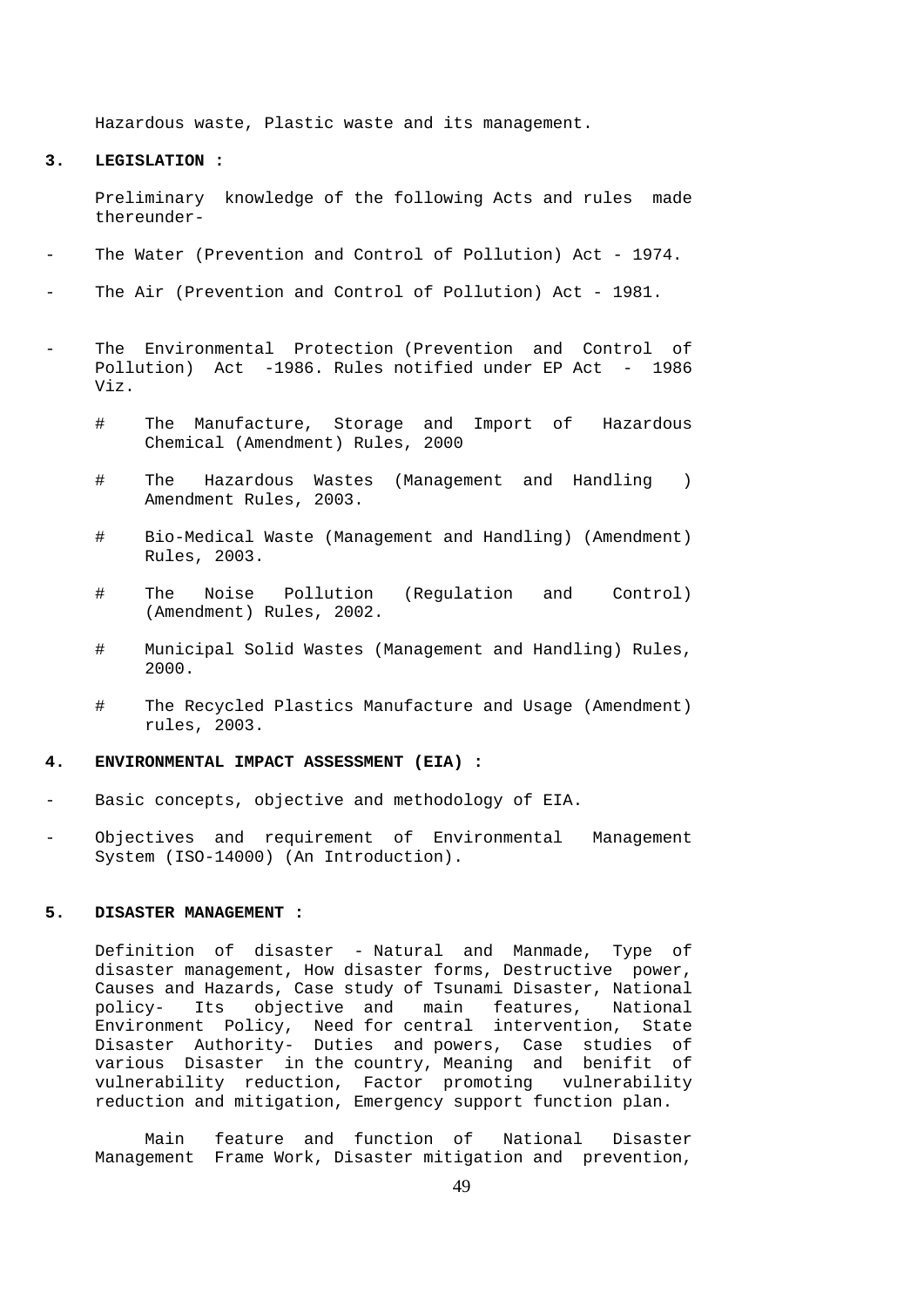Legal Policy Frame Work, Early warning system, Human Resource Development and Function, Information dissemination and communication.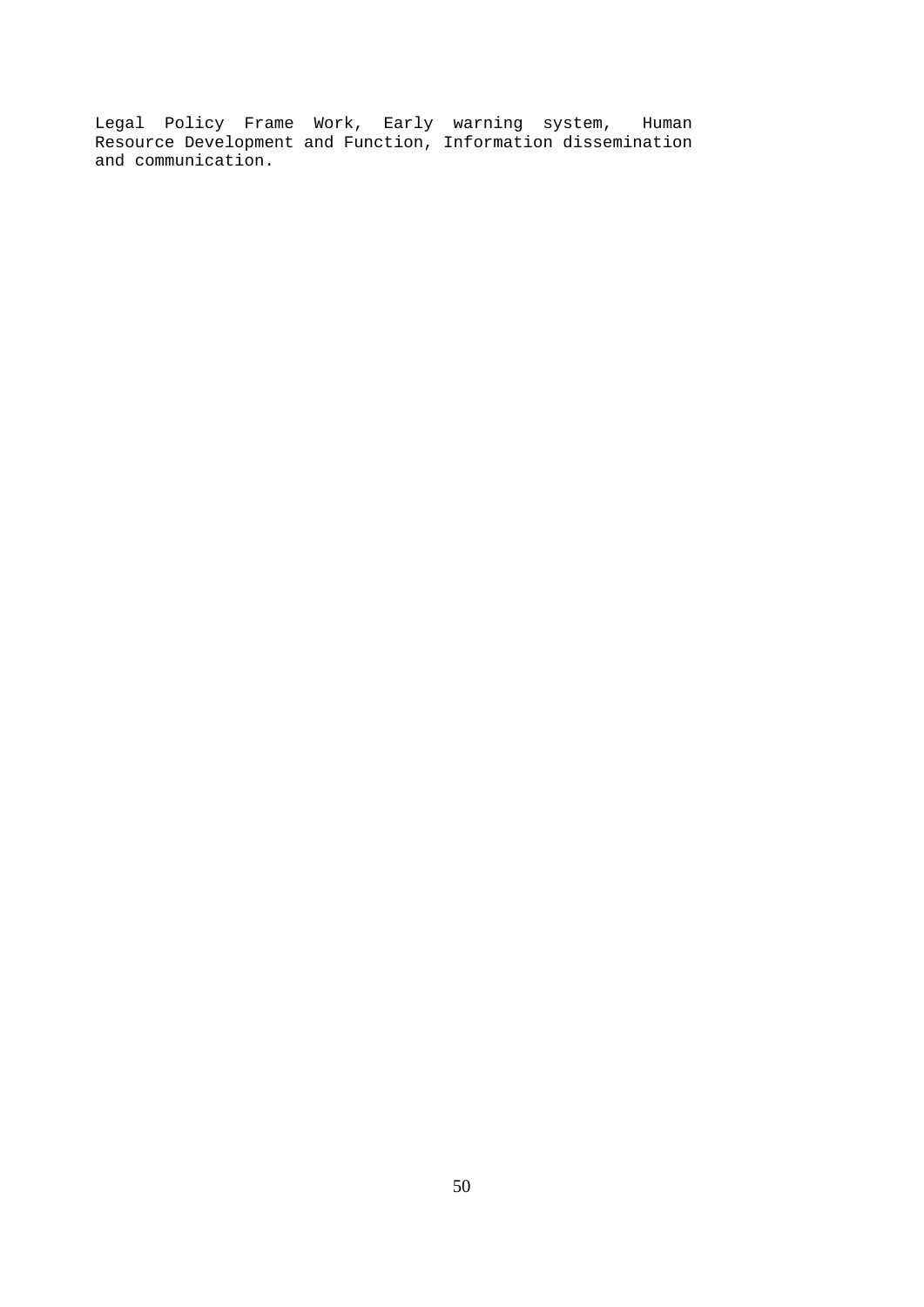## 2.5 PROJECT

 L T P  $- - 6$ 

- i) Preparation of a file containing photographs, cuttings in regard to yogic exercises, hair styles and beauty culture.
- ii) Preparation of a file containing photographs cutting of various equipments and implements used in beauty culture and hair dressing.
- iii) Planning, layout and setting requirements for a medium saloon in a given locality and the plinth area.
- iv) To Organise door to door demonstration of beauty goods and prepare a report (May be arranged with the help of manufactures).
- v) Practical application of skills and prepare a report.

51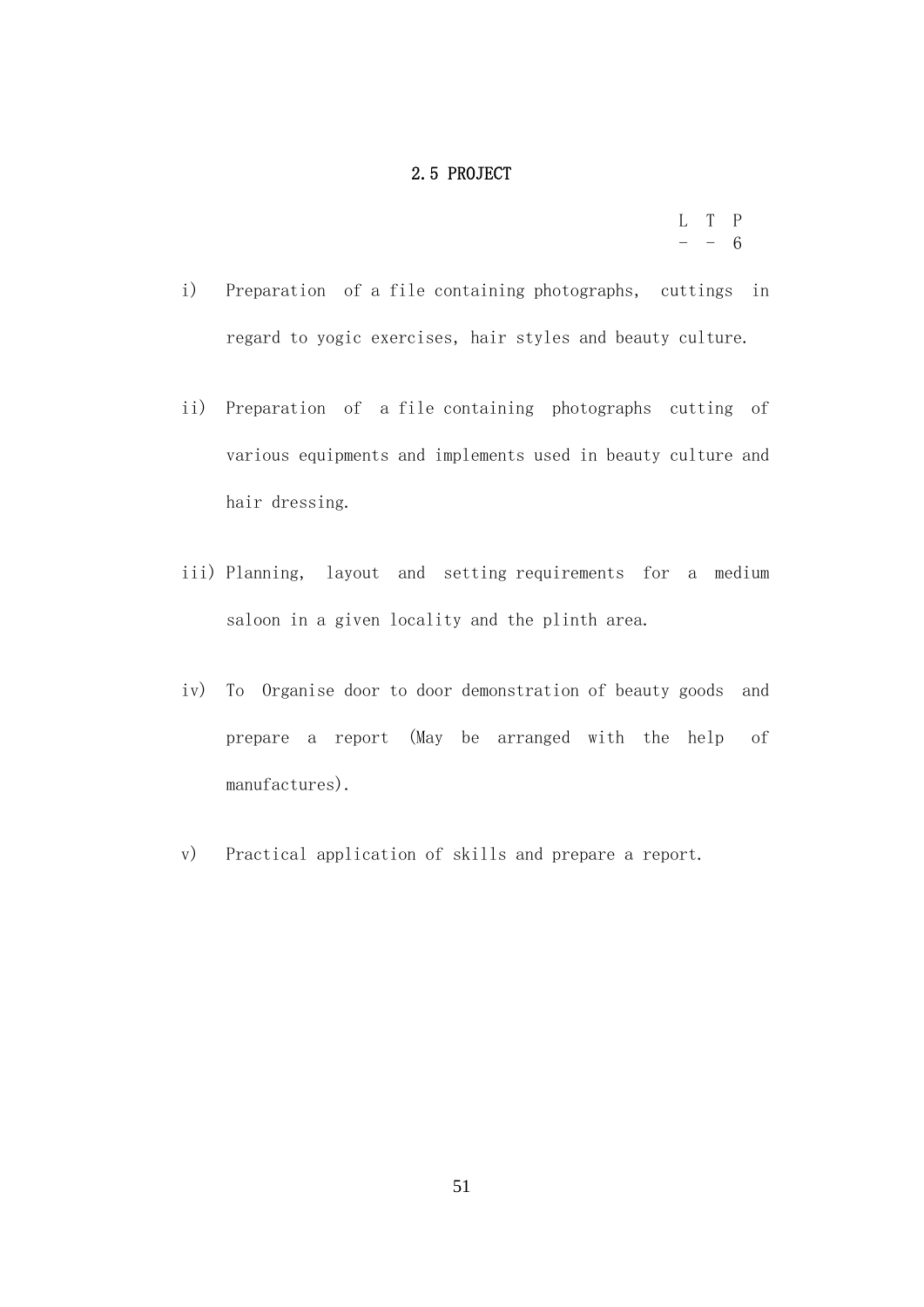# 2.6 INDUSTRIAL TRAINING

Six to Eight weeks in any parlour & Gym.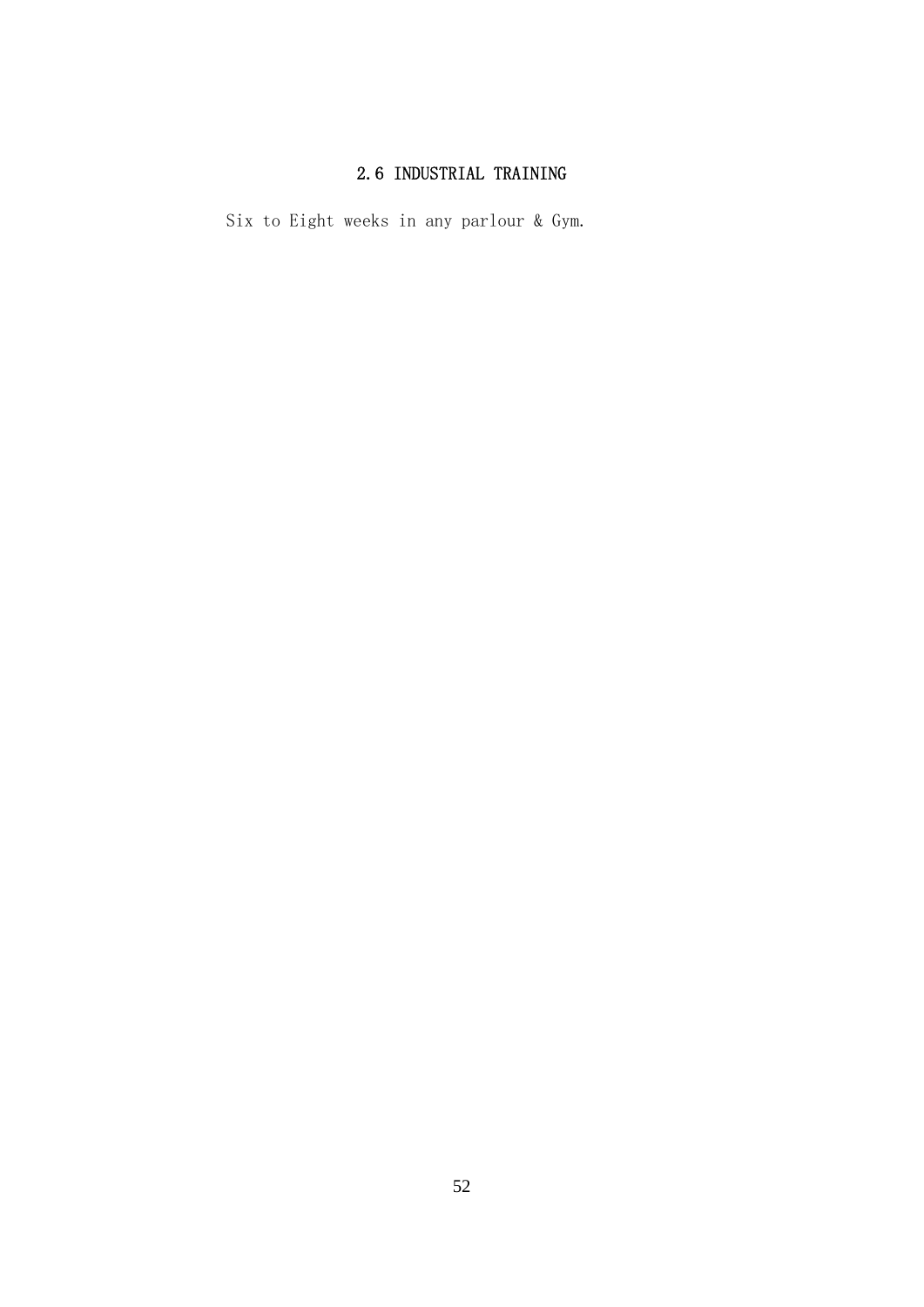# STAFF STRUCTURE

| 1. | Principal             |                |                              |
|----|-----------------------|----------------|------------------------------|
| 2. | H O D                 |                |                              |
| 3. | Lecturer              |                |                              |
| 4. | Assistant Lecturer    | 1              |                              |
|    | PART-TIME STAFF       |                |                              |
| 5. | Lecturer (Pharmacy)   | 1              |                              |
| 6. | Lecturer (Management) | 1              |                              |
|    | OTHER COMMON STAFF    |                |                              |
| 1. | Lab Assistant         | $\mathbf{2}$   |                              |
| 2. | Steno/ Typist         | $\mathbf{1}$   | Qualification                |
| 3. | Accountant/Cashier    |                | $\rightarrow$ As Per service |
| 4. | Student Clerk         | 1              | Rules of Tech.               |
| 5. | Store Keeper          | 1              | Education, U.P.              |
| 6. | Librarian             | $\mathbf 1$    |                              |
| 7. | Attendant             | $\overline{2}$ |                              |
| 8. | Sweeper               |                | On Contract Basis            |
| 9. | Chaukidar & Mali      | 1              |                              |

 Lecturer Qualification : Diploma in Beauty Culture Spl. in Health Care/Dietician/Yoga with 8 Yrs. Professional Experience.

 Assistant Lecturer Qualification : Diploma in Beauty and Healthcare with 2 years field experience

 Head of Department Qualification : Lecturer with 5 year experience in related field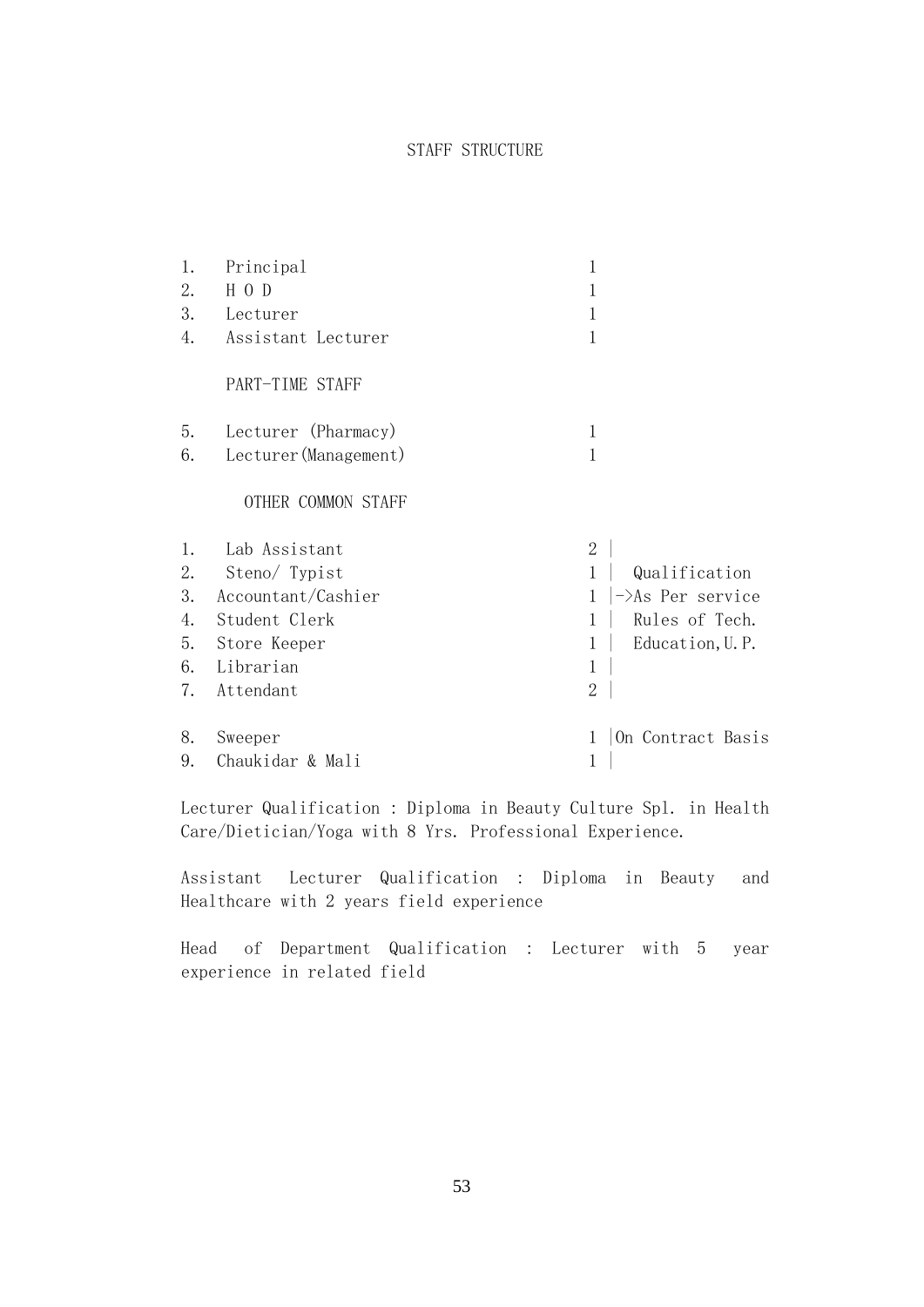# SPACE REQUIREMENT (For Institution Under S.F.S)

# B. Administrative Block

|     |                                                         | No.                              | Sq. Ft.                            |  |
|-----|---------------------------------------------------------|----------------------------------|------------------------------------|--|
|     | [A]<br>Administrative Block                             |                                  |                                    |  |
| 1.  | Principal's room                                        | $\mathbf 1$                      | 120                                |  |
| 2.  | Steno Room                                              | 1                                | 60                                 |  |
| 3.  | Main Office                                             | 1                                | 100                                |  |
| 4.  | Library                                                 | 1                                | 500                                |  |
| 5.  | Staff Room                                              | 1                                | 120                                |  |
| 6.  | Store                                                   | 1                                | 300                                |  |
| 7.  | Conference Room                                         | 1                                | 800                                |  |
| 8.  | Head of Department Room                                 | 1                                | 100                                |  |
| 9.  | Common Room                                             | 1                                | 300                                |  |
| 10. | Toilet                                                  | 3                                | $40$ (Each)                        |  |
| C.  | Laboratories / Workshops                                |                                  |                                    |  |
| 1.  | Beauticare Lab                                          | 1                                | 11<br>400                          |  |
| 2.  | Cosmetology Lab                                         | 1                                | 11<br>400                          |  |
| 3.  | Body Perfection, Yoga & Dietetics Lab                   | $\mathbf{1}$                     | 11<br>400                          |  |
| 4.  | Class Room                                              | 1                                | 11<br>300                          |  |
| D.  | Common Facilities                                       |                                  |                                    |  |
| 1.  | Dispensary                                              |                                  | Ħ<br>100<br>1                      |  |
| 2.  | Canteen, Cooperative Store, Bank                        |                                  | 11<br>$\mathbf 1$<br>300           |  |
|     | Extension Centre, Postal Services etc.                  |                                  |                                    |  |
| 3.  | Parking space                                           |                                  |                                    |  |
|     | A. Cycle Stand                                          |                                  | (1 Sqm./Cycle For 25% Students)    |  |
|     | Scooter Stand<br>B.                                     |                                  | (3 Sqm. /Scooter For 25% Students) |  |
|     | C. Car Garage                                           | $(15 \text{ Sgm.} / \text{Car})$ |                                    |  |
|     | D. Bus Garage                                           | $(55$ Sqm. $/$ Bus $)$           |                                    |  |
| 4.  | N.C.C. block                                            |                                  | $1$ (2 Sqm/Student)                |  |
| 5.  | Guest room (with 2 guest rooms and service<br>facility) |                                  | 100<br>1                           |  |
| Ε.  | Residential Facilities                                  |                                  |                                    |  |
| 1.  | Hostel for Students                                     | $\mathbf 1$                      | for 30 girls                       |  |
| 2.  | Staff Quarters                                          |                                  |                                    |  |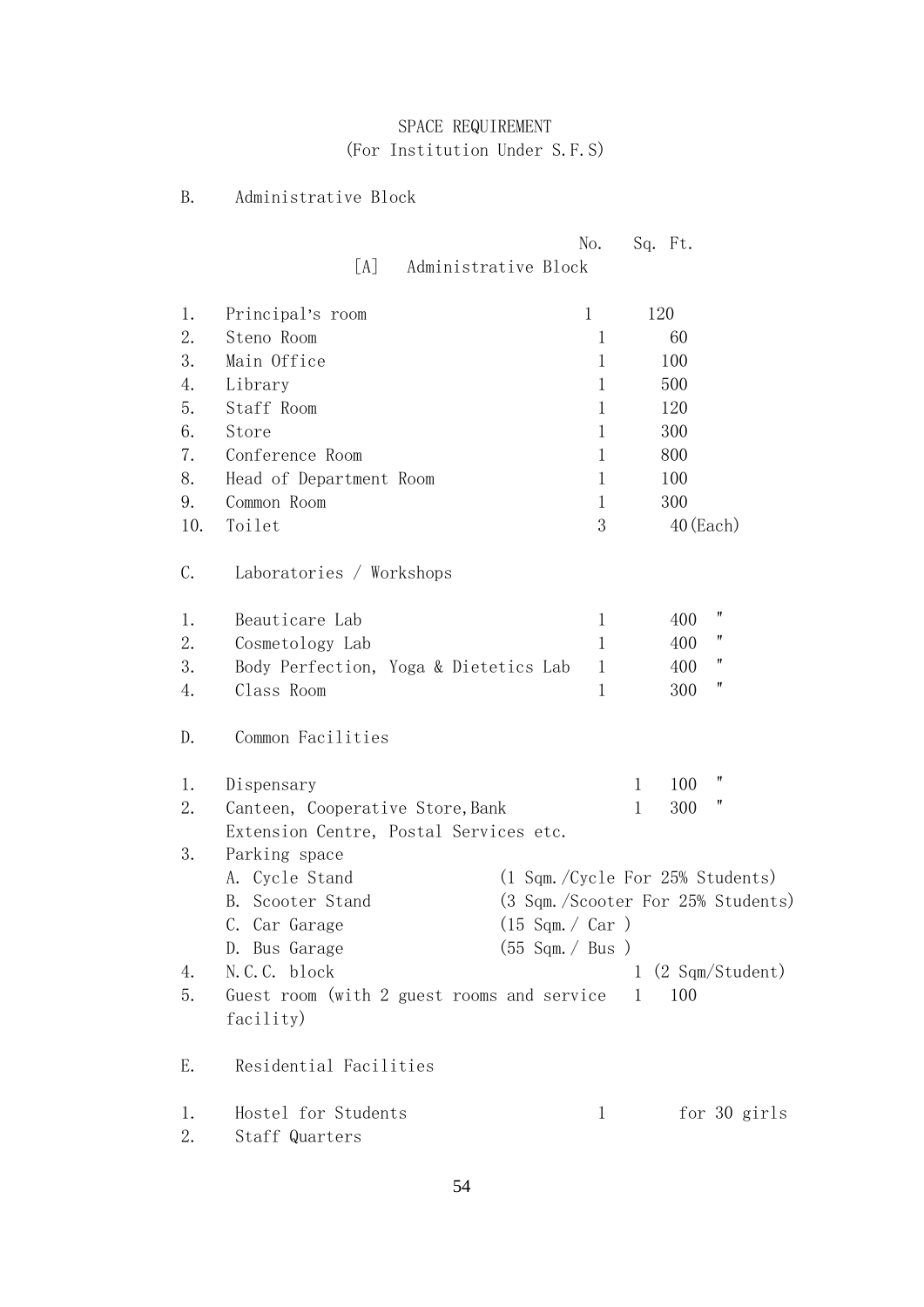|    | Principal                    | $\mathbf{1}$   | Type IV                  |
|----|------------------------------|----------------|--------------------------|
|    | HOD/Warden                   | $\mathbf{1}$   | Type IV                  |
|    | Lecturer                     | $\mathbf{1}$   | Type IV                  |
|    | Technician/Ministerial Staff | $\mathbf{2}$   | Type II                  |
|    | Class IV                     | $\sqrt{2}$     | Type I                   |
| 3. | Play ground                  | $\mathbf{1}$   |                          |
| 1. | Principal                    | 1              |                          |
| 2. | $H$ O D                      | $\mathbf 1$    |                          |
| 3. | Lecturer                     | $\mathbf 1$    |                          |
| 4. | Assistant Lecturer           | $\mathbf{1}$   |                          |
|    | PART-TIME STAFF              |                |                          |
| 5. | Lecturer (Pharmacy)          | $\mathbf{1}$   |                          |
| 6. | Lecturer (Management)        | $\mathbf{1}$   |                          |
|    | OTHER COMMON STAFF           |                |                          |
| 1. | Lab Assistant                | $\overline{2}$ |                          |
| 2. | Steno/ Typist                | $\mathbf{1}$   | Qualification            |
| 3. | Accountant/Cashier           | $\mathbf{1}$   | $-\lambda$ s Per service |
| 4. | Student Clerk                | $\mathbf 1$    | Rules of Tech.           |
| 5. | Store Keeper                 | 1              | Education, U.P.          |
| 6. | Librarian                    | $\,1$          |                          |
| 7. | Attendant                    | $\overline{2}$ |                          |
| 8. | Sweeper                      | 1              | On Contract Basis        |
| 9. | Chaukidar & Mali             | $\mathbf{1}$   |                          |
|    |                              |                |                          |

 Lecturer Qualification : Diploma in Beauty Culture Spl. in Health Care/Dietician/Yoga with 8 Yrs. Professional Experience.

 Assistant Lecturer Qualification : Diploma in Beauty and Healthcare with 2 years field experience

 Head of Department Qualification : Lecturer with 5 year experience in related field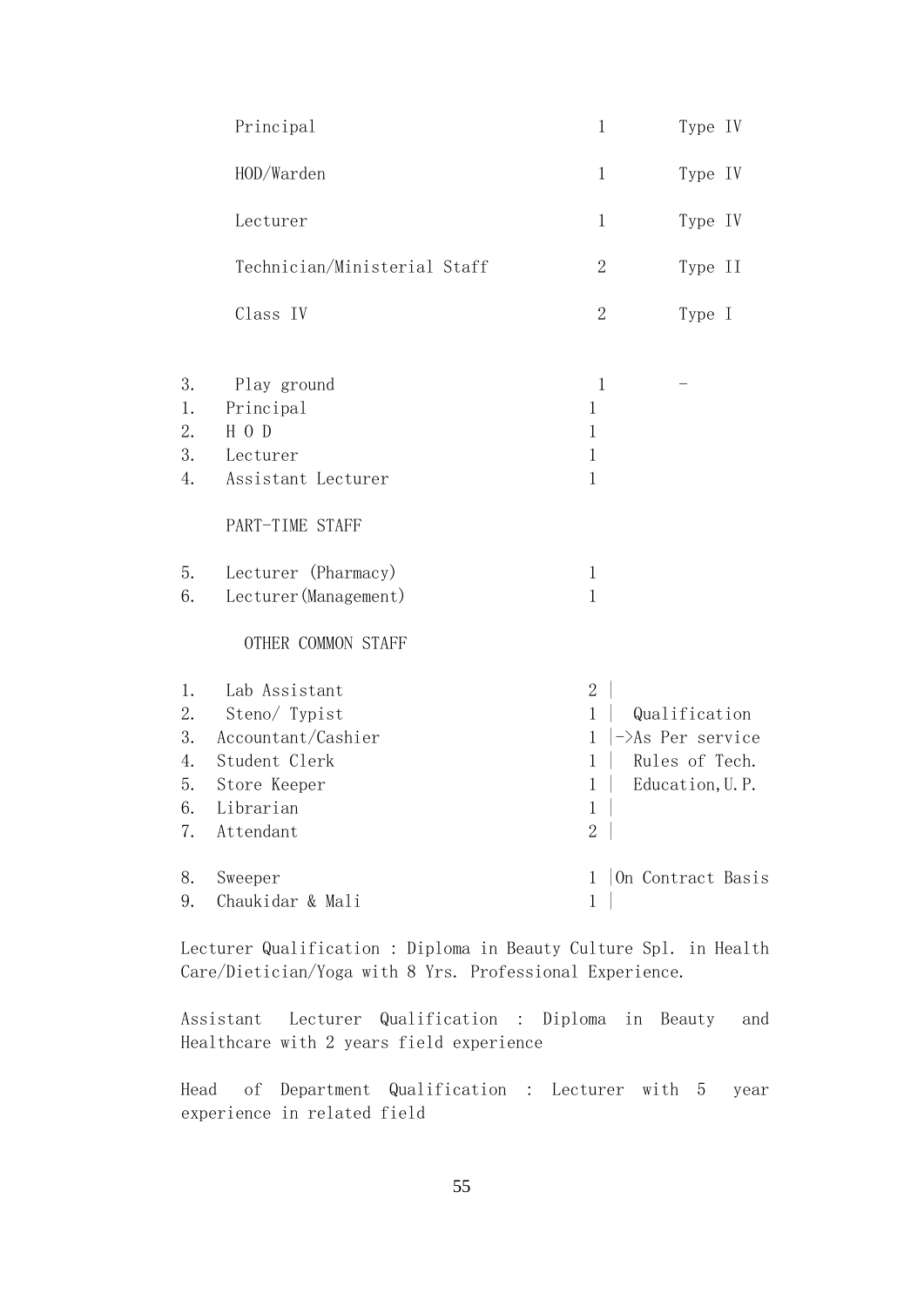# LIST OF TOOLS, EQUIPMENT AND FURNITURE

| S1.<br>No. | DESCRIPTION                                               | QUANTITY                                 | COST<br>(ESTIMATED) |
|------------|-----------------------------------------------------------|------------------------------------------|---------------------|
|            |                                                           |                                          |                     |
| 1.         | Ceiling or wall mounted driers                            | 6 x 5000                                 | 30000.00            |
| 2.         | Hand driers                                               | 16 x 800                                 | 12800.00            |
| 3.         | Dressing out chairs                                       | 10 x 600                                 | 6000.00             |
| 4.         | Back wash chairs moving seat,<br>Sloping back & Hydraulic | 1 x 30000                                | 30000.00            |
| 5.         | Back wash basins                                          | 4 x 2000                                 | 8000.00             |
| 6.         | Front Wash Basins                                         | 4 x 2000                                 | 8000.00             |
| 7.         | Hot/Cold Spray Units                                      | 8 x 2000                                 | 16000.00            |
| 8.         | Steamer                                                   | 1 x 3000                                 | 3000.00             |
| 9.         | Face Steamer                                              | 16 x 200                                 | 3200.00             |
| 10.        | Sterlising Unit Dry                                       | 1 x 3000                                 | 3000.00             |
| 11.        | Sterlising with Trays                                     | 1 x 3000                                 | 3000.00             |
| 12.        | Trolleys with Trays                                       | 16 x 2000                                | 32000.00            |
| 13.        | Scissors (wormac)                                         | 16 x 25                                  | 400.00              |
| 14.        | Scissors (thinning)                                       | 16 x 30                                  | 480.00              |
| 15.        | Large Comb                                                | 16 x 10                                  | 160.00              |
| 16.        | Tail Comb                                                 | 16 x 05                                  | 80.00               |
| 17.        | Pin Tail Comb                                             | 16 x 05                                  | 80.00               |
| 18.        | Hair Brush                                                | 16 x 20                                  | 320.00              |
| 19.        | Brush                                                     | 16 x 20                                  | 320.00              |
| 20.        | High frequncy massage machine                             | 2 x 2000                                 | 4000.00             |
| 21.        | Plastic Bins                                              | 16 x 80                                  | 1280.00             |
| 22.        | Hand Mirror small                                         | 16 x 05                                  | 320.00              |
| 23.        | Rollers (Small medium and large)                          | 3 doz each<br>36 x 12 x 2<br>per trainee | 864.00              |
|            |                                                           |                                          |                     |
| 24.        | Perm Roller (wooden)                                      | 2 doz. 24x12x2                           | 576.00              |
| 25.        | Rollers Sterlising unit                                   | 2 x 50                                   | 100.00              |
| 26.        | Manicure & Pedicure sets                                  | 16 x 100                                 | 1600.00             |
|            |                                                           |                                          |                     |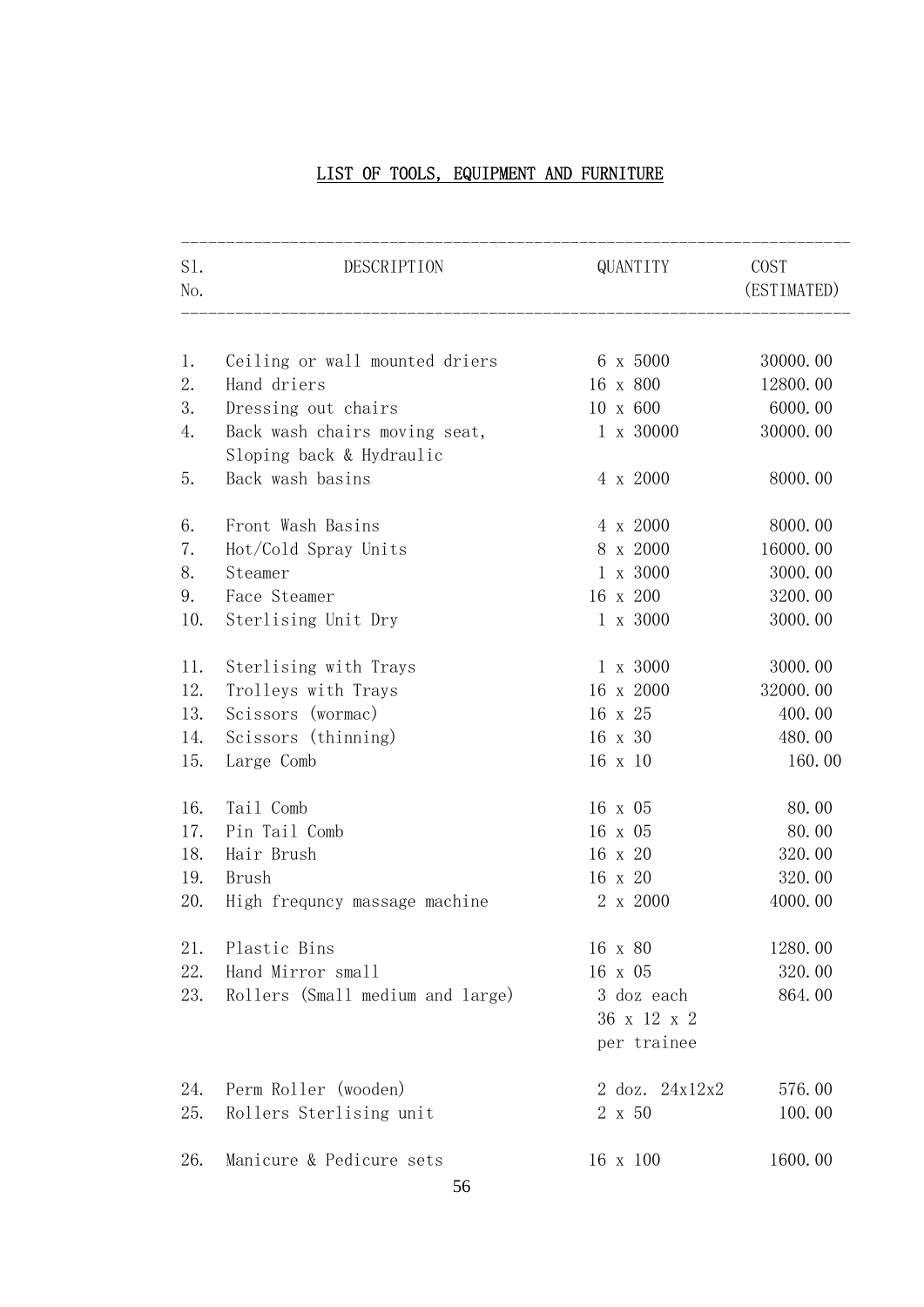| 27. | <b>Black Head Removers</b>        | 16 x 50         | 800.00      |
|-----|-----------------------------------|-----------------|-------------|
| 28. | Electrical Mechanical<br>Couches  | 2 x 650         | 1300.00     |
| 29. | Razors                            | 16 x 40         | 640.00      |
| 30. | Machine Clippers                  | 16 x 20         | 320.00      |
|     |                                   |                 |             |
| 31. | Hand Clippers                     | 16 x 20         | 320.00      |
| 32. | Infra Red Lamps                   | 4 x 1000        | 4000.00     |
| 33. | Hair Pieces                       | 16 x 50         | 800.00      |
| 34. | Hair Wigs                         | 16 x 100        | 1600.00     |
| 35. | Block, Clamps & Extensions        | 16 x 100        | 160.00      |
| 36. | Massage/vibrator                  | 1 x 1000        | 1000.00     |
| 37. | Sauna Facial                      | 4 x 500         | 2000.00     |
|     |                                   |                 |             |
| S1. | DESCRIPTION                       | QUANTITY        | COST        |
| No. |                                   |                 | (ESTIMATED) |
| 38. | Brushes Soft                      | 16 x 80         | 1280.00     |
| 39. | Emersion rod-1000 Watts           | 2 x 100         | 200.00      |
| 40. | Bucket Enameled (10 Ltrs.)        | 2 x 200         | 400.00      |
| 41. | Heater- 1000 Watts.               | $1 \times 150$  | 150.00      |
| 42. | Pan Aluminum (10 Ltrs)            | $1 \times 100$  | 100.00      |
| 43. | Round Dunlop Cushion for Pedicure | 8 x 100         | 800.00      |
| 44. | Tweezers                          | 16 x 20         | 320.00      |
| 45. | Clips Large                       | 12"x16x5        | 960.00      |
| 46. | Clips Small                       | $12$ " x $16x5$ | 960.00      |
| 47. | Switches Assorted                 | 16 x 50         | 800.00      |
| 48. | Round Basin-Plastic 6 Ltrs        | 8 x 250         | 2000.00     |
| 49. | Jugs- $0.75$ Litrs.               | 2 x 20          | 40.00       |
| 50. | Bath Mugs- 0.250 Litres           | 2 x 10          | 20.00       |
| 51. | Bowl Plastic                      | 16 x 10         | 160.00      |
| 52. | Roll-on Brush                     | 16 x 10         | 160.00      |
| 53. | Soft Brush                        | 16 x 25         | 400.00      |
| 54. | Roller Net                        | 8 x 50          | 400.00      |
| 55. | Stuffing for Hair Setting         | 8 x 50          | 400.00      |
| 56. | Foot scraper with emery paper     | 16 x 20         | 320.00      |
| 57. | Dye Brush.                        | 16 x 20         | 320.00      |
| 58. | Cloves Hand                       | 16 Pairsx 25    | 400.00      |
| 59. | Crape Bandage 3"                  | 16 Rollsx25     | 400.00      |
| 60. | Hair Net                          | 16 x 15         | 240.00      |
| 61. | Emery Board                       | 32 pkts. x12    | 384.00      |
| 62. | Artificial nails                  | 30 pkts. x20    | 600.00      |
| 63. | False Eyelashes                   |                 |             |
|     |                                   |                 |             |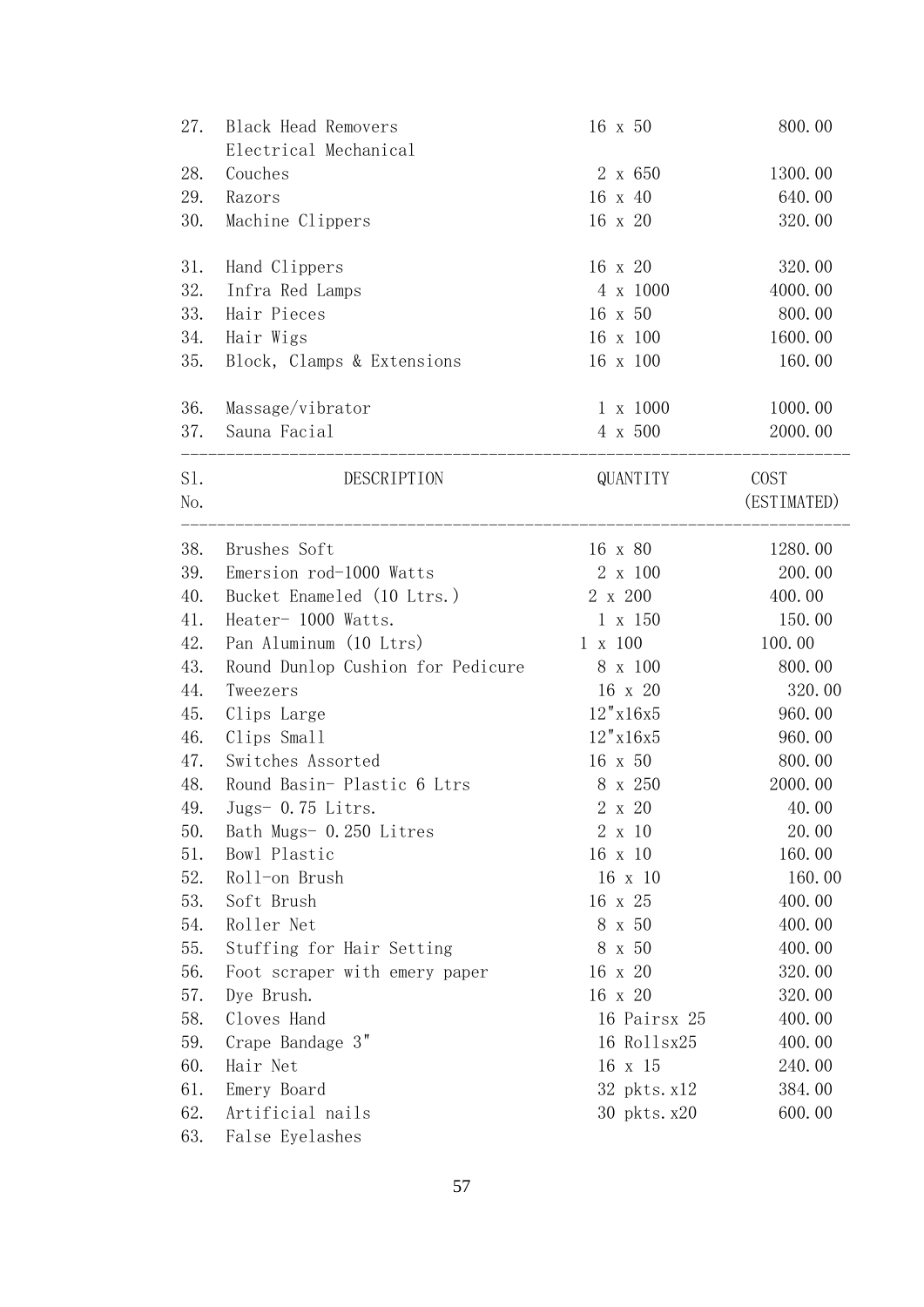HEALTH CARE LAB

| 1.  | Exercising Cycle             |                     | 1              | 5000.00                   |
|-----|------------------------------|---------------------|----------------|---------------------------|
| 2.  | Vibratory beds               |                     |                | 6000.00                   |
| 3.  | Walker                       |                     | 1              | 6000.00                   |
| 4.  | Vibratory belt               |                     | 1              | 5500.00                   |
| 5.  | Roller all sizes             |                     |                | 5000.00                   |
| 6.  | Sauna Room                   |                     |                | 4 Rates are in per square |
|     |                              |                     | feet           |                           |
| 7.  | Figuroll                     |                     | $\overline{4}$ | 800.00                    |
| 8.  | Bust Developer               |                     | 10             | 150.00                    |
| 9.  | Charming machine             |                     | 1              | 3500.00                   |
| 10. | Steam Cabinet                |                     | 1              | 6500.00                   |
| 11. | Slendertone                  |                     |                | 7000.00                   |
| 12. | Twister with Stand           |                     | 1              | 1500.00                   |
| 13. | Vibratory Massager           |                     | 2              | 1000.00                   |
|     | for face & body              |                     |                |                           |
| 14. | Head Steamer tropical        |                     | 1              | 5500.00                   |
| 15. | Latest Electronics Equipment |                     | 1 Set of Each  | 100000.00                 |
|     |                              | (Consumables Items) |                |                           |
|     | <b>LINEN</b>                 |                     |                |                           |

| 1.  | Blanket            | $1 \times 200$   | 200.00      |
|-----|--------------------|------------------|-------------|
| 2.  | Sheets for Cutting | 8 x 50           | 400.00      |
| 3.  | Curtains           | as required 4000 | 4000.00     |
| 4.  | Dusters            | 4 x 25           | 100.00      |
| S1. | DESCRIPTION        | QUANTITY         | COST        |
| No. |                    |                  | (ESTIMATED) |
| 5.  | Duster Coats       | 16 x 250         | 4000.00     |
| 6.  | Towels Large       | 12 x 50          | 600.00      |
| 7.  | Towels Medium      | 12 x 40          | 480.00      |
| 8.  | Towels Small       | 12 x 25          | 300.00      |
| 9.  | Towels Face        | 12 x 25          | 300.00      |
| 10. | Dari               | 2 x 300          | 600.00      |
| 11. | Chatai             | 15 x 20          | 300.00      |
|     | COSMETICS ITEMS    |                  |             |
| 1.  | Cleansing Milk     | 16 x 100         | 1600.00     |
| 2.  | Foundation         | 16 x 100         | 100.00      |
| 3.  | Moisturizer        | 16 x 100         | 100.00      |
| 4.  | Astringent         | 16 x 26          | 400.00      |
| 5.  | Front Wash Basin   | 4 x 2000         | 8000.00     |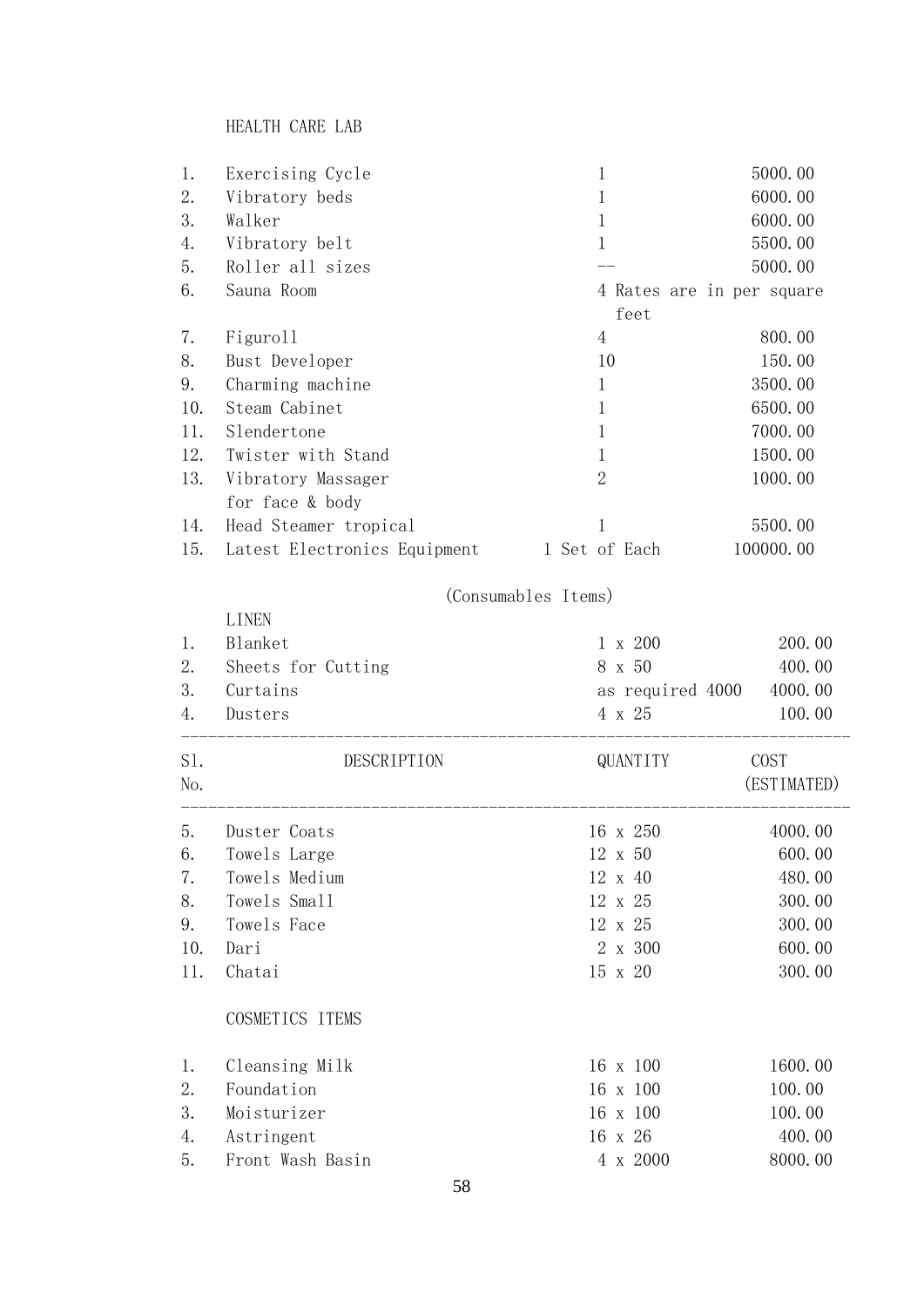| 6.  | Hot/Cold Spray Units      |                | 8 x 2000   | 16000.00    |       |
|-----|---------------------------|----------------|------------|-------------|-------|
| 7.  | Steamer                   |                | 1 x 3000   | 3000.00     |       |
| 8.  | Face Steamer              |                | 16 x 2000  | 32000.00    |       |
| 9.  | Sterlizing Unit Dry       |                | 1 x 3000   | 3000.00     |       |
| 10. | Sterlizing Unit Wet       |                | 1 x 3000   | 3000.00     |       |
| 11. | Trollies with Trays       |                | 16 x 2000  | 32000.00    |       |
| 12. | Scissors (thinning)       | 16 x 30        |            | 480.00      |       |
| 13. | Large Comb                | 16 x 5         |            |             | 80.00 |
| 14. | Tail Comb                 | $16 \times 5$  |            |             | 80.00 |
| 15. | Pin Tail Comb             | 16 x 5         |            |             | 80.00 |
| 16. | Hair Brush                | 16 x 20        |            | 320.00      |       |
| 17. | Brush                     | 16 x 20        |            | 320.00      |       |
| 18. | Plastic Pins              | 16 x 80        |            | 1280.00     |       |
| 19. | High Frequency Massage    |                | 2 x 2000   | 4000.00     |       |
|     | Machine                   |                |            |             |       |
| 20. | Hand Mirror Small         | 16 x 20        |            | 320.00      |       |
| 21. | Bindi                     | 16 x 12        |            | 192.00      |       |
| 22. | Glow Stick                | 16 x 20        |            | 320.00      |       |
| 23. | Compact                   | 16 x 25        |            | 400.00      |       |
| 24. | Face Powder               |                | 16 x 18.50 | 296.00      |       |
| 25. | Sheer Genius foundation   |                | 16 x 17.50 | 280.00      |       |
| 26. | Cotton                    | 16 x 25        |            | 400.00      |       |
| 27. | Perming Lotion            |                | 16 x 100   | 1600.00     |       |
| 28. | Thread                    | $16 \times 5$  |            |             | 80.00 |
| 29. | Cold Cream                |                | 16 x 35.50 | 568.00      |       |
| 30. | Olive Oil                 | 16 x 25        |            | 400.00      |       |
| 32. | Rubber Bands              | 16 x 5         |            |             | 80.00 |
| 33. | Plastic Spray Bottles     | 16 x 50        |            | 800.00      |       |
| 34. | Soap                      | 16 x 6         |            |             | 96.00 |
| 35. | Dittol (200 c.c. packing) | $16 \times 10$ |            | 160.00      |       |
| 36. | Soda Bi Carbonate         | 16 x 5         |            | 80.00       |       |
|     | $(200 \text{ gm packed})$ |                |            |             |       |
| 37. | Face Pack                 | 16 x 20        |            | 320.00      |       |
| 38. | Hair Dye                  | 16 x 33        |            | 528.00      |       |
| 39. | Ammonia                   | 16 x 10        |            | 160.00      |       |
| 40. | Hydrogen Peroxide         | 16 x 10        |            | 160.00      |       |
| 41. | Cuticle remover           | 16 x 15        |            | 240.00      |       |
| S1. | DESCRIPTION               |                | QUANTITY   | COST        |       |
| No. |                           |                |            | (ESTIMATED) |       |
|     |                           |                |            |             |       |
| 42. | Nail Polish remover       | 16 x 9         |            | 144.00      |       |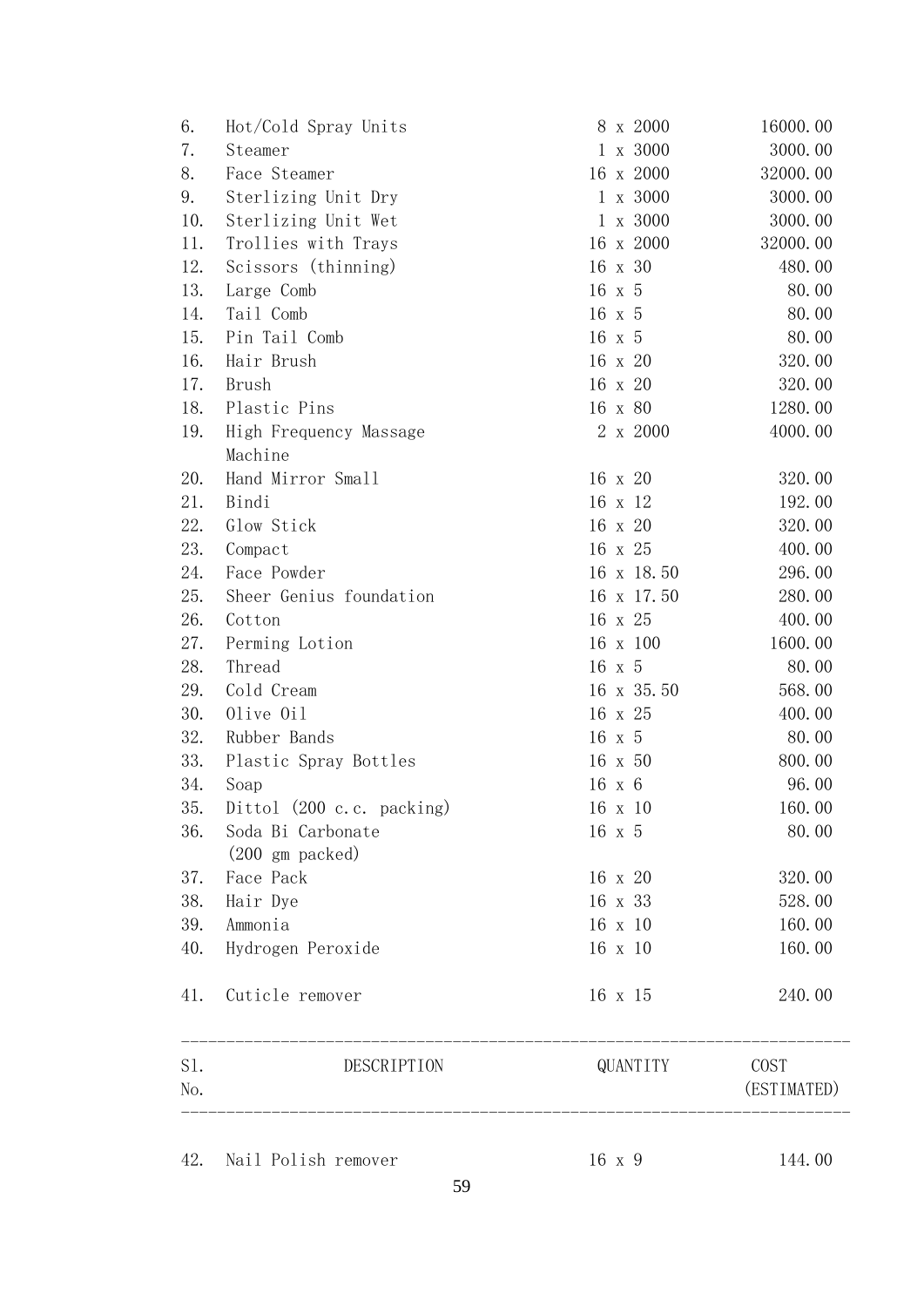| 400.00<br>16 x 25    | Whitening Creams<br>43. |
|----------------------|-------------------------|
| 392.00<br>16 x 24.50 | 44. Vanishing Cream     |
| 10000.00             | 45. Misc. Items         |
| 50000.00             | Intercom.<br>46.        |
|                      |                         |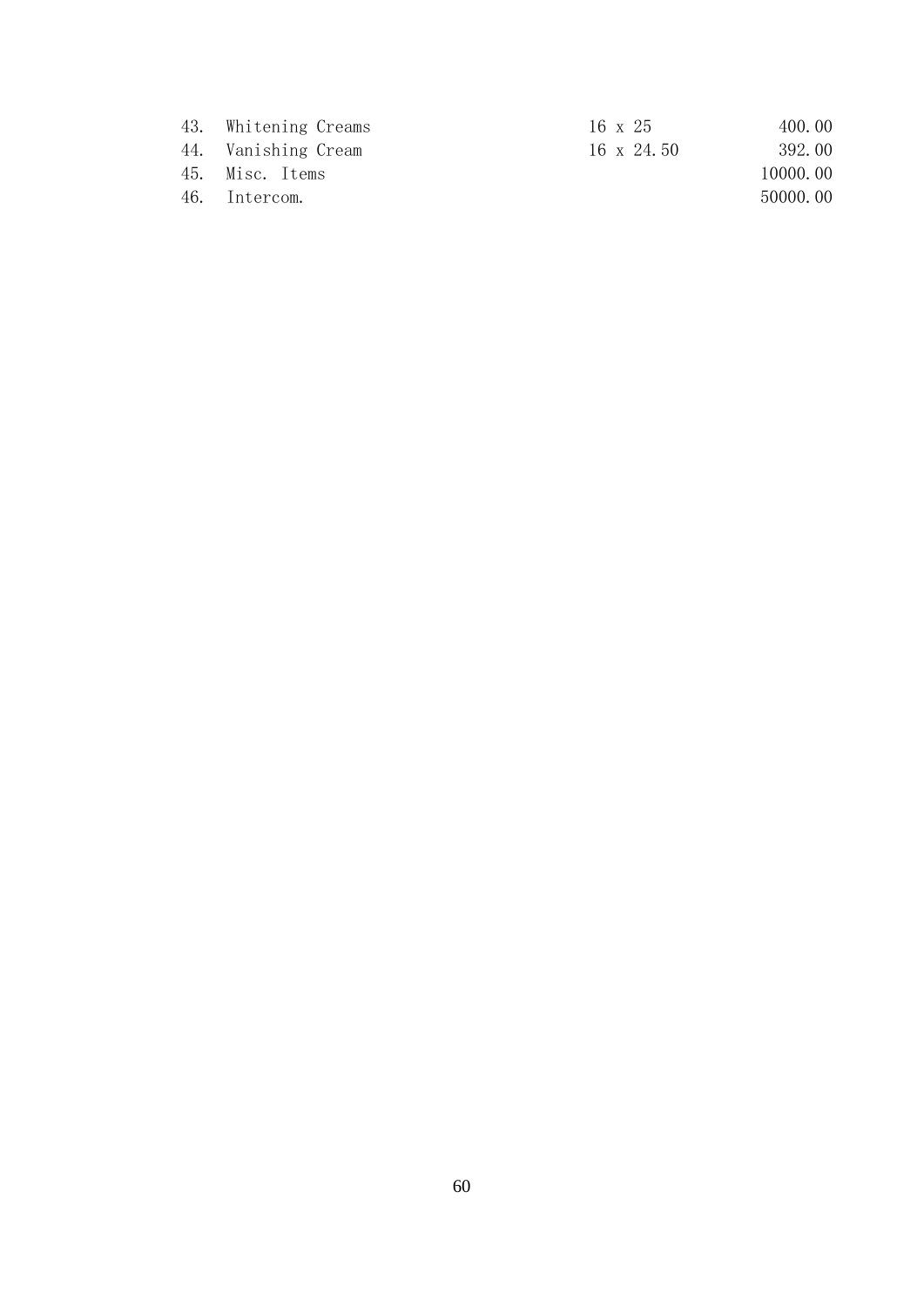| S1.<br>No. | DESCRIPTION                        |             | QUANTITY        | COST<br>(ESTIMATED) |
|------------|------------------------------------|-------------|-----------------|---------------------|
|            | <b>FURNITURE</b>                   |             |                 |                     |
| 1.         | Manicure Table                     |             | 4 x 800         | 3200.00             |
| 2.         | Tray                               |             | 2 x 100         | 200.00              |
| 3.         | Couch                              |             | 2 x 650         | 1300.00             |
| 4.         | Chairs (Dressing out)              |             | 16 x 500        | 8000.00             |
| 5.         | Stools                             |             | 16 x 120        | 1900.00             |
| 6.         | Counter with wall attached mirrors |             | 3 x 1500        | 4500.00             |
| 7.         | Reception Desk                     |             | 1 x 3000        | 3000.00             |
| 8.         | Phone                              | $\mathbf 1$ |                 | 8000.00             |
| 9.         | Almirah                            |             | 2 x 1700        | 3400.00             |
| 10.        | Instructor Table                   |             | $1 \times 600$  | 600.00              |
| 11.        | Instructor Chair                   |             | 1 x 250         | 250.00              |
| 12.        | Chowkies                           |             | 8 x 100         | 800.00              |
| 13.        | Gyser                              |             | 2 x 2000        | 4000.00             |
| 14.        | Steel Locker for trainees          |             | 2 x 2000        | 4000.00             |
| 15.        | Chalk Board                        |             | 1 x 300         | 300.00              |
| 16.        | Air-Conditioner                    |             | 4 x 25000       | 100000.00           |
| 17         | Extractor Fan                      |             | 1 x 2000        | 2000.00             |
| 18.        | Facial Bed                         |             | 2 x 2500        | 5000.00             |
| 19         | Settee                             |             | 1 x 2000        | 2000.00             |
| 20.        | Chair for trainees                 |             | 16 x 250        | 4000.00             |
| 21.        | Table for trainees                 |             | 16 x 300        | 4800.00             |
| 22.        | Other Misc. Furniture's            |             |                 | 25000.00            |
| 23.        | Table for massage with steps       |             | $1 \times 1000$ | 1000.00             |
| 24.        | Fridge                             |             | $1 \times 6000$ | 6000.00             |
| 25.        | Class Room Chair                   | 40 x        | 350             | 14000.00            |
| 26.        | Class Room Table                   | 40 x        | 500             | 20000.00            |
| 27.        | Reading Room/Library               |             |                 |                     |
|            | i. Book Self                       |             | 10 x 3000       | 30000.00            |
|            | ii.Steel Alamirah                  |             | 05 x 3000       | 15000.00            |
|            | iii.Reading Table                  |             | 03 x 5000       | 15000.00            |
|            | iv. Reading Chair                  | 30 x        | 500             | 15000.00            |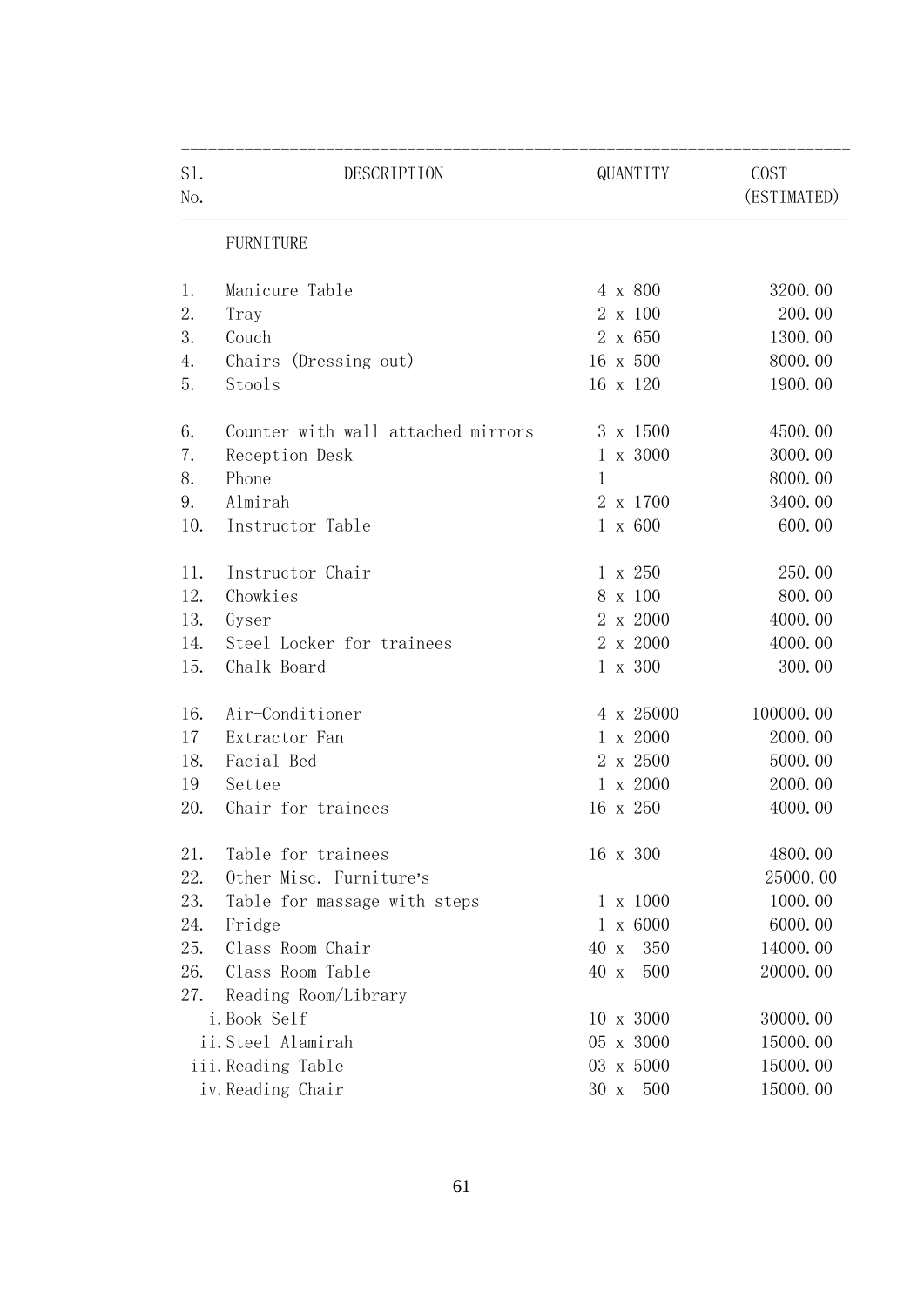# 14 BIBLIOGRAPHY OF BOOKS FOR BEAUTICULTURE AND HAIR DRESSING COURSE

| S. No. | Name of Book                                                             | Author                | Publisher                                                          | Amount |
|--------|--------------------------------------------------------------------------|-----------------------|--------------------------------------------------------------------|--------|
|        | <b>BEAUTYCARE</b>                                                        |                       |                                                                    |        |
| 1.     | Health and Beauty<br>on mother hood                                      | Gayle hummi           | Viking Penguin<br>Inc New York                                     | 287.45 |
| 2.     | Women and Beauty                                                         | Sophia Loren          | E.D. Galotia &<br>Sons New Delhi                                   | 125.00 |
| 3.     | Cosmetic make up                                                         | ED                    | AnnEaton M.C. Longman Scientific<br>DIP M.C. Cert. technical group | 202.00 |
| 4.     | Manual for skin care<br>Cosmetics application<br>and corrective make up. | Madame Korner         |                                                                    |        |
| 5.     | History of make up.                                                      | Corner & Doran        |                                                                    |        |
| 6.     | Vogue Complete Beauty                                                    | Deborah Hutton        | Octopus Book Ltd.                                                  |        |
| 7.     | Shahnaz hussain                                                          | Ranjan Kaul           | Thomson press<br>New Delhi                                         | 95.00  |
| 8.     | Electricity Manual for<br>Beauti Culture                                 | Glender &<br>Stingley |                                                                    |        |
| 9.     | Technique of beauty<br>production                                        | A. R. I. C.           |                                                                    |        |
| 10.    | Modern Cosmetology                                                       | Relph 0 Henry         |                                                                    |        |
| 11.    | Cosmetic Material                                                        | R.C. Harry            |                                                                    |        |
| 12.    | A Survey of Chemistry<br>for Cosmetologist                               |                       |                                                                    |        |
| 13.    | The art and science<br>of manicuring                                     | 62                    |                                                                    |        |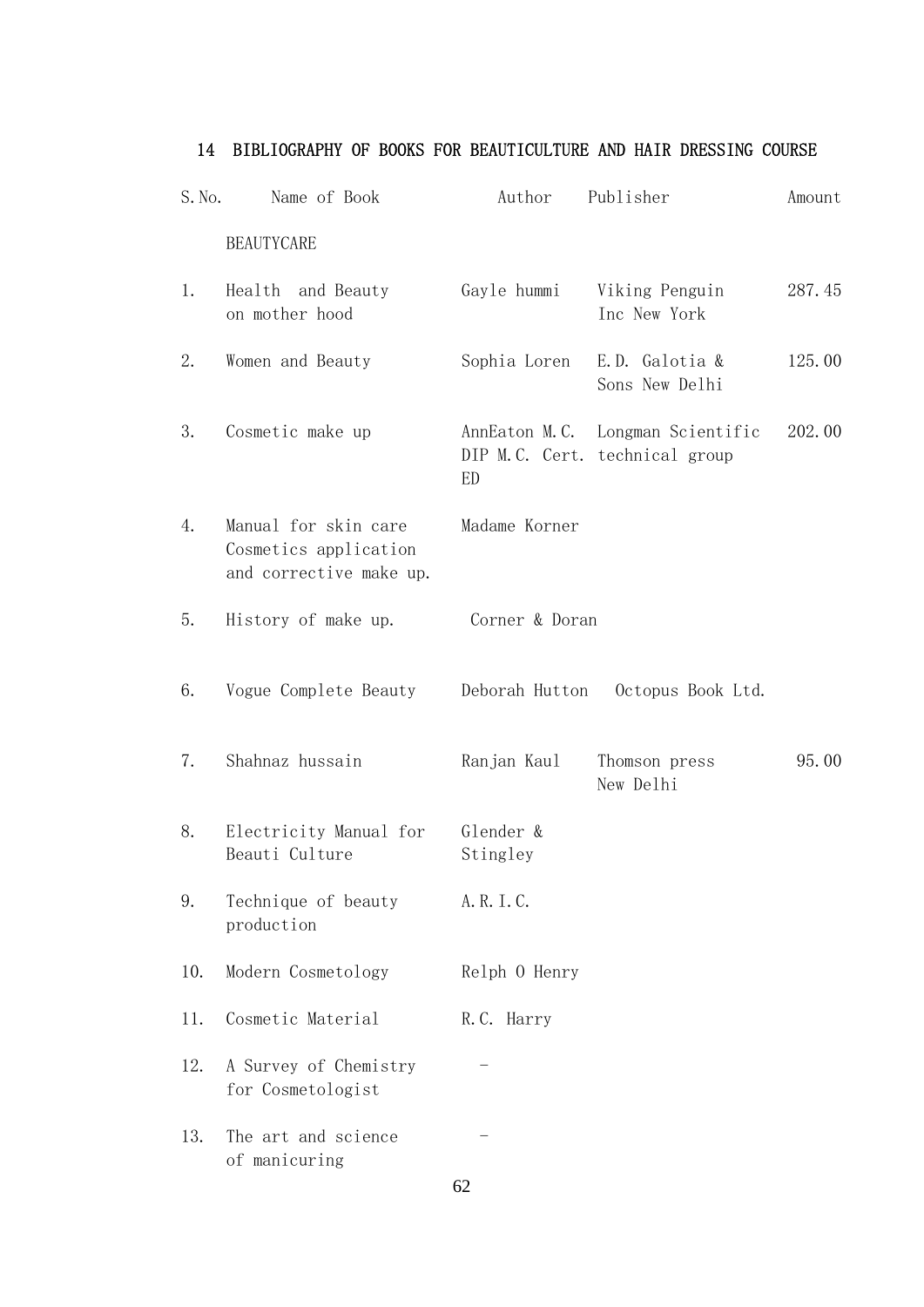| 14. | Visual Beuaty Mannual                                        | Milady                                            |                                           |       |
|-----|--------------------------------------------------------------|---------------------------------------------------|-------------------------------------------|-------|
| 15. | Principles and Practice<br>of Beauty Culture                 | Florence E. Wall                                  |                                           |       |
| 16. | Correct Etiquette for<br>all occassions                      | Margeret Wilkinson                                |                                           |       |
| 17. | The Art of conversation<br>and self expression               | Bitty and Norvis                                  |                                           |       |
| 18. | Secret of pose<br>personality and model<br>beauty.           | Hohn Robert Powers                                |                                           |       |
|     | HAIRCARE                                                     |                                                   |                                           |       |
| 19. | Hair Design Book                                             |                                                   | William collins E.D. Galgotia and<br>Sons | 45.00 |
| 20. | Modern Hair Style                                            | Asha Rani vora                                    | Delhi Pustak Mandal 15.00                 |       |
| 21. | The art of modern<br>hair styling                            | Anthony Collethi                                  |                                           |       |
|     | BODY PERFECTION (HEALTHCARE)                                 |                                                   |                                           |       |
| 22. | Therapeutic exercise<br>for body alignement<br>and functions | Maria & Williaims<br>and Catherine<br>Worthenghem |                                           |       |
| 23. | Complete book of yoga                                        | Shri A Nanda and<br>Swami Narendra<br>Nath        | Ravindra<br>Printing Press<br>Delhi       | 35.00 |
| 24. | Yoga                                                         | Swami Narendra<br>Nath/ Swami Ram dev             | 11                                        |       |
| 25. | Yoga Academy                                                 | M.R. Pai                                          | Hyderabad<br>Univerisity                  |       |
| 26. | Yogasana Vigyan                                              | Dhirandra<br>Brahmchari<br>63                     | Dhirendra Yoga<br>Publication             | 10.00 |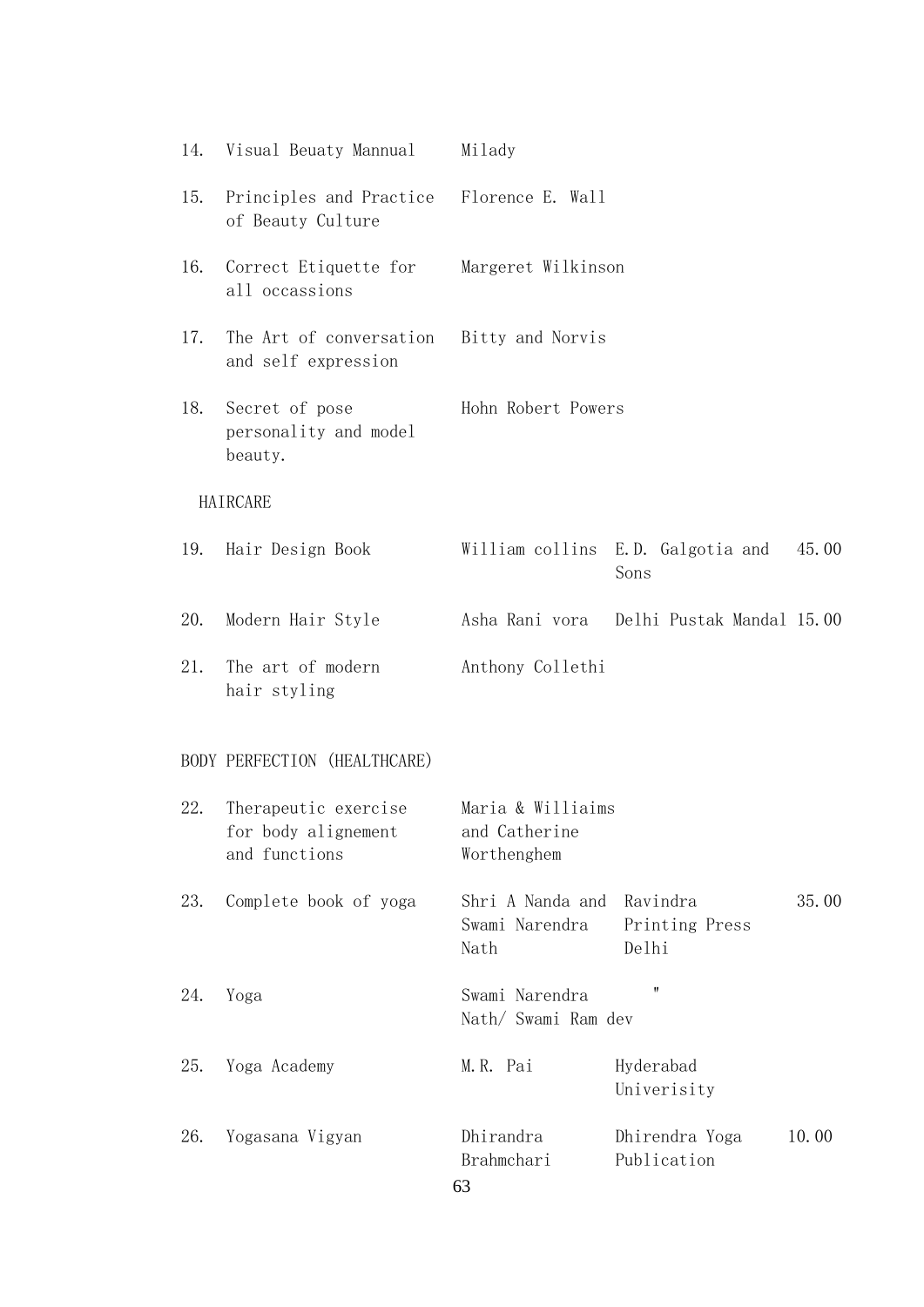| 27.        | Yogic Suksma Vyayama                                                                                                                    | $\pmb{\mathsf{H}}$             | 11                                        | 10.00  |
|------------|-----------------------------------------------------------------------------------------------------------------------------------------|--------------------------------|-------------------------------------------|--------|
| 28.        | Practical Guide to Yoga.                                                                                                                | Sri Swami<br>Chidananda        | Devine Life<br>Society                    | 10.00  |
| 29.        | Heath and hygiene                                                                                                                       | Swami Shivananda               |                                           | 25.00  |
| 30.        | Alpna                                                                                                                                   | Dass Gupta                     | Director Publ.<br>Division.<br>Parliament | 250.00 |
| 31.        | Beauty Therapy Scervice                                                                                                                 | R.A. Bembri                    | Data Bombridge<br>R. A.                   |        |
| 32.        | Complete Beauty Book                                                                                                                    | Caloure Litrary<br><b>Book</b> | Colore<br>Library Book                    | 446.00 |
| 33.        | The hand book of natural<br>Beauty.                                                                                                     | Virginia V<br>Castlenton       | P.C. Publishing<br>Singapore<br>Mongking  | 119.00 |
| 34.        | Every day Business<br>Accounts for the layman                                                                                           | F.R. Merchant                  |                                           |        |
| 35.        | Principles of Accounting Stanley W. Rowland                                                                                             |                                |                                           |        |
| 36.<br>37. | Practical Book keeping<br>and Accounting<br>Portfalio of Accounting National Society<br>Systems for small<br>and medium sized basiness. | of Public                      |                                           |        |
| 38.        | Successful sales<br>management                                                                                                          | Dum & Bradstreet               |                                           |        |
| 39.        | How to increase sales                                                                                                                   | Alfred Tack                    |                                           |        |
| 40.        | How to market<br>professional design<br>services                                                                                        | George L. Jones                |                                           |        |
| 41.        | Small business Management Broom Longenecker                                                                                             |                                |                                           |        |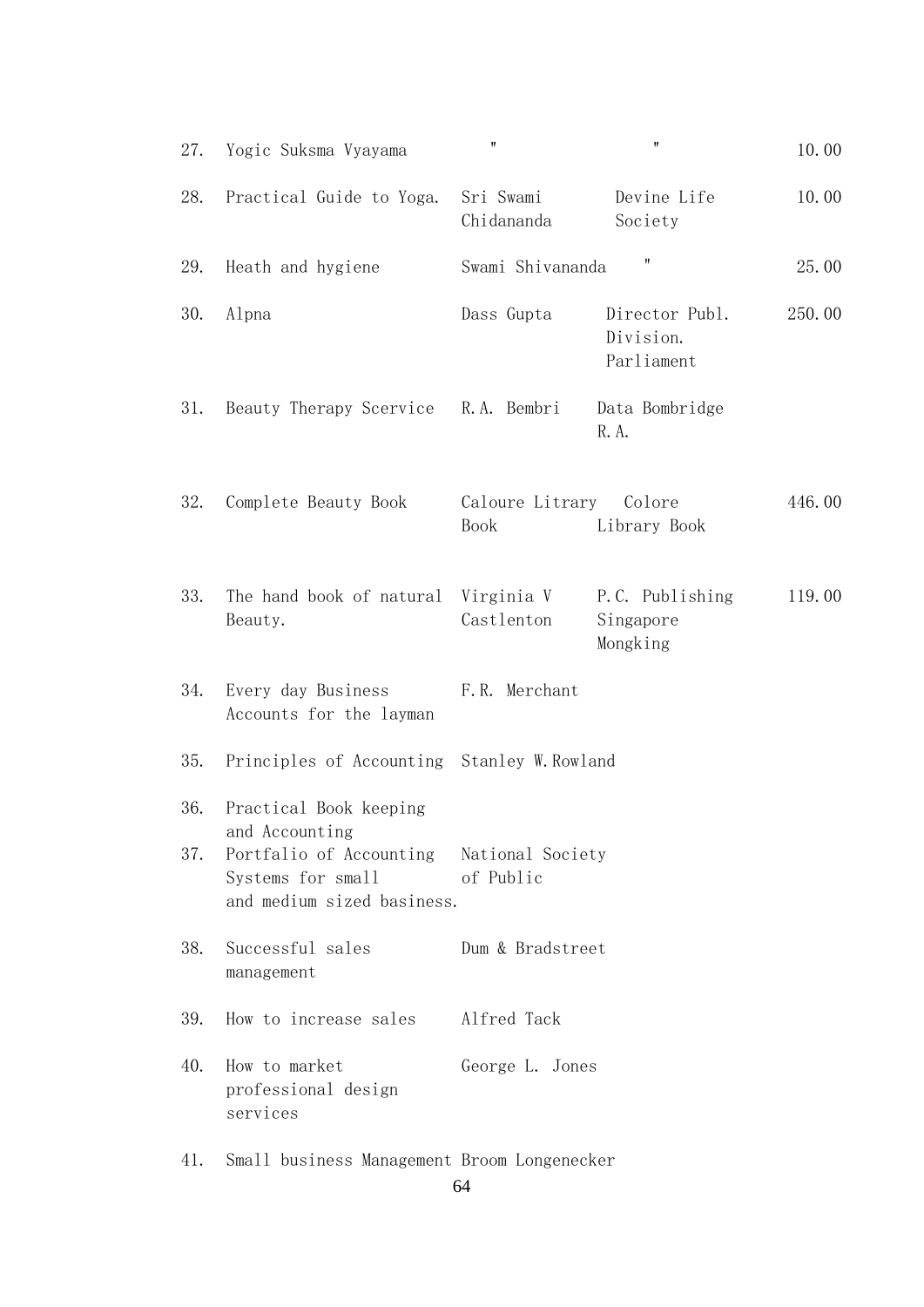| 42. | Fundamentals of Business Y.K.Bhushan<br>Organisation and Management. |              |
|-----|----------------------------------------------------------------------|--------------|
| 43. | Industrial Organisation Prof.A.S. Deshpande<br>and Management.       |              |
| 44. | Leadership on the job.                                               | Alnos Hall   |
| 45. | The O.K. Boss.                                                       | Muriel James |
|     | M A G A Z I N E S                                                    |              |

- 46 Care
- 47. Health and Nutrition
- 48. Famina
- 49. Beauty Plus

# ANNEXURE I

# COMMUNITY DEVELOPMENT WORK

For Community Development work two 15 days camps will be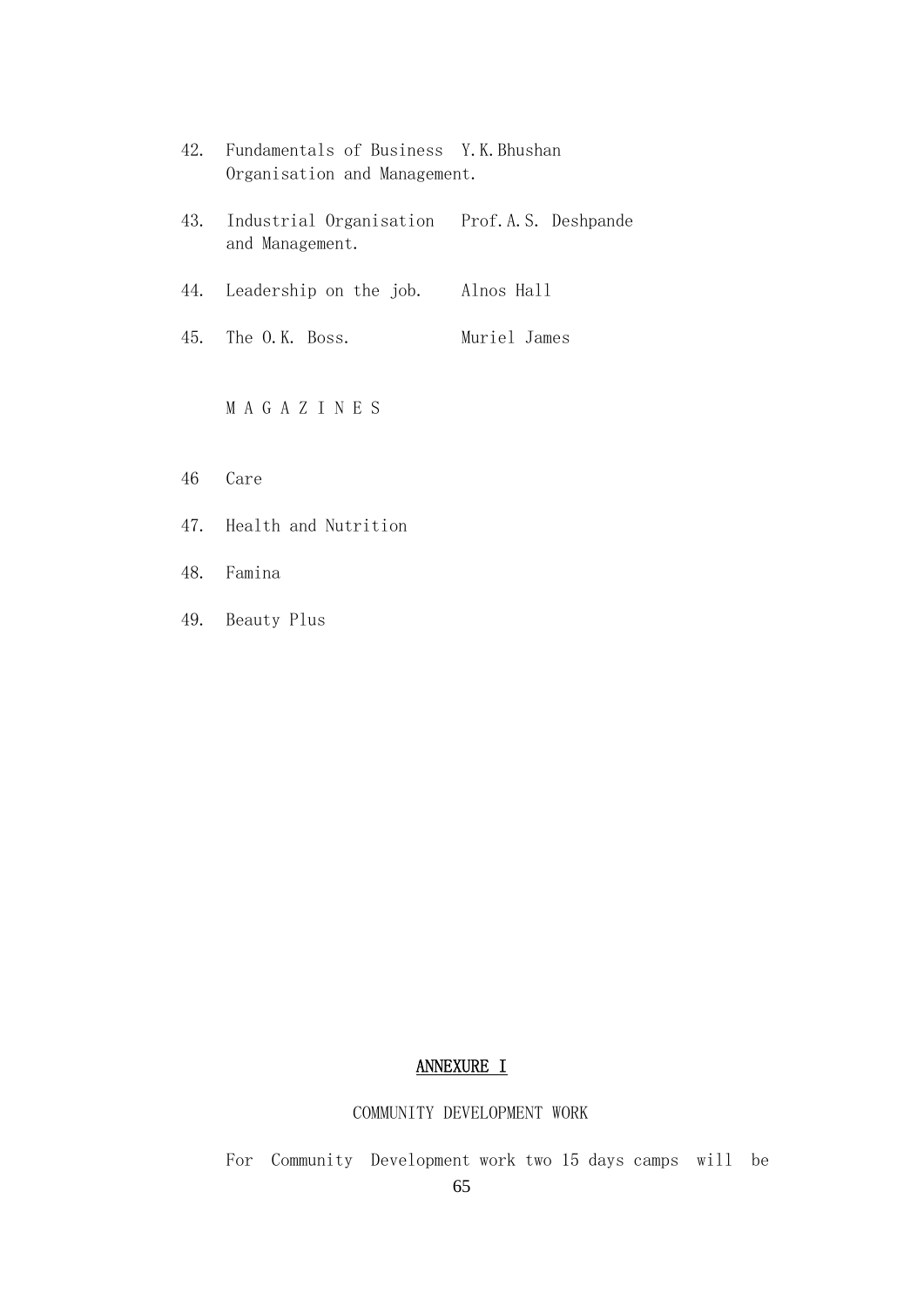organised during the session in identified villages. The students shall stay in the camps and under the supervision of concerned faculty members shall undertake/execute the assigned works in the following fields.

- 1. To launch and sustain functional literacy programmes.
- 2. To train the rural youth in different trades/skills.
- 3. Training by innovating and improving the efficiency of house hold gadgets.
- 4. To control and reduce pollution effecting the social fabric of rural life i.e.
	- Construction of Soak Pits and Sanitary Latrines, Tree Plantation, Social Forestry, Installation of Smokeless Chulhas.
- 5. To disseminate information on sources of non conventional energy. Installation and maintenance of Solar Street Lights, Solar Photovoltaic Pumps, Wind Mills, Bio Gas Plants etc shall be undertaken.
- 6. Transfer of appropriate Technology/Demonstration of cheap houses by use of locally available material, treatment of mud walls innovation of mud floor, treatment of thatch roofs etc shall be taken with provisions for training to the villagers.
- 7. Training and demonstration of new agricultural implements, house hold gadgets and appliances of non conventional energy.
- 8. To help the rural youth in preparing project reports to set up industrial units and entrepreneurial development.
- 9. All community polytechnics shall render repair and maintenance of agricultural implements, appliances of non conventional energy, household gadgets etc and train the rural youth in such skills.

## ANNEXURE - II

## FIELD EXPOSURE - II

Students will undergo a Six to Eight week Industrial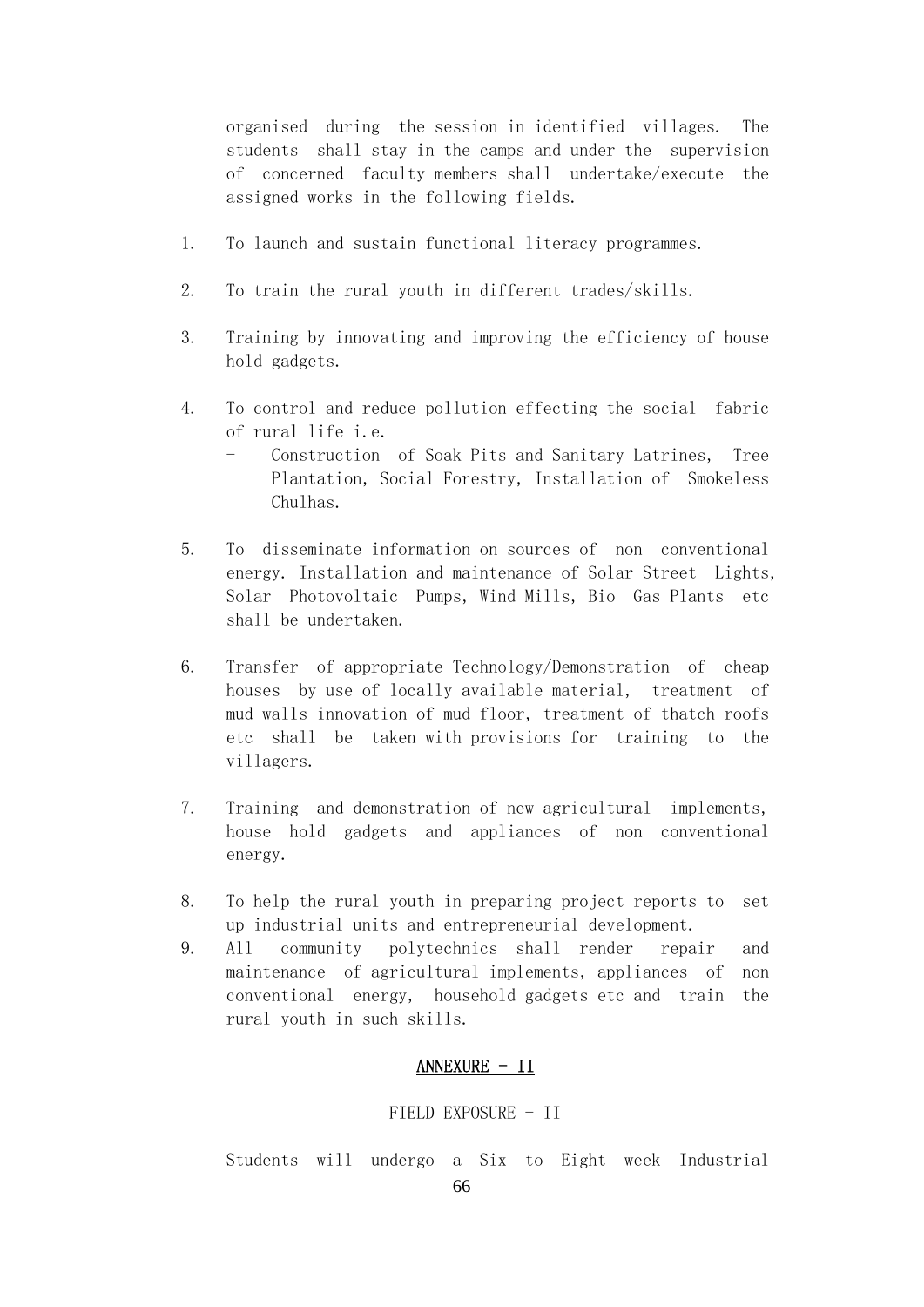Exposure, in a medium/small scale units cosmetic manufacturing unit or beauty parlours. it will be arranged and supervised by the institute staff. They will incorporate following points in their reports. If inconvenient after annual exam, the industrial exposure can be arranged during second half of the session before the exam.

- 1. Name & Address of the unit
- 2. Date of
	- i. Joining.
	- ii. Leaving.
- 3. Nature of Industry/unit
	- i. Product.
	- ii. Services.
	- iii. Working Hrs.
- 4. i. Names of the sections of the unit visited.
	- ii. Number of person engaged.
	- iii. Activities in the section.
	- iv. Name of tools/machines/equipments/ instruments used. their simple sketches showing their salient features. Section layouts Brief description of processes involved.
	- v. Source of power.
- 5. i. What is learnt. (Give on separate sheet)
	- ii. What interested him most. (Give details)

## QUESTIONNAIRE

## INSTITUTE OF RESEARCH, DEVELOPMENT AND TRAINING U.P. KANPUR -208002

 SUBJECT: Questionnaire for ascertaining the job potential and activities of diploma holder in Beauty and Health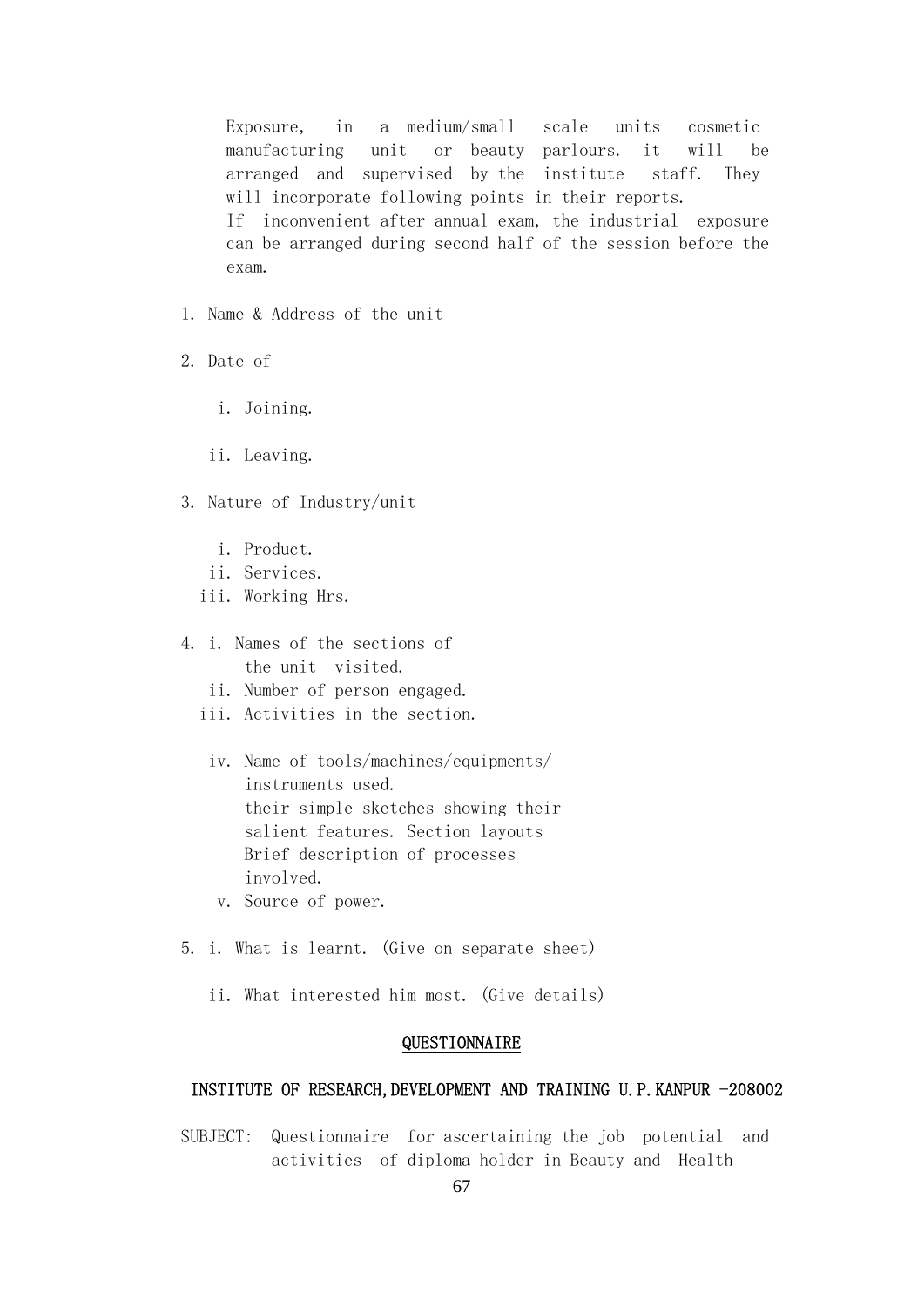Care.

| PURPOSE:          | Health Care.                                             | To design and develop diploma curriculum in Beauty and                                                                                                                                        |                                                    |                   |
|-------------------|----------------------------------------------------------|-----------------------------------------------------------------------------------------------------------------------------------------------------------------------------------------------|----------------------------------------------------|-------------------|
| NOTE:             | the questionnaire.                                       | 1. Please answer the questions to the points given<br>2. Any other point or suggestion not covered in<br>questionnaire may be written on a separate paper<br>enclosed with the questionnaire. |                                                    | in<br>this<br>and |
|                   |                                                          |                                                                                                                                                                                               |                                                    |                   |
|                   | filling the questionnaire                                | 2. Name & Designation of the officer                                                                                                                                                          |                                                    |                   |
| shop              | 3. Name of the department/section/                       |                                                                                                                                                                                               | <u> 1989 - Johann Barbara, martxa alemani</u> ar a |                   |
|                   | 4. Importent functions of the<br>department/section/shop |                                                                                                                                                                                               |                                                    |                   |
|                   | 5. Number of diploma/Certificate                         | holder employees under your charge<br>in the area of Beauty and Health Care.                                                                                                                  |                                                    |                   |
| organisation.     |                                                          | 6. Please give names of modern equipments/machines handled by a<br>diploma/certificate holder in Beauty and Health Care in your                                                               |                                                    |                   |
| 1.                |                                                          | 2.                                                                                                                                                                                            | 3.                                                 |                   |
| 4.                |                                                          | 5.                                                                                                                                                                                            | 6.                                                 |                   |
| 7. What<br>holder |                                                          | proficiencies are expected from a diploma/certificate<br>in Beauty and Health Care.                                                                                                           |                                                    |                   |
| 1.                |                                                          | 2.                                                                                                                                                                                            | 3.                                                 |                   |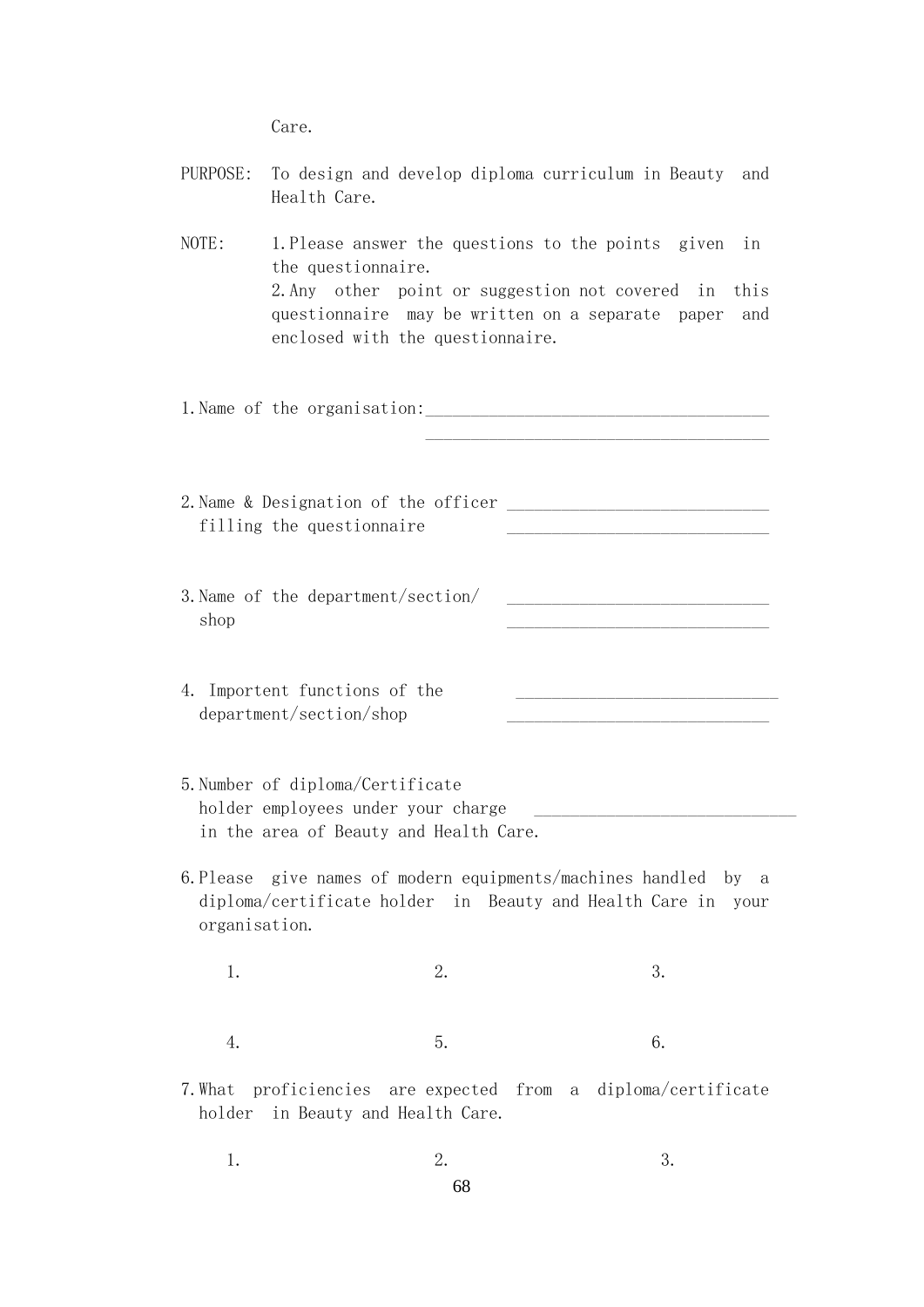8.Mention the approximate percentage of the following desired in Diploma/certificate teaching.

| 1. Theoretical knowledge |  |
|--------------------------|--|
| 2. Practical knowledge   |  |
| 3. Skill Development     |  |

- 9.Do you think " on the job training" / Industrial training should form a part of curriculum. (Yes/ No) if yes then (a) Duration of training  $---$ 
	- (b) Mode of training 1. Spread over different semesters
		- 2. After completion of course
		- 3. Any other mode

10.What mode of recruitment is followed by your organisation.

- 1. Academic merit
- 2. Written test
- 3. Group discussion
- 4. Interview
- 5. On the job test.
- 11. Mention the capabilities/ Qualities looked for while recruiting certificate/diploma holder in Beauty and Health Care.

| Technical knowledge<br>(a)                                                                                                |        |
|---------------------------------------------------------------------------------------------------------------------------|--------|
| (b)<br>Practical skill                                                                                                    |        |
| (c)<br>Etiquettes and behaviour                                                                                           |        |
| (d)<br>Aptitude                                                                                                           |        |
| (e)<br>Health habit and social background                                                                                 |        |
| (f)<br>Institution where trained                                                                                          |        |
| 12. Does your organisation have<br>any system for the survey of beauty<br>trends of different countries/States.           | Yes/No |
| 13. Does your organisation conducts field<br>survey to know users views regarding.<br>1. Fashion trends for different age | Yes/No |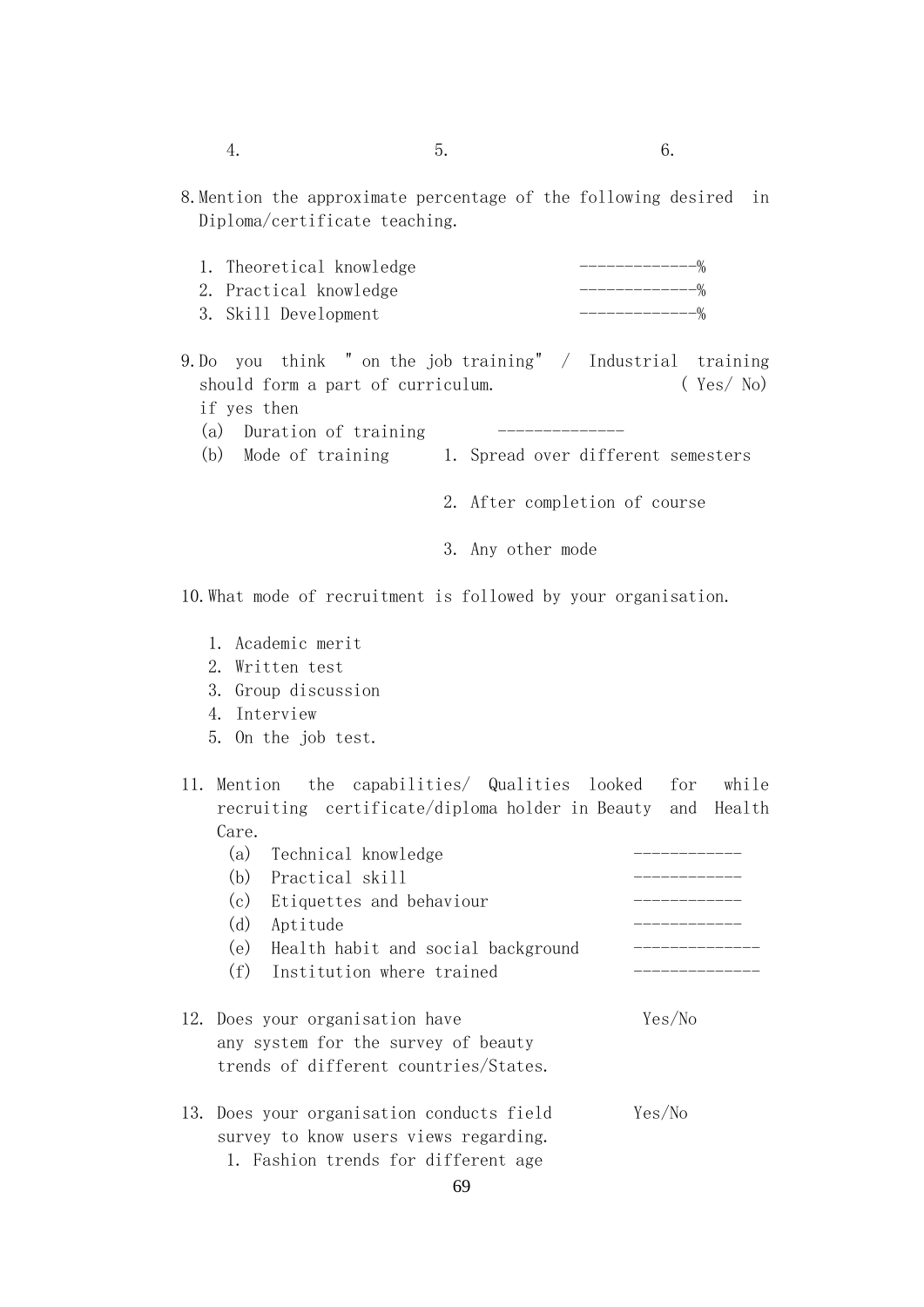groups and sex.

- 2. Effect of climatic conditions
- 3. Any other If yes ; pleas give brief account of each.
- 14. Which type of assignment do you suggest for an entrepreneur in Beauty and Health Care.
- 15. In which types of organisations can a diploma/certificate holder in Beauty and Health Care get employment.

1 2 3 4 5 6

- 16. Job prospects for the diploma holder in Hair Dressing & Beauticulture the next ten years in the state / country.
- 17. In your opinion what should be the subjects to be taught to a diploma student in Beauty and Health Care.

Theory Practical

 18. Kindly mention particulars regarding topics/areas which should be given more emphasisin the curriculum .

Theory Practical